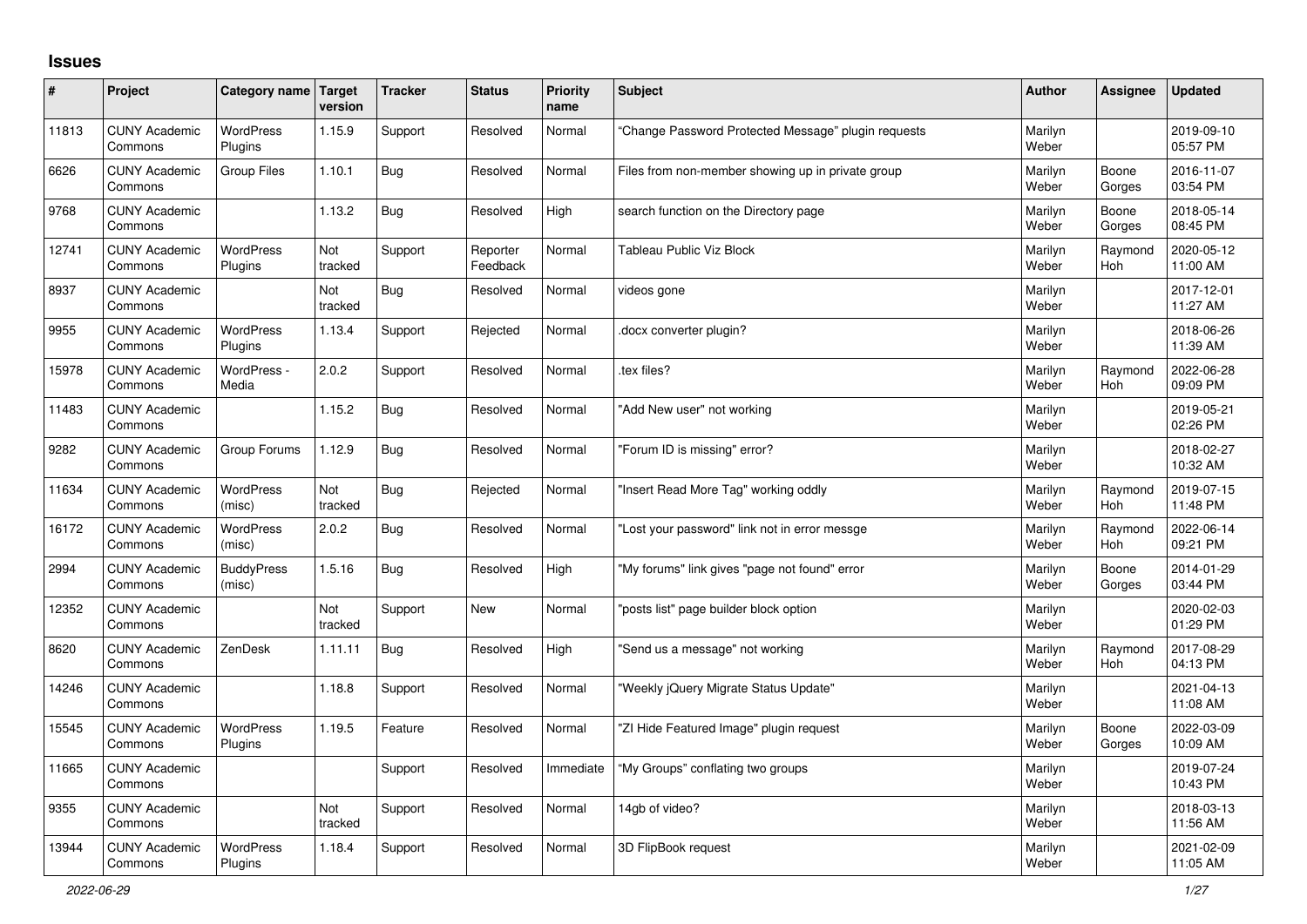| #     | Project                         | Category name   Target            | version           | <b>Tracker</b> | <b>Status</b>        | <b>Priority</b><br>name | <b>Subject</b>                                                | <b>Author</b>    | <b>Assignee</b>     | <b>Updated</b>         |
|-------|---------------------------------|-----------------------------------|-------------------|----------------|----------------------|-------------------------|---------------------------------------------------------------|------------------|---------------------|------------------------|
| 11453 | <b>CUNY Academic</b><br>Commons | <b>WordPress</b><br>(misc)        | 1.15.2            | Bug            | Resolved             | Normal                  | 403 error on Firefox                                          | Marilyn<br>Weber | Raymond<br>Hoh      | 2019-05-28<br>11:46 AM |
| 6106  | <b>CUNY Academic</b><br>Commons | Server                            | Not<br>tracked    | Bug            | Resolved             | Normal                  | 504 error                                                     | Marilyn<br>Weber |                     | 2017-11-15<br>01:55 PM |
| 11848 | <b>CUNY Academic</b><br>Commons |                                   | Not<br>tracked    | Support        | Hold                 | Normal                  | a Dean of Faculty wants to share a large file                 | Marilyn<br>Weber |                     | 2019-09-24<br>08:44 AM |
| 13034 | <b>CUNY Academic</b><br>Commons |                                   | Not<br>tracked    | Support        | Reporter<br>Feedback | Normal                  | a site is asking people to join the Commons to get a download | Marilyn<br>Weber |                     | 2020-07-12<br>07:23 AM |
| 4997  | <b>CUNY Academic</b><br>Commons | <b>WordPress</b><br>Plugins       | 1.9.4             | Feature        | Resolved             | Normal                  | ability to embed maps from StoryMapJS?                        | Marilyn<br>Weber | Boone<br>Gorges     | 2016-01-07<br>12:34 PM |
| 6599  | <b>CUNY Academic</b><br>Commons | ZenDesk                           | 1.10              | Bug            | Duplicate            | Urgent                  | Accept Friend button not working                              | Marilyn<br>Weber | Raymond<br>Hoh      | 2016-11-04<br>06:35 PM |
| 13255 | <b>CUNY Academic</b><br>Commons |                                   | Not<br>tracked    | Support        | Reporter<br>Feedback | Normal                  | Accessibility problems                                        | Marilyn<br>Weber |                     | 2020-09-01<br>05:48 PM |
| 10440 | <b>CUNY Academic</b><br>Commons |                                   | Not<br>tracked    | Support        | Resolved             | Normal                  | Acert post problem                                            | Marilyn<br>Weber |                     | 2018-12-10<br>03:57 PM |
| 9992  | <b>CUNY Academic</b><br>Commons |                                   | 1.13.6            | Bug            | Resolved             | Normal                  | ACERT website down again                                      | Marilyn<br>Weber |                     | 2018-07-10<br>12:15 PM |
| 9834  | <b>CUNY Academic</b><br>Commons |                                   |                   | Support        | Duplicate            | Normal                  | add a "like" function                                         | Marilyn<br>Weber |                     | 2018-05-25<br>10:38 AM |
| 9835  | <b>CUNY Academic</b><br>Commons | Group Forums                      | Future<br>release | Bug            | Assigned             | Normal                  | add a "like" function?                                        | Marilyn<br>Weber | Erik<br>Trainer     | 2018-06-05<br>01:49 PM |
| 13541 | <b>CUNY Academic</b><br>Commons |                                   | Not<br>tracked    | Support        | Resolved             | Normal                  | add a page template to OER site.                              | Marilyn<br>Weber |                     | 2020-11-11<br>11:12 AM |
| 3121  | <b>CUNY Academic</b><br>Commons | <b>WordPress</b><br><b>Themes</b> | 1.5.21            | Bug            | Resolved             | High                    | Add Academica theme?                                          | Marilyn<br>Weber | Boone<br>Gorges     | 2014-03-24<br>11:04 AM |
| 7678  | <b>CUNY Academic</b><br>Commons | Groups (misc)                     | Not<br>tracked    | Support        | Resolved             | Normal                  | add admin to student group                                    | Marilyn<br>Weber | Boone<br>Gorges     | 2017-02-15<br>11:58 AM |
| 5396  | <b>CUNY Academic</b><br>Commons |                                   |                   | Outreach       | Resolved             | Urgent                  | Add CUNY Central to the survey choices?                       | Marilyn<br>Weber | Samantha<br>Raddatz | 2016-03-31<br>01:38 PM |
| 6602  | <b>CUNY Academic</b><br>Commons | ZenDesk                           | 1.10              | Bug            | Resolved             | High                    | Add Friend button not working                                 | Marilyn<br>Weber | Raymond<br>Hoh      | 2016-11-04<br>12:14 PM |
| 10932 | <b>CUNY Academic</b><br>Commons |                                   |                   | Support        | Resolved             | Normal                  | add me as admin to meenaalexander.com                         | Marilyn<br>Weber | Matt Gold           | 2019-01-09<br>02:12 PM |
| 8401  | <b>CUNY Academic</b><br>Commons | Membership                        | Not<br>tracked    | Support        | Resolved             | Normal                  | add me as an admin                                            | Marilyn<br>Weber | Boone<br>Gorges     | 2017-07-11<br>11:40 AM |
| 8120  | <b>CUNY Academic</b><br>Commons | Membership                        | Not<br>tracked    | Support        | Resolved             | Normal                  | add me as an admin to https://nyslavery.commons.gc.cuny.edu   | Marilyn<br>Weber |                     | 2017-05-10<br>02:19 PM |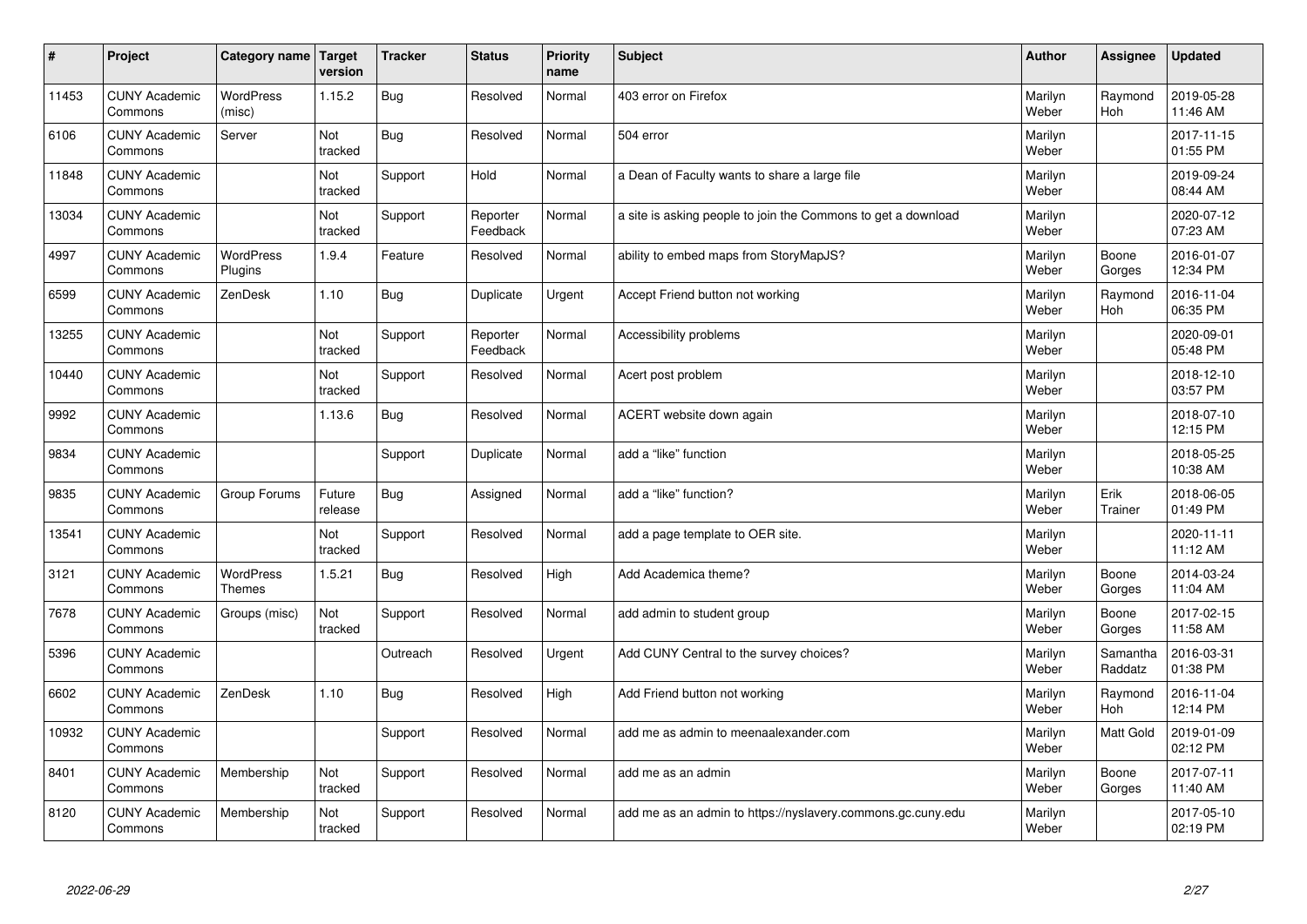| #     | Project                         | Category name   Target       | version           | <b>Tracker</b> | <b>Status</b>        | <b>Priority</b><br>name | <b>Subject</b>                                             | <b>Author</b>    | Assignee         | <b>Updated</b>         |
|-------|---------------------------------|------------------------------|-------------------|----------------|----------------------|-------------------------|------------------------------------------------------------|------------------|------------------|------------------------|
| 10066 | <b>CUNY Academic</b><br>Commons | Membership                   | Not<br>tracked    | Support        | Resolved             | Normal                  | add me as an admin to https://pkms.commons.gc.cuny.edu/    | Marilyn<br>Weber |                  | 2018-07-26<br>11:54 AM |
| 7922  | <b>CUNY Academic</b><br>Commons | Membership                   | Not<br>tracked    | Support        | Resolved             | Normal                  | add me as an admin to the MALs alumni site?                | Marilyn<br>Weber |                  | 2017-04-06<br>05:19 PM |
| 5199  | <b>CUNY Academic</b><br>Commons | Social Paper                 | Future<br>release | Feature        | <b>New</b>           | Normal                  | add tables to the SP editor                                | Marilyn<br>Weber |                  | 2016-10-24<br>11:27 AM |
| 13935 | <b>CUNY Academic</b><br>Commons | <b>WordPress</b><br>Plugins  | 1.18.4            | Support        | Resolved             | Low                     | Add Users sidebar widget not working                       | Marilyn<br>Weber |                  | 2021-02-09<br>11:05 AM |
| 8471  | <b>CUNY Academic</b><br>Commons |                              | Not<br>tracked    | Support        | Resolved             | Normal                  | admin at https://commons.gc.cuny.edu/                      | Marilyn<br>Weber |                  | 2017-09-06<br>01:50 PM |
| 9535  | <b>CUNY Academic</b><br>Commons |                              | Not<br>tracked    | Support        | Resolved             | Normal                  | admin for https://video.commons.gc.cuny.edu/?              | Marilyn<br>Weber | <b>Matt Gold</b> | 2018-04-13<br>05:06 PM |
| 8222  | <b>CUNY Academic</b><br>Commons | Membership                   | Not<br>tracked    | Support        | Resolved             | Normal                  | Admin for iletc.commons.gc.cuny.edu                        | Marilyn<br>Weber | Boone<br>Gorges  | 2017-06-08<br>10:06 AM |
| 4834  | <b>CUNY Academic</b><br>Commons | <b>Blogs</b><br>(BuddyPress) |                   | <b>Bug</b>     | Resolved             | Normal                  | Admin invite problem                                       | Marilyn<br>Weber | Boone<br>Gorges  | 2015-11-13<br>12:25 PM |
| 8481  | <b>CUNY Academic</b><br>Commons | Membership                   | Not<br>tracked    | Support        | Resolved             | Normal                  | admin of http://swipanalytic.org/organizers/               | Marilyn<br>Weber |                  | 2019-02-19<br>01:58 PM |
| 8531  | <b>CUNY Academic</b><br>Commons | Membership                   | Not<br>tracked    | Support        | Resolved             | Normal                  | admin of https://admissions.commons.gc.cuny.edu            | Marilyn<br>Weber |                  | 2017-08-15<br>04:20 PM |
| 9919  | <b>CUNY Academic</b><br>Commons |                              | Not<br>tracked    | Bug            | Resolved             | Normal                  | admin of https://sphcurriculum.commons.gc.cuny.edu         | Marilyn<br>Weber |                  | 2018-06-12<br>09:37 PM |
| 12038 | <b>CUNY Academic</b><br>Commons |                              | 1.15.13           | <b>Bug</b>     | Resolved             | Normal                  | admin visibility problem at careerplan.commons.gc.cuny.edu | Marilyn<br>Weber |                  | 2019-11-12<br>10:20 AM |
| 14594 | <b>CUNY Academic</b><br>Commons |                              | Not<br>tracked    | Support        | Resolved             | Normal                  | Administration email verification?                         | Marilyn<br>Weber |                  | 2021-07-12<br>11:40 AM |
| 3620  | <b>CUNY Academic</b><br>Commons | Groups (misc)                | Not<br>tracked    | Bug            | Resolved             | Normal                  | admins of The Group for Group Admins                       | Marilyn<br>Weber |                  | 2014-11-03<br>08:38 AM |
| 12515 | <b>CUNY Academic</b><br>Commons | cuny.is                      | 1.16.7            | Support        | Resolved             | Normal                  | AJAX actions on cuny.is admin page are failing             | Marilyn<br>Weber |                  | 2020-03-10<br>11:57 AM |
| 13173 | <b>CUNY Academic</b><br>Commons | Group Library                | 1.17.1            | Support        | Resolved             | High                    | all uploads to the library are silent                      | Marilyn<br>Weber |                  | 2020-08-10<br>04:12 PM |
| 15370 | <b>CUNY Academic</b><br>Commons |                              |                   | Support        | Reporter<br>Feedback | Normal                  | All-in-One Event Calendar?                                 | Marilyn<br>Weber |                  | 2022-02-17<br>11:03 AM |
| 13637 | <b>CUNY Academic</b><br>Commons |                              |                   | Support        | Abandoned            | Normal                  | All-in-One Migration plugin request                        | Marilyn<br>Weber |                  | 2020-12-08<br>10:46 AM |
| 13238 | <b>CUNY Academic</b><br>Commons | WordPress -<br>Media         | 1.17.3            | Support        | Resolved             | Normal                  | allow ppsx file?                                           | Marilyn<br>Weber | Raymond<br>Hoh   | 2020-09-10<br>11:46 AM |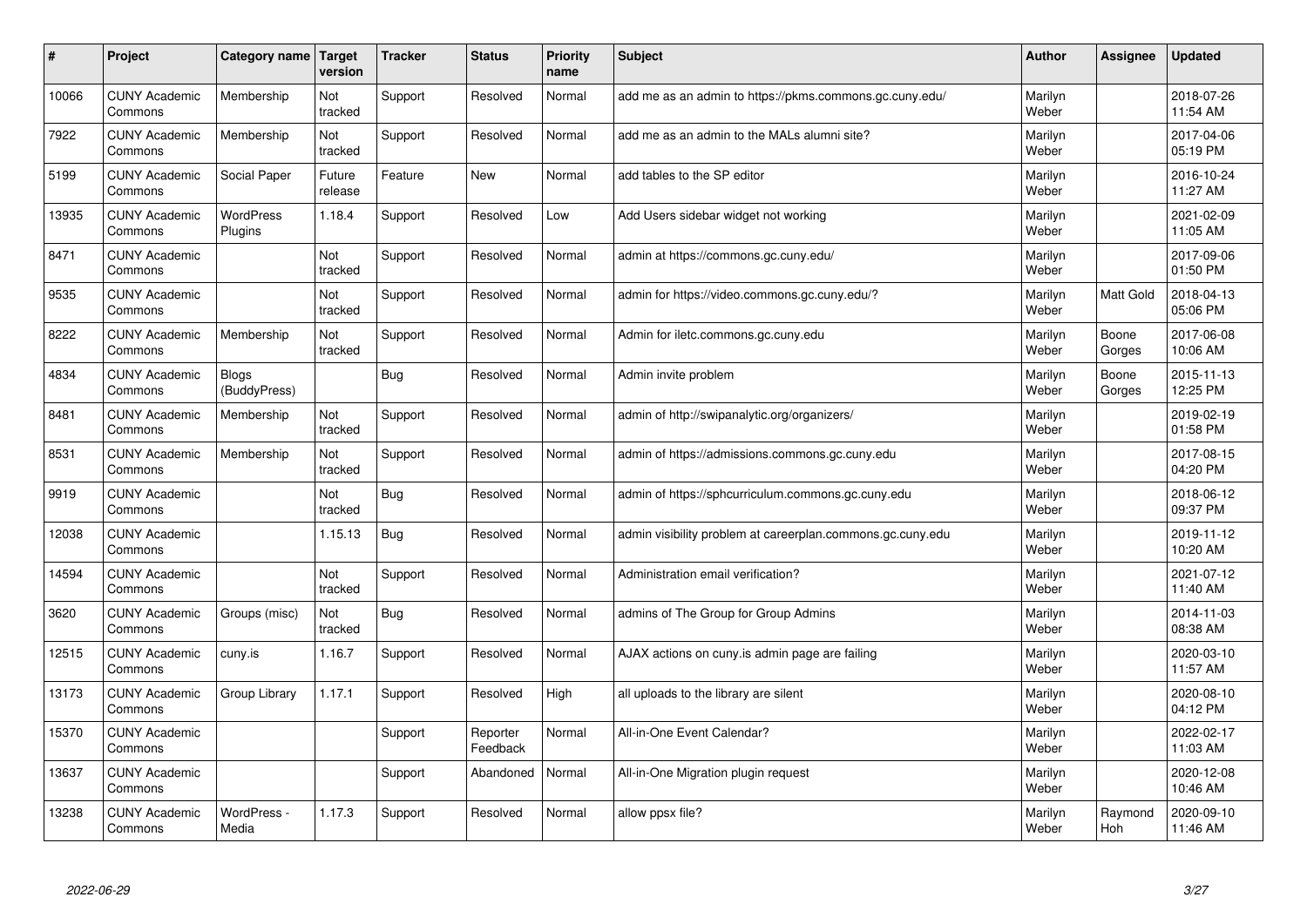| #     | Project                         | Category name   Target        | version        | <b>Tracker</b> | <b>Status</b>        | <b>Priority</b><br>name | <b>Subject</b>                                             | <b>Author</b>    | <b>Assignee</b>       | <b>Updated</b>         |
|-------|---------------------------------|-------------------------------|----------------|----------------|----------------------|-------------------------|------------------------------------------------------------|------------------|-----------------------|------------------------|
| 13013 | <b>CUNY Academic</b><br>Commons |                               | Not<br>tracked | Bug            | Resolved             | Normal                  | an invite to Group Admins from Brian Foote?!               | Marilyn<br>Weber |                       | 2020-07-07<br>02:36 PM |
| 8200  | <b>CUNY Academic</b><br>Commons | Groups (misc)                 | Not<br>tracked | Bug            | Resolved             | Normal                  | Announcements has disappeared                              | Marilyn<br>Weber | Boone<br>Gorges       | 2017-05-26<br>04:04 PM |
| 8855  | <b>CUNY Academic</b><br>Commons |                               | Not<br>tracked | Support        | Resolved             | Normal                  | another email change request                               | Marilyn<br>Weber |                       | 2017-10-25<br>10:55 AM |
| 10006 | <b>CUNY Academic</b><br>Commons | Membership                    | Not<br>tracked | Support        | Resolved             | Normal                  | another email change request                               | Marilyn<br>Weber |                       | 2018-07-13<br>12:36 PM |
| 11217 | <b>CUNY Academic</b><br>Commons | Membership                    | Not<br>tracked | Support        | Resolved             | Normal                  | Another email update                                       | Marilyn<br>Weber |                       | 2019-03-12<br>03:37 PM |
| 5037  | <b>CUNY Academic</b><br>Commons | Registration                  | Not<br>tracked | Support        | Resolved             | Normal                  | Another Forgotten password for user with new email address | Marilyn<br>Weber | Boone<br>Gorges       | 2015-12-22<br>05:24 PM |
| 12346 | <b>CUNY Academic</b><br>Commons | Redmine                       |                | Support        | Resolved             | Normal                  | another Redmine request                                    | Marilyn<br>Weber | <b>Matt Gold</b>      | 2020-01-30<br>08:20 PM |
| 8577  | <b>CUNY Academic</b><br>Commons | Membership                    | Not<br>tracked | Support        | Resolved             | Normal                  | another user email change                                  | Marilyn<br>Weber |                       | 2017-08-25<br>10:23 AM |
| 8071  | <b>CUNY Academic</b><br>Commons | WordPress<br>Plugins          | Not<br>tracked | Support        | Rejected             | Normal                  | Anthologize                                                | Marilyn<br>Weber |                       | 2017-05-10<br>10:15 AM |
| 15022 | <b>CUNY Academic</b><br>Commons |                               |                | Support        | Rejected             | High                    | ArabStages                                                 | Marilyn<br>Weber |                       | 2021-12-06<br>10:16 AM |
| 14344 | <b>CUNY Academic</b><br>Commons | Domain<br>Mapping             | Not<br>tracked | Support        | Resolved             | Normal                  | arabstages.org site down                                   | Marilyn<br>Weber | Raymond<br><b>Hoh</b> | 2021-04-19<br>01:42 PM |
| 9078  | <b>CUNY Academic</b><br>Commons | <b>WordPress</b><br>Plugins   | 1.12.7         | Support        | Resolved             | Normal                  | arcgis web maps?                                           | Marilyn<br>Weber | Raymond<br>Hoh        | 2018-01-23<br>11:11 AM |
| 9224  | <b>CUNY Academic</b><br>Commons | <b>Group Files</b>            | 1.13           | Feature        | Resolved             | Normal                  | attachments to forum posts clutter up Files area           | Marilyn<br>Weber | Boone<br>Gorges       | 2018-03-22<br>03:34 PM |
| 8924  | <b>CUNY Academic</b><br>Commons | WordPress<br>Plugins          | 1.12.4         | Bug            | Resolved             | Normal                  | auto-remove feature on http://pcp.gc.cuny.edu              | Marilyn<br>Weber | Matt Gold             | 2017-12-04<br>10:18 AM |
| 11787 | <b>CUNY Academic</b><br>Commons |                               | Not<br>tracked | Support        | Reporter<br>Feedback | Normal                  | automated comments notifications on ZenDesk                | Marilyn<br>Weber |                       | 2019-08-26<br>06:18 PM |
| 7376  | <b>CUNY Academic</b><br>Commons | Email<br><b>Notifications</b> |                | Bug            | Rejected             | Normal                  | automatic forwarding of blog posts not working             | Marilyn<br>Weber | Boone<br>Gorges       | 2017-05-01<br>10:36 PM |
| 10260 | <b>CUNY Academic</b><br>Commons |                               |                | Bug            | Rejected             | Normal                  | bad activation email                                       | Marilyn<br>Weber |                       | 2018-08-30<br>01:25 PM |
| 5630  | <b>CUNY Academic</b><br>Commons | WordPress<br><b>Themes</b>    | 1.9.17         | Feature        | Resolved             | Normal                  | Bavota magazine Pro theme                                  | Marilyn<br>Weber | Boone<br>Gorges       | 2016-06-02<br>12:09 AM |
| 15279 | <b>CUNY Academic</b><br>Commons |                               |                | Bug            | Rejected             | Normal                  | big delay - cloning the history site                       | Marilyn<br>Weber |                       | 2022-02-09<br>01:49 PM |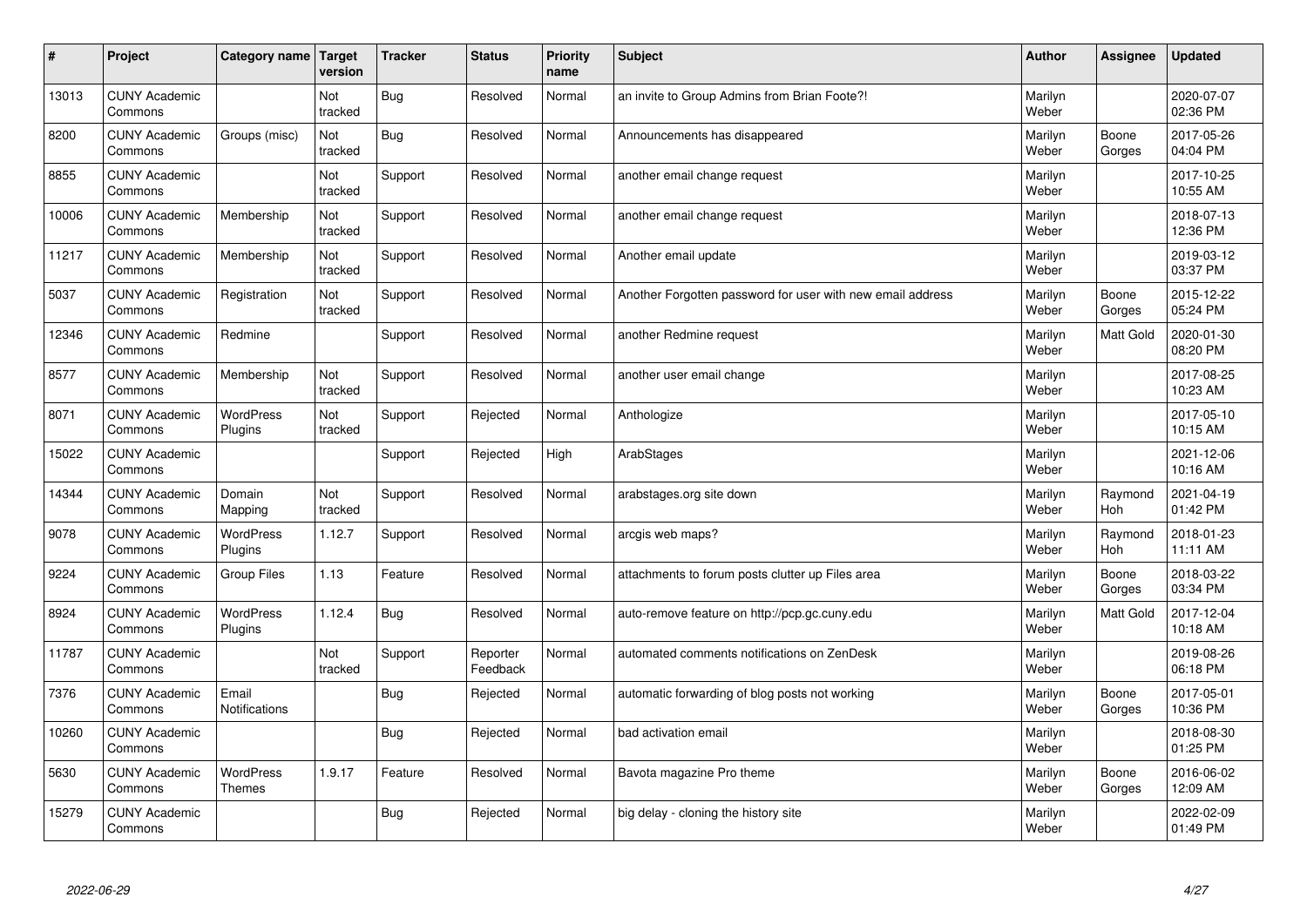| #     | Project                         | Category name   Target      | version           | <b>Tracker</b> | <b>Status</b>        | <b>Priority</b><br>name | <b>Subject</b>                                                                                                                                  | <b>Author</b>    | Assignee              | <b>Updated</b>         |
|-------|---------------------------------|-----------------------------|-------------------|----------------|----------------------|-------------------------|-------------------------------------------------------------------------------------------------------------------------------------------------|------------------|-----------------------|------------------------|
| 14404 | <b>CUNY Academic</b><br>Commons |                             | Not<br>tracked    | Support        | Resolved             | Normal                  | blocked IP of user?                                                                                                                             | Marilyn<br>Weber |                       | 2021-05-10<br>01:00 PM |
| 13675 | <b>CUNY Academic</b><br>Commons | Group Library               | 1.18.1            | Bug            | Resolved             | High                    | broken Library                                                                                                                                  | Marilyn<br>Weber |                       | 2020-12-09<br>05:02 PM |
| 5319  | <b>CUNY Academic</b><br>Commons |                             | Not<br>tracked    | Bug            | Resolved             | Normal                  | <b>Broken URL</b>                                                                                                                               | Marilyn<br>Weber | Marilyn<br>Weber      | 2017-11-15<br>05:46 PM |
| 14850 | <b>CUNY Academic</b><br>Commons |                             |                   | Support        | Abandoned            | Normal                  | brooklyn waterfront site "connection not secure"                                                                                                | Marilyn<br>Weber |                       | 2022-04-27<br>04:56 PM |
| 11225 | <b>CUNY Academic</b><br>Commons |                             | Not<br>tracked    | Support        | Resolved             | Normal                  | bulk upload?                                                                                                                                    | Marilyn<br>Weber |                       | 2019-09-18<br>10:31 AM |
| 9888  | <b>CUNY Academic</b><br>Commons | <b>WordPress</b><br>Plugins | 1.13.3            | Support        | Resolved             | Normal                  | Business directory Plug-in request                                                                                                              | Marilyn<br>Weber |                       | 2018-06-12<br>11:52 AM |
| 13958 | <b>CUNY Academic</b><br>Commons |                             | 1.18.4            | Support        | Resolved             | Normal                  | calendar widget problem                                                                                                                         | Marilyn<br>Weber |                       | 2021-02-09<br>11:05 AM |
| 14606 | <b>CUNY Academic</b><br>Commons | <b>WordPress</b><br>(misc)  | Not<br>tracked    | Support        | Rejected             | Normal                  | calendar wrong month                                                                                                                            | Marilyn<br>Weber |                       | 2021-07-23<br>12:11 PM |
| 14129 | <b>CUNY Academic</b><br>Commons | Onboarding                  | 1.18.6            | Support        | Resolved             | Normal                  | can only see some invites sent                                                                                                                  | Marilyn<br>Weber | Raymond<br><b>Hoh</b> | 2021-04-09<br>09:00 AM |
| 5058  | <b>CUNY Academic</b><br>Commons | Social Paper                | Future<br>release | Feature        | <b>New</b>           | Low                     | Can there be a clearer signal that even when comments have already<br>been made you add comments by clicking on the side? (SP suggestion<br>#5) | Marilyn<br>Weber | Samantha<br>Raddatz   | 2016-02-11<br>10:24 PM |
| 13975 | <b>CUNY Academic</b><br>Commons | Social Paper                | Not<br>tracked    | Support        | Reporter<br>Feedback | Normal                  | can't approve comments on Social Paper paper                                                                                                    | Marilyn<br>Weber |                       | 2021-02-12<br>09:33 AM |
| 10772 | <b>CUNY Academic</b><br>Commons | Groups (misc)               | 1.14.2            | Bug            | Resolved             | Normal                  | can't create groups                                                                                                                             | Marilyn<br>Weber |                       | 2018-12-04<br>10:42 AM |
| 13295 | <b>CUNY Academic</b><br>Commons |                             | Not<br>tracked    | Support        | Resolved             | Normal                  | can't find new user                                                                                                                             | Marilyn<br>Weber |                       | 2020-09-08<br>10:18 AM |
| 13065 | <b>CUNY Academic</b><br>Commons |                             | Not<br>tracked    | Support        | Resolved             | Normal                  | can't invite new user to group                                                                                                                  | Marilyn<br>Weber |                       | 2020-07-22<br>04:24 PM |
| 5435  | <b>CUNY Academic</b><br>Commons |                             | Not<br>tracked    | <b>Bug</b>     | Resolved             | Urgent                  | Can't see the dashboard                                                                                                                         | Marilyn<br>Weber |                       | 2016-04-12<br>11:33 AM |
| 6410  | <b>CUNY Academic</b><br>Commons |                             |                   | Bug            | Duplicate            | Immediate               | Cannot log in - gives privacy error                                                                                                             | Marilyn<br>Weber | Boone<br>Gorges       | 2016-10-24<br>10:01 AM |
| 8125  | <b>CUNY Academic</b><br>Commons | WordPress<br><b>Themes</b>  | 1.10.19           | Bug            | Resolved             | High                    | careerplan admin page failing to load with "currently unable to handle<br>this request"                                                         | Marilyn<br>Weber |                       | 2017-07-13<br>12:54 PM |
| 3673  | <b>CUNY Academic</b><br>Commons |                             |                   | Bug            | Rejected             | Normal                  | CBox pagination issue with the Wiki                                                                                                             | Marilyn<br>Weber |                       | 2014-11-20<br>04:08 PM |
| 3674  | <b>CUNY Academic</b><br>Commons |                             |                   | <b>Bug</b>     | Rejected             | Normal                  | CBox pagination issue with the Wiki                                                                                                             | Marilyn<br>Weber |                       | 2014-11-20<br>05:03 PM |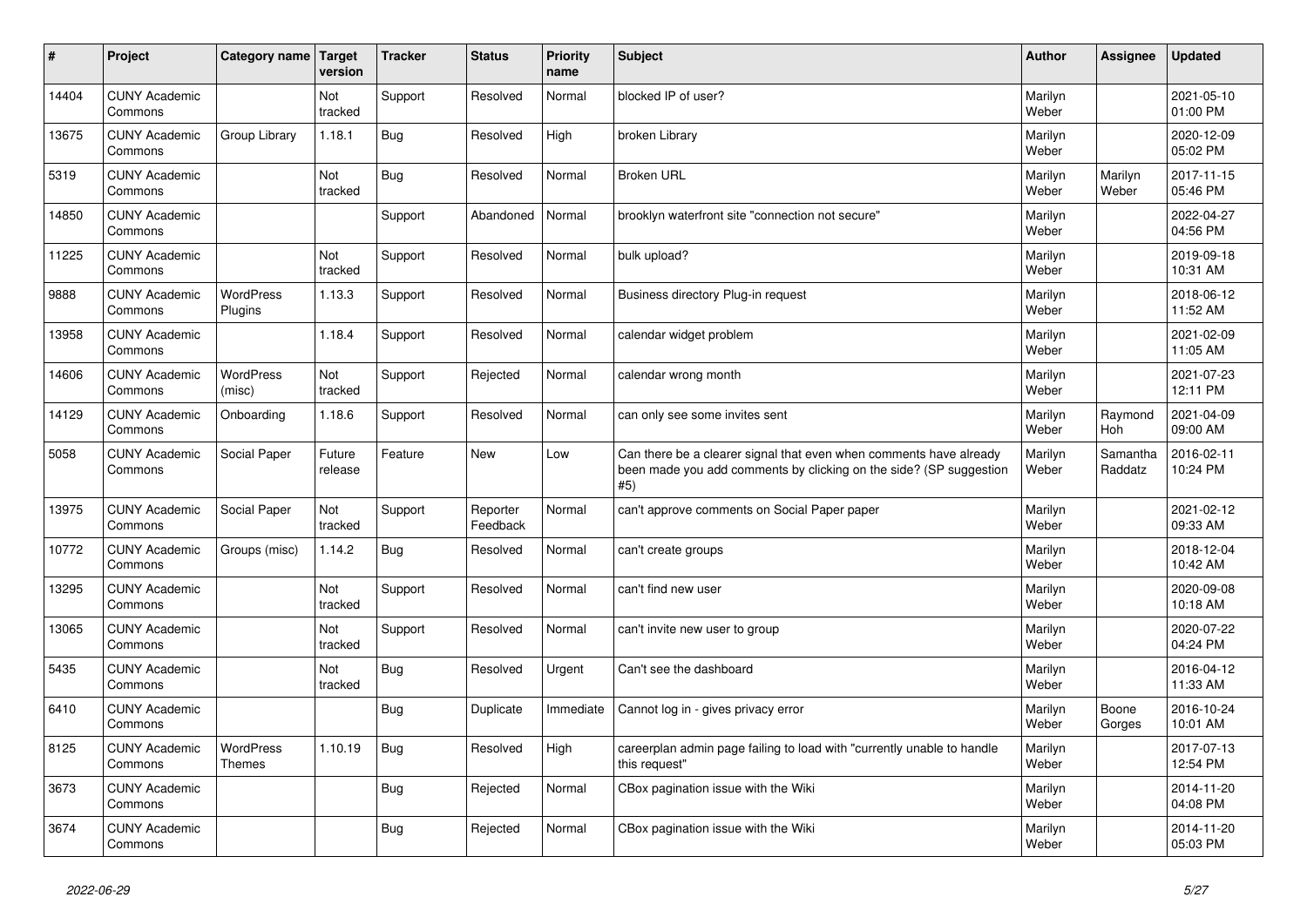| $\#$  | Project                         | Category name   Target            | version           | <b>Tracker</b> | <b>Status</b>        | <b>Priority</b><br>name | <b>Subject</b>                                       | <b>Author</b>    | <b>Assignee</b>       | <b>Updated</b>         |
|-------|---------------------------------|-----------------------------------|-------------------|----------------|----------------------|-------------------------|------------------------------------------------------|------------------|-----------------------|------------------------|
| 5991  | <b>CUNY Academic</b><br>Commons | Email<br>Notifications            | Future<br>release | Support        | Resolved             | Normal                  | change format of autogenerated blog emails           | Marilyn<br>Weber | Paige<br>Dupont       | 2018-01-12<br>02:55 PM |
| 8630  | <b>CUNY Academic</b><br>Commons | Membership                        | Not<br>tracked    | Support        | Resolved             | Normal                  | Change in email/campus                               | Marilyn<br>Weber |                       | 2017-08-30<br>03:48 PM |
| 16198 | <b>CUNY Academic</b><br>Commons |                                   | 2.0.1             | Bug            | Resolved             | Normal                  | Change role to                                       | Marilyn<br>Weber | Boone<br>Gorges       | 2022-06-14<br>11:35 AM |
| 10257 | <b>CUNY Academic</b><br>Commons | Membership                        | Not<br>tracked    | Support        | Resolved             | Normal                  | change the email from @login.cuny.edu to campu email | Marilyn<br>Weber |                       | 2018-12-10<br>03:55 PM |
| 9340  | <b>CUNY Academic</b><br>Commons | <b>WordPress</b><br>Plugins       | 1.12.10           | Bug            | Resolved             | Normal                  | change the web preview?                              | Marilyn<br>Weber | Raymond<br>Hoh        | 2018-03-13<br>11:50 AM |
| 5985  | <b>CUNY Academic</b><br>Commons | Support                           | Not<br>tracked    | Support        | Resolved             | Normal                  | change user's email address (she cannot access old)  | Marilyn<br>Weber | Boone<br>Gorges       | 2016-09-07<br>01:43 PM |
| 7486  | <b>CUNY Academic</b><br>Commons | Membership                        | Not<br>tracked    | Support        | Resolved             | Normal                  | changed email address                                | Marilyn<br>Weber |                       | 2017-01-24<br>10:00 PM |
| 13159 | <b>CUNY Academic</b><br>Commons | Group Library                     | Not<br>tracked    | Support        | Resolved             | Normal                  | changing folder names?                               | Marilyn<br>Weber | Boone<br>Gorges       | 2020-08-27<br>08:59 AM |
| 14891 | <b>CUNY Academic</b><br>Commons |                                   | Not<br>tracked    | Support        | Resolved             | Normal                  | changing site template after creation?               | Marilyn<br>Weber |                       | 2022-04-27<br>04:58 PM |
| 5992  | <b>CUNY Academic</b><br>Commons | Email<br>Notifications            | Future<br>release | Feature        | <b>New</b>           | Normal                  | Changing the From line of autogenerated blog emails  | Marilyn<br>Weber |                       | 2018-09-27<br>05:19 PM |
| 10657 | <b>CUNY Academic</b><br>Commons |                                   | Not<br>tracked    | Support        | Reporter<br>Feedback | Normal                  | child theme problems                                 | Marilyn<br>Weber |                       | 2018-11-08<br>01:19 PM |
| 7100  | <b>CUNY Academic</b><br>Commons | WordPress<br>Plugins              | 1.10.5            | <b>Bug</b>     | Resolved             | High                    | Cincopa plugin problem                               | Marilyn<br>Weber | Boone<br>Gorges       | 2016-12-19<br>10:32 AM |
| 9335  | <b>CUNY Academic</b><br>Commons | <b>WordPress</b><br><b>Themes</b> | 1.12.10           | Bug            | Resolved             | Normal                  | clone http://digitalscholarship.ccny.cuny.edu site?  | Marilyn<br>Weber | Boone<br>Gorges       | 2018-03-14<br>12:43 PM |
| 3138  | <b>CUNY Academic</b><br>Commons | Documentation                     | Not<br>tracked    | Bug            | Resolved             | Normal                  | Codex documentation                                  | Marilyn<br>Weber | scott voth            | 2016-03-04<br>08:49 AM |
| 11976 | <b>CUNY Academic</b><br>Commons | <b>WordPress</b><br><b>Themes</b> | Not<br>tracked    | Support        | Resolved             | Normal                  | ColorMag request                                     | Marilyn<br>Weber |                       | 2021-02-01<br>10:25 AM |
| 11519 | <b>CUNY Academic</b><br>Commons |                                   | Not<br>tracked    | Support        | Assigned             | Normal                  | comment option not appearing                         | Marilyn<br>Weber |                       | 2019-09-24<br>10:28 AM |
| 12395 | <b>CUNY Academic</b><br>Commons | Spam/Spam<br>Prevention           | Not<br>tracked    | Support        | Resolved             | Normal                  | comments again being blocked                         | Marilyn<br>Weber | Raymond<br>Hoh        | 2020-03-10<br>11:13 AM |
| 11149 | <b>CUNY Academic</b><br>Commons |                                   | Not<br>tracked    | Support        | Reporter<br>Feedback | Normal                  | comments getting blocked                             | Marilyn<br>Weber | Raymond<br><b>Hoh</b> | 2019-03-26<br>11:40 AM |
| 7994  | <b>CUNY Academic</b><br>Commons | <b>WordPress</b><br>(misc)        | 1.10.17           | Bug            | Resolved             | Urgent                  | Comments not appearing                               | Marilyn<br>Weber |                       | 2017-04-20<br>11:16 AM |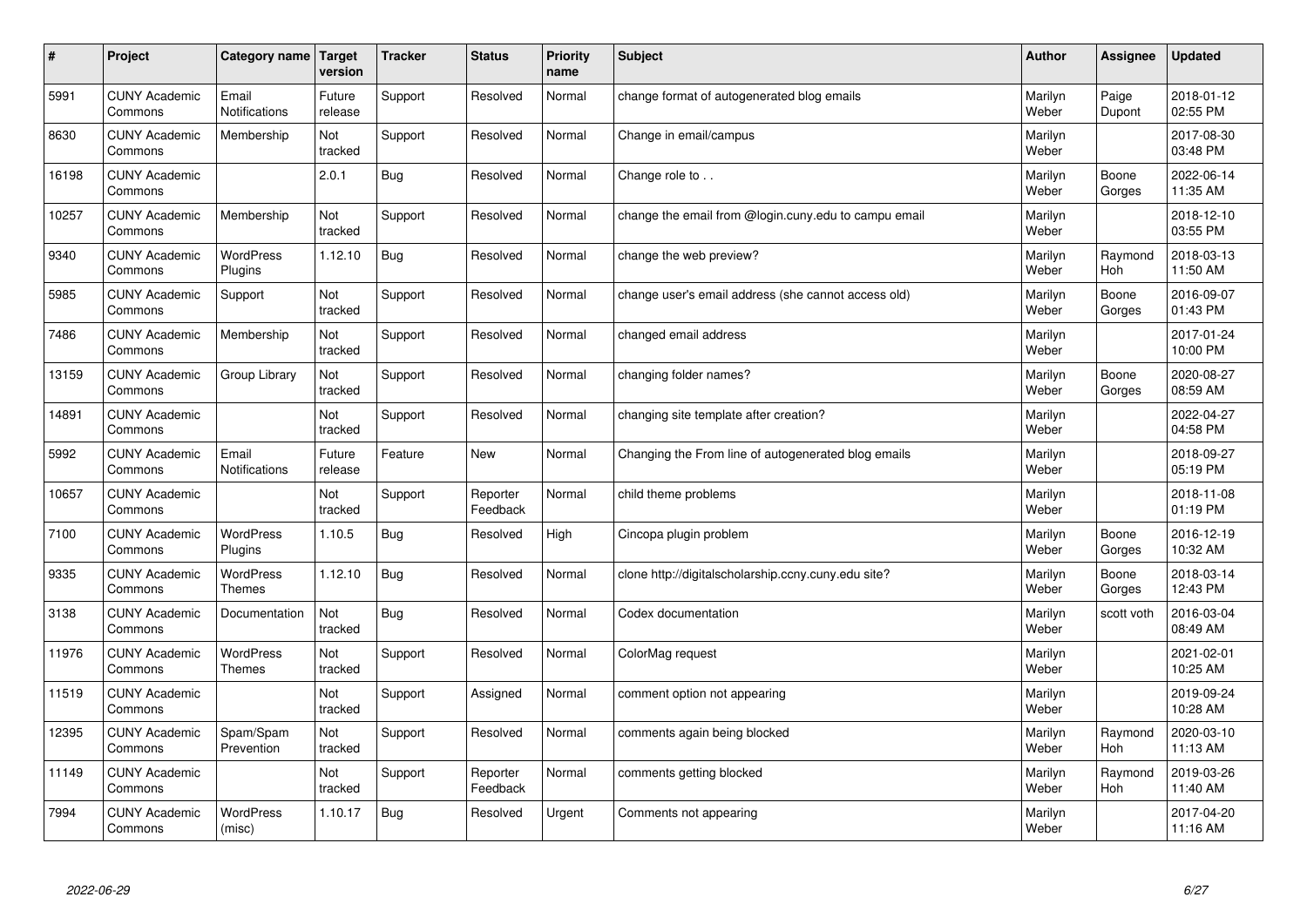| #     | Project                         | Category name                | Target<br>version | <b>Tracker</b>     | <b>Status</b>        | <b>Priority</b><br>name | <b>Subject</b>                                                      | <b>Author</b>    | Assignee         | Updated                |
|-------|---------------------------------|------------------------------|-------------------|--------------------|----------------------|-------------------------|---------------------------------------------------------------------|------------------|------------------|------------------------|
| 6857  | <b>CUNY Academic</b><br>Commons | <b>Blogs</b><br>(BuddyPress) | Not<br>tracked    | Support            | Resolved             | Normal                  | Committee on Religion website                                       | Marilyn<br>Weber | Boone<br>Gorges  | 2017-08-17<br>10:24 AM |
| 10562 | <b>CUNY Academic</b><br>Commons |                              |                   | Bug                | Rejected             | Normal                  | Commons is down                                                     | Marilyn<br>Weber |                  | 2018-10-23<br>10:49 AM |
| 3530  | <b>CUNY Academic</b><br>Commons | Server                       | Not<br>tracked    | Bug                | Resolved             | High                    | Commons running very slowly/ "connection lost"                      | Marilyn<br>Weber | <b>Matt Gold</b> | 2014-10-08<br>09:34 AM |
| 7226  | <b>CUNY Academic</b><br>Commons | Registration                 | Not<br>tracked    | Bug                | Abandoned            | Normal                  | Community college student cannot register?                          | Marilyn<br>Weber |                  | 2017-11-15<br>01:55 PM |
| 8459  | <b>CUNY Academic</b><br>Commons |                              | Not<br>tracked    | Documentatio<br>n. | Resolved             | Normal                  | comprehensive list of plugins?                                      | Marilyn<br>Weber |                  | 2017-10-11<br>11:24 AM |
| 11811 | <b>CUNY Academic</b><br>Commons |                              | Not<br>tracked    | Support            | Duplicate            | Normal                  | Content of Publications widget on profile page being erased on save | Marilyn<br>Weber |                  | 2019-10-08<br>11:16 AM |
| 3417  | <b>CUNY Academic</b><br>Commons | <b>BuddyPress</b><br>(misc)  | Not<br>tracked    | Bug                | Rejected             | High                    | copying two commons groups                                          | Marilyn<br>Weber | Marilyn<br>Weber | 2014-11-05<br>09:56 AM |
| 7608  | <b>CUNY Academic</b><br>Commons | Registration                 | Not<br>tracked    | Feature            | Resolved             | Normal                  | create an account                                                   | Marilyn<br>Weber |                  | 2017-02-15<br>10:45 PM |
| 5083  | <b>CUNY Academic</b><br>Commons | <b>WordPress</b><br>Plugins  | 1.9.5             | Support            | Rejected             | Normal                  | creating a shortcode for the iframe code of the google form         | Marilyn<br>Weber | Marilyn<br>Weber | 2016-01-12<br>04:25 PM |
| 13328 | <b>CUNY Academic</b><br>Commons | Group Forums                 | Not<br>tracked    | Bug                | Reporter<br>Feedback | Normal                  | cross-posting in two related groups                                 | Marilyn<br>Weber | Raymond<br>Hoh   | 2020-09-15<br>10:39 PM |
| 4880  | <b>CUNY Academic</b><br>Commons | Password<br>Reset            | Not<br>tracked    | Support            | Resolved             | High                    | CUNY Central person having password trouble                         | Marilyn<br>Weber |                  | 2015-11-10<br>12:40 PM |
| 6118  | <b>CUNY Academic</b><br>Commons | cuny.is                      |                   | Feature            | Resolved             | Normal                  | Cuny. Is request from Javier Otero Peña                             | Marilyn<br>Weber | Sarah<br>Morgano | 2016-10-04<br>07:02 PM |
| 8878  | <b>CUNY Academic</b><br>Commons | cuny.is                      | Not<br>tracked    | Bug                | Resolved             | Urgent                  | cuny is site link won't work                                        | Marilyn<br>Weber | Boone<br>Gorges  | 2017-11-01<br>03:06 PM |
| 9886  | <b>CUNY Academic</b><br>Commons | cuny.is                      | Not<br>tracked    | Support            | Resolved             | Normal                  | cuny.is SSL                                                         | Marilyn<br>Weber |                  | 2018-10-26<br>02:07 PM |
| 14711 | <b>CUNY Academic</b><br>Commons |                              |                   | Support            | Rejected             | Normal                  | Custom Facebook Feed plugin problem                                 | Marilyn<br>Weber |                  | 2022-04-27<br>04:29 PM |
| 3093  | <b>CUNY Academic</b><br>Commons | <b>WordPress</b><br>Plugins  |                   | Bug                | Rejected             | Normal                  | <b>Custom Google Maps</b>                                           | Marilyn<br>Weber | Boone<br>Gorges  | 2014-05-02<br>10:52 AM |
| 13916 | <b>CUNY Academic</b><br>Commons |                              |                   | Support            | Rejected             | Normal                  | <b>Custom Sidebars</b>                                              | Marilyn<br>Weber |                  | 2021-02-23<br>10:45 AM |
| 14812 | <b>CUNY Academic</b><br>Commons |                              | Not<br>tracked    | Support            | Resolved             | Normal                  | Custom Sidebars and Wordpress 5.6                                   | Marilyn<br>Weber |                  | 2021-09-30<br>10:43 AM |
| 14360 | <b>CUNY Academic</b><br>Commons |                              |                   | Support            | Rejected             | Normal                  | danielgerouldarchives.org?                                          | Marilyn<br>Weber |                  | 2021-04-27<br>10:42 AM |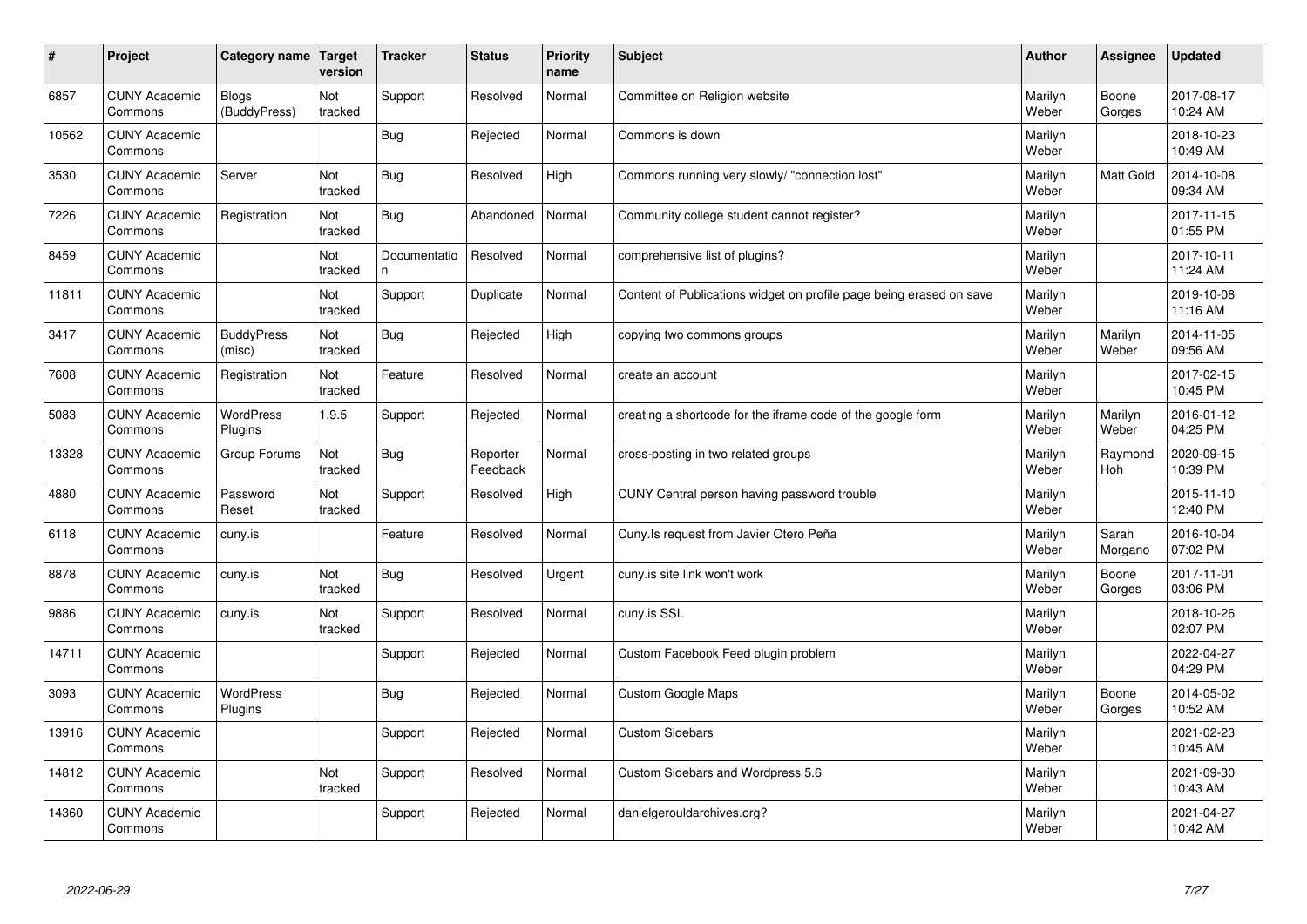| $\sharp$ | Project                         | Category name               | Target<br>version | <b>Tracker</b> | <b>Status</b>        | <b>Priority</b><br>name | <b>Subject</b>                            | <b>Author</b>    | Assignee         | <b>Updated</b>         |
|----------|---------------------------------|-----------------------------|-------------------|----------------|----------------------|-------------------------|-------------------------------------------|------------------|------------------|------------------------|
| 11509    | <b>CUNY Academic</b><br>Commons |                             | Not<br>tracked    | Support        | Reporter<br>Feedback | Normal                  | deleted Page causing a Menu problem?      | Marilyn<br>Weber |                  | 2019-06-04<br>09:54 AM |
| 5968     | <b>CUNY Academic</b><br>Commons | Membership                  | Not<br>tracked    | Bug            | Resolved             | Normal                  | Deleting account without knowing password | Marilyn<br>Weber | <b>Matt Gold</b> | 2017-11-15<br>06:19 PM |
| 15260    | <b>CUNY Academic</b><br>Commons |                             |                   | Support        | Reporter<br>Feedback | Normal                  | Diacritical markings   European Stages    | Marilyn<br>Weber |                  | 2022-02-04<br>08:16 AM |
| 8576     | <b>CUNY Academic</b><br>Commons | <b>WordPress</b><br>Plugins | 1.11.11           | Support        | Resolved             | Normal                  | Digital Measures plugin request           | Marilyn<br>Weber |                  | 2017-09-01<br>03:44 PM |
| 9207     | <b>CUNY Academic</b><br>Commons |                             | Future<br>release | Support        | Reporter<br>Feedback | Normal                  | display dashboards made in Tableau?       | Marilyn<br>Weber | Boone<br>Gorges  | 2018-04-10<br>10:42 AM |
| 13085    | <b>CUNY Academic</b><br>Commons | Domain<br>Mapping           | Not<br>tracked    | Support        | Resolved             | Normal                  | domain mapping request                    | Marilyn<br>Weber | <b>Matt Gold</b> | 2020-07-28<br>03:33 PM |
| 10176    | <b>CUNY Academic</b><br>Commons | Documentation               | Not<br>tracked    | Bug            | Resolved             | Normal                  | domain mapping requests                   | Marilyn<br>Weber | scott voth       | 2018-08-29<br>05:30 PM |
| 5844     | <b>CUNY Academic</b><br>Commons |                             | Not<br>tracked    | Support        | Resolved             | Normal                  | edit Host Files on Windows 10 problems    | Marilyn<br>Weber |                  | 2016-07-27<br>09:08 AM |
| 14509    | <b>CUNY Academic</b><br>Commons | WordPress<br>Plugins        | 1.18.12           | Bug            | Resolved             | Normal                  | Elementor Editor problem                  | Marilyn<br>Weber |                  | 2021-06-08<br>09:55 AM |
| 13947    | <b>CUNY Academic</b><br>Commons | WordPress<br>Plugins        | 1.18.4            | Bug            | Resolved             | Normal                  | Elementor plugin problem                  | Marilyn<br>Weber | Raymond<br>Hoh   | 2021-02-08<br>09:34 PM |
| 14077    | <b>CUNY Academic</b><br>Commons | WordPress<br>Plugins        | 1.18.7            | Support        | Resolved             | Normal                  | Elementor Pro plugin for the slider       | Marilyn<br>Weber | Raymond<br>Hoh   | 2021-03-23<br>11:43 AM |
| 6175     | <b>CUNY Academic</b><br>Commons | Account<br>settings         |                   | Support        | Resolved             | Normal                  | Email address (user cannot access old)    | Marilyn<br>Weber | <b>Matt Gold</b> | 2016-11-29<br>06:31 PM |
| 7775     | <b>CUNY Academic</b><br>Commons | Membership                  | Not<br>tracked    | Support        | Resolved             | Normal                  | Email change                              | Marilyn<br>Weber |                  | 2017-03-08<br>10:09 PM |
| 8729     | <b>CUNY Academic</b><br>Commons |                             | Not<br>tracked    | Support        | Resolved             | Normal                  | email change                              | Marilyn<br>Weber |                  | 2017-09-25<br>02:14 PM |
| 9823     | <b>CUNY Academic</b><br>Commons | Account<br>settings         | Not<br>tracked    | Support        | Resolved             | Normal                  | email change                              | Marilyn<br>Weber | Matt Gold        | 2018-05-23<br>01:58 PM |
| 9162     | <b>CUNY Academic</b><br>Commons | Registration                | Not<br>tracked    | Support        | Resolved             | Normal                  | email change due to user error            | Marilyn<br>Weber | <b>Matt Gold</b> | 2018-02-13<br>11:11 AM |
| 8848     | <b>CUNY Academic</b><br>Commons |                             | Not<br>tracked    | Support        | Resolved             | Normal                  | email change request                      | Marilyn<br>Weber |                  | 2017-10-24<br>11:19 AM |
| 9004     | <b>CUNY Academic</b><br>Commons | Membership                  | Not<br>tracked    | Support        | Resolved             | Normal                  | email change request                      | Marilyn<br>Weber |                  | 2017-12-14<br>12:27 PM |
| 9477     | <b>CUNY Academic</b><br>Commons | Account<br>settings         |                   | Support        | Resolved             | Normal                  | email change request                      | Marilyn<br>Weber | <b>Matt Gold</b> | 2018-03-24<br>08:53 AM |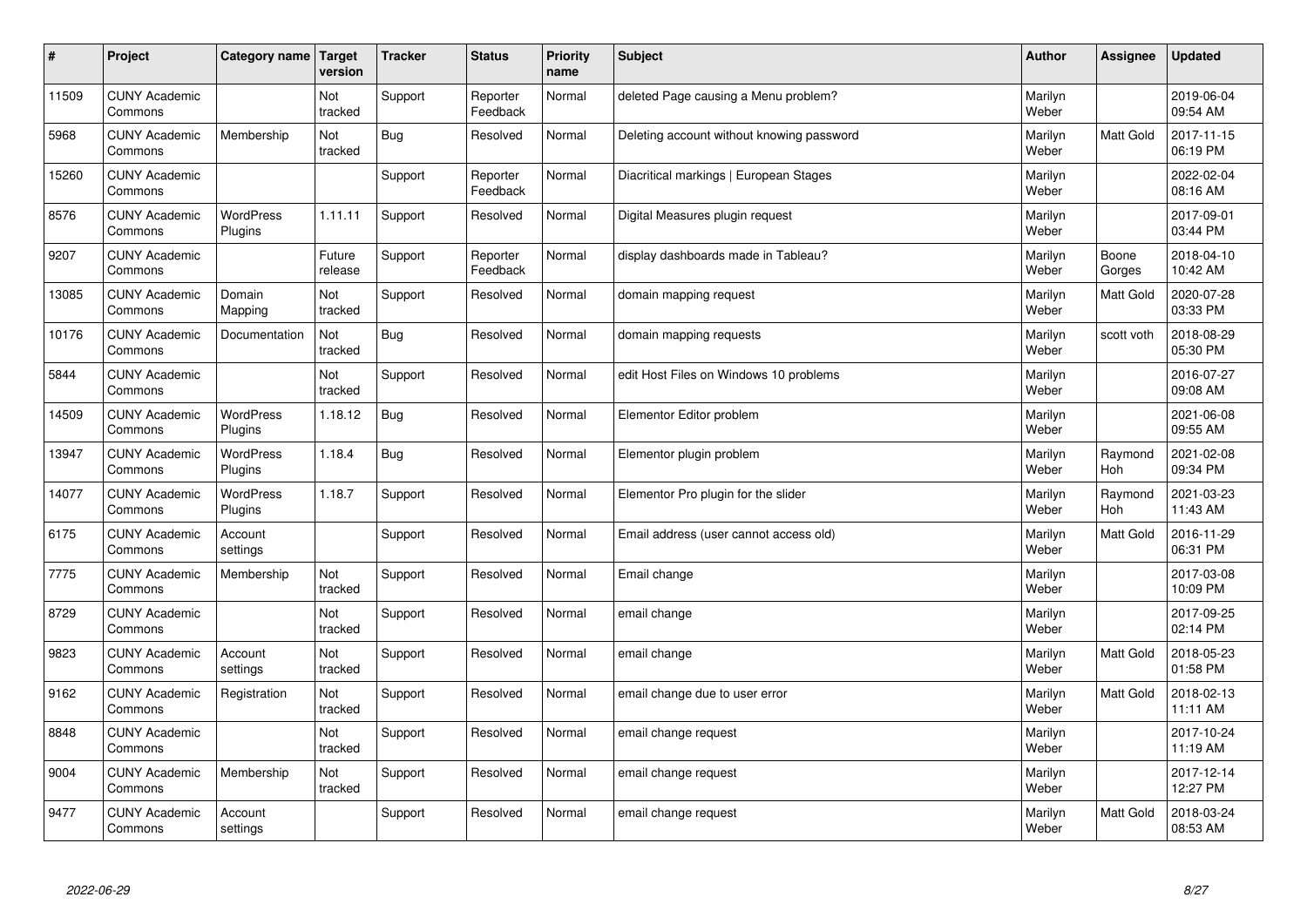| #     | Project                         | Category name               | Target<br>version | <b>Tracker</b> | <b>Status</b>        | <b>Priority</b><br>name | <b>Subject</b>                                                  | <b>Author</b>    | Assignee         | Updated                |
|-------|---------------------------------|-----------------------------|-------------------|----------------|----------------------|-------------------------|-----------------------------------------------------------------|------------------|------------------|------------------------|
| 9787  | <b>CUNY Academic</b><br>Commons | Registration                |                   | Support        | Resolved             | Normal                  | email change request                                            | Marilyn<br>Weber | <b>Matt Gold</b> | 2018-05-16<br>09:55 PM |
| 9928  | <b>CUNY Academic</b><br>Commons | Account<br>settings         |                   | Support        | Resolved             | Normal                  | email change request from former student                        | Marilyn<br>Weber | Matt Gold        | 2018-06-14<br>10:20 AM |
| 10256 | <b>CUNY Academic</b><br>Commons |                             |                   | Support        | Resolved             | Normal                  | email change requested                                          | Marilyn<br>Weber | <b>Matt Gold</b> | 2018-08-29<br>02:52 PM |
| 12382 | <b>CUNY Academic</b><br>Commons | Membership                  | Not<br>tracked    | Support        | <b>New</b>           | Normal                  | Email request change                                            | Marilyn<br>Weber | Marilyn<br>Weber | 2020-02-06<br>12:56 PM |
| 4542  | <b>CUNY Academic</b><br>Commons | <b>WordPress</b><br>Plugins | 1.8.10            | Bug            | Resolved             | Normal                  | Emailing group users problem                                    | Marilyn<br>Weber | Boone<br>Gorges  | 2015-09-11<br>11:16 AM |
| 15025 | <b>CUNY Academic</b><br>Commons |                             |                   | Support        | Duplicate            | Normal                  | emails for all the papers on the commons that have been changed | Marilyn<br>Weber |                  | 2021-12-02<br>11:57 AM |
| 13121 | <b>CUNY Academic</b><br>Commons |                             |                   | Support        | Rejected             | Normal                  | embed a DropBox Paper file                                      | Marilyn<br>Weber |                  | 2020-08-25<br>10:56 AM |
| 15120 | <b>CUNY Academic</b><br>Commons |                             |                   | Support        | Resolved             | Normal                  | embed Zoom recordings in a post?                                | Marilyn<br>Weber |                  | 2021-12-29<br>08:15 AM |
| 4340  | <b>CUNY Academic</b><br>Commons | WordPress -<br>Media        | 1.8.14            | Feature        | Resolved             | Normal                  | embedding a video                                               | Marilyn<br>Weber | Daniel<br>Jones  | 2015-10-20<br>12:01 AM |
| 5036  | <b>CUNY Academic</b><br>Commons | WordPress<br>Plugins        | 1.9.1.1           | Feature        | Resolved             | Normal                  | <b>Embeds request</b>                                           | Marilyn<br>Weber | Boone<br>Gorges  | 2015-12-18<br>10:12 PM |
| 11147 | <b>CUNY Academic</b><br>Commons | Membership                  | Not<br>tracked    | Support        | Resolved             | Normal                  | employee email change                                           | Marilyn<br>Weber |                  | 2019-03-12<br>03:58 PM |
| 13741 | <b>CUNY Academic</b><br>Commons | <b>WordPress</b><br>Plugins | 1.18.3            | Support        | Resolved             | Normal                  | Ensemble Video Plugin                                           | Marilyn<br>Weber |                  | 2021-01-26<br>04:43 PM |
| 15655 | <b>CUNY Academic</b><br>Commons |                             | 2.0.3             | Support        | Reporter<br>Feedback | Normal                  | Event Aggregator plugin?                                        | Marilyn<br>Weber |                  | 2022-06-29<br>11:32 AM |
| 15565 | <b>CUNY Academic</b><br>Commons |                             |                   | Support        | <b>New</b>           | Normal                  | Events - send updates to an email listserv                      | Marilyn<br>Weber |                  | 2022-03-10<br>01:06 PM |
| 5875  | <b>CUNY Academic</b><br>Commons | <b>WordPress</b><br>Plugins | Not<br>tracked    | Bug            | Resolved             | Normal                  | Events Calendar garbled in IE                                   | Marilyn<br>Weber | Marilyn<br>Weber | 2017-11-15<br>05:45 PM |
| 8552  | <b>CUNY Academic</b><br>Commons | <b>WordPress</b><br>Plugins | 1.11.10           | Bug            | Resolved             | Normal                  | Events Calendar problem                                         | Marilyn<br>Weber |                  | 2017-08-18<br>04:36 PM |
| 14410 | <b>CUNY Academic</b><br>Commons |                             | 1.18.10           | Bug            | Resolved             | Normal                  | events calendar problem?                                        | Marilyn<br>Weber |                  | 2021-05-10<br>04:45 PM |
| 14889 | <b>CUNY Academic</b><br>Commons | Events                      | 1.19.0            | Support        | Resolved             | Normal                  | events in group - can they be edited by all admins?             | Marilyn<br>Weber | Raymond<br>Hoh   | 2021-12-13<br>03:31 PM |
| 14398 | <b>CUNY Academic</b><br>Commons |                             | Not<br>tracked    | Support        | Reporter<br>Feedback | Normal                  | Events plug-in notification problem                             | Marilyn<br>Weber |                  | 2021-05-11<br>11:21 AM |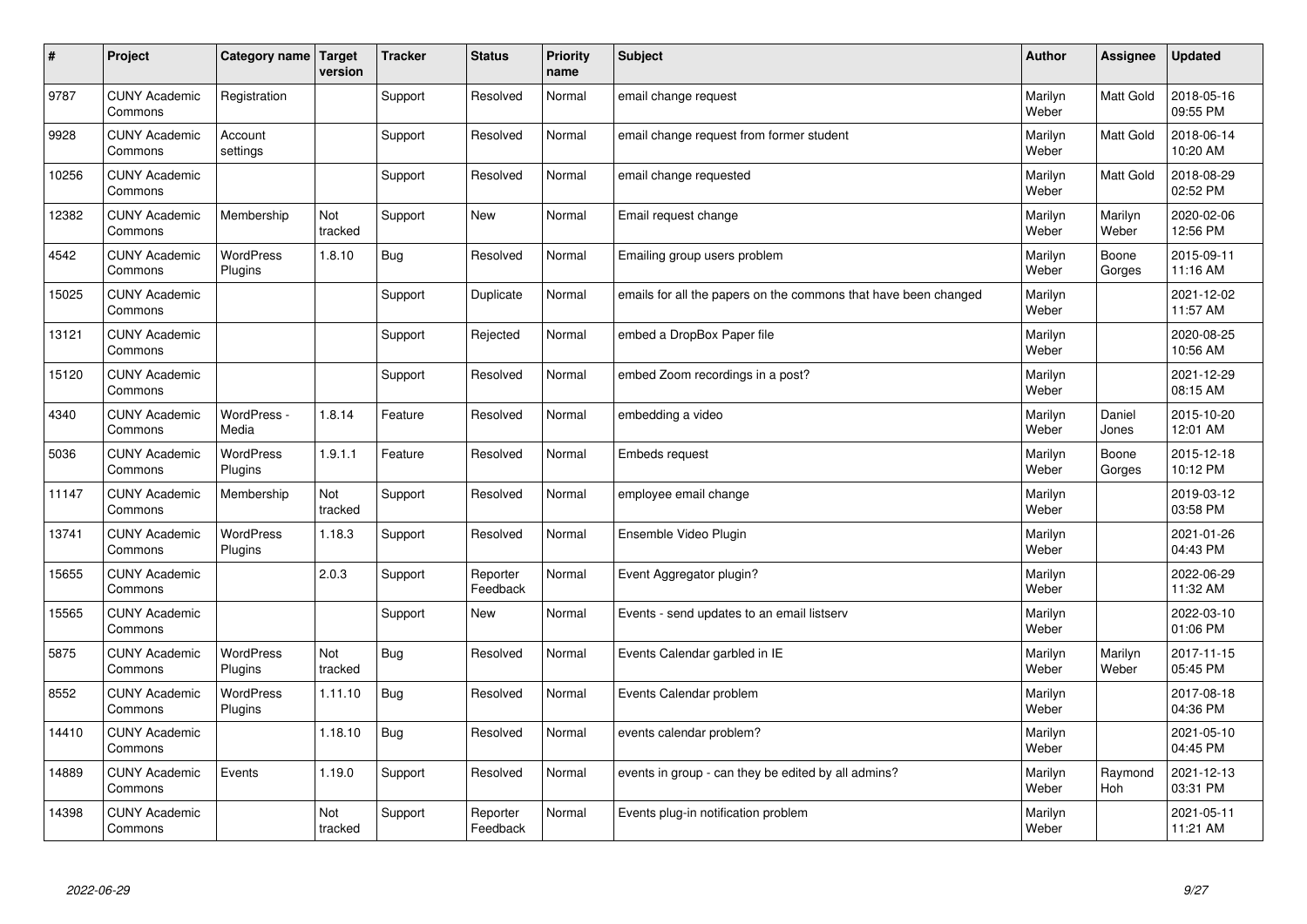| $\sharp$ | Project                         | Category name   Target        | version           | <b>Tracker</b> | <b>Status</b> | <b>Priority</b><br>name | <b>Subject</b>                                           | <b>Author</b>    | Assignee              | <b>Updated</b>         |
|----------|---------------------------------|-------------------------------|-------------------|----------------|---------------|-------------------------|----------------------------------------------------------|------------------|-----------------------|------------------------|
| 8693     | <b>CUNY Academic</b><br>Commons | <b>WordPress</b><br>Plugins   |                   | Support        | Resolved      | Normal                  | Existing blog wants to replace Mailpoet with Newsletters | Marilyn<br>Weber |                       | 2017-09-12<br>02:24 PM |
| 7972     | <b>CUNY Academic</b><br>Commons |                               | Not<br>tracked    | Support        | Resolved      | Normal                  | expand the memory limit for videos?                      | Marilyn<br>Weber |                       | 2017-04-20<br>10:07 AM |
| 7745     | <b>CUNY Academic</b><br>Commons | <b>WordPress</b><br>Plugins   | 1.10.13           | Support        | Resolved      | Normal                  | Featured Video Plus plugin requested                     | Marilyn<br>Weber |                       | 2017-03-03<br>01:51 PM |
| 8917     | <b>CUNY Academic</b><br>Commons | <b>Group Files</b>            | 1.12.3            | <b>Bug</b>     | Resolved      | High                    | Files not downloading from Groups properly               | Marilyn<br>Weber | Boone<br>Gorges       | 2017-11-29<br>10:04 PM |
| 13227    | <b>CUNY Academic</b><br>Commons | Group Library                 | 1.17.2            | Bug            | Resolved      | High                    | folder not appearing in library                          | Marilyn<br>Weber |                       | 2020-08-21<br>04:22 PM |
| 13841    | <b>CUNY Academic</b><br>Commons | <b>WordPress</b><br>Plugins   | 1.18.3            | Support        | Resolved      | Normal                  | Folders plugin request                                   | Marilyn<br>Weber | Boone<br>Gorges       | 2021-01-26<br>04:43 PM |
| 13641    | <b>CUNY Academic</b><br>Commons |                               | 1.18.2            | Support        | Resolved      | Normal                  | follow up to migration request                           | Marilyn<br>Weber | Boone<br>Gorges       | 2021-01-12<br>10:59 AM |
| 13169    | <b>CUNY Academic</b><br>Commons |                               | 1.17.4            | Support        | Rejected      | Normal                  | footer logo image has no alt-text                        | Marilyn<br>Weber |                       | 2020-09-22<br>10:18 AM |
| 5988     | <b>CUNY Academic</b><br>Commons | Support                       |                   | Support        | Rejected      | Normal                  | Forbidden error when trying to join                      | Marilyn<br>Weber | Boone<br>Gorges       | 2016-09-08<br>01:42 PM |
| 5019     | <b>CUNY Academic</b><br>Commons | Registration                  | Not<br>tracked    | Support        | Resolved      | Normal                  | Forgotten password for user with new email address       | Marilyn<br>Weber | Marilyn<br>Weber      | 2015-12-11<br>04:18 PM |
| 11198    | <b>CUNY Academic</b><br>Commons |                               | Not<br>tracked    | Support        | Resolved      | Normal                  | former CUNY employee                                     | Marilyn<br>Weber |                       | 2019-03-07<br>02:21 PM |
| 9134     | <b>CUNY Academic</b><br>Commons | Membership                    | Not<br>tracked    | Support        | Abandoned     | Normal                  | former user                                              | Marilyn<br>Weber | Matt Gold             | 2019-09-18<br>10:26 AM |
| 6893     | <b>CUNY Academic</b><br>Commons | Group Forums                  |                   | Bug            | Resolved      | Normal                  | Forum for CUNY Academic Commons Team is gone             | Marilyn<br>Weber | Boone<br>Gorges       | 2016-12-01<br>08:08 AM |
| 10361    | <b>CUNY Academic</b><br>Commons | Group Forums                  | 1.13.10           | Bug            | Resolved      | Normal                  | forum post pending oddity                                | Marilyn<br>Weber |                       | 2018-09-25<br>10:45 AM |
| 13341    | <b>CUNY Academic</b><br>Commons | Group Forums                  | 1.17.4            | <b>Bug</b>     | Resolved      | Normal                  | Forum reply problems                                     | Marilyn<br>Weber | Raymond<br><b>Hoh</b> | 2020-09-22<br>12:08 PM |
| 7310     | <b>CUNY Academic</b><br>Commons |                               | 1.10.7            | Bug            | Resolved      | Normal                  | Friendship request mystery.                              | Marilyn<br>Weber | Boone<br>Gorges       | 2017-01-05<br>03:12 PM |
| 5397     | <b>CUNY Academic</b><br>Commons | Social Paper                  | Future<br>release | Feature        | <b>New</b>    | Normal                  | frustrating to have to enable/disable in SP              | Marilyn<br>Weber | Samantha<br>Raddatz   | 2016-04-20<br>03:39 PM |
| 7785     | <b>CUNY Academic</b><br>Commons |                               | Not<br>tracked    | Support        | Resolved      | Normal                  | ftp access or files?                                     | Marilyn<br>Weber | Boone<br>Gorges       | 2017-03-13<br>02:34 PM |
| 5448     | <b>CUNY Academic</b><br>Commons | Email<br><b>Notifications</b> | 1.10.2            | Bug            | Rejected      | Normal                  | garbled CAC activity digests                             | Marilyn<br>Weber | Raymond<br>Hoh        | 2016-11-20<br>02:38 AM |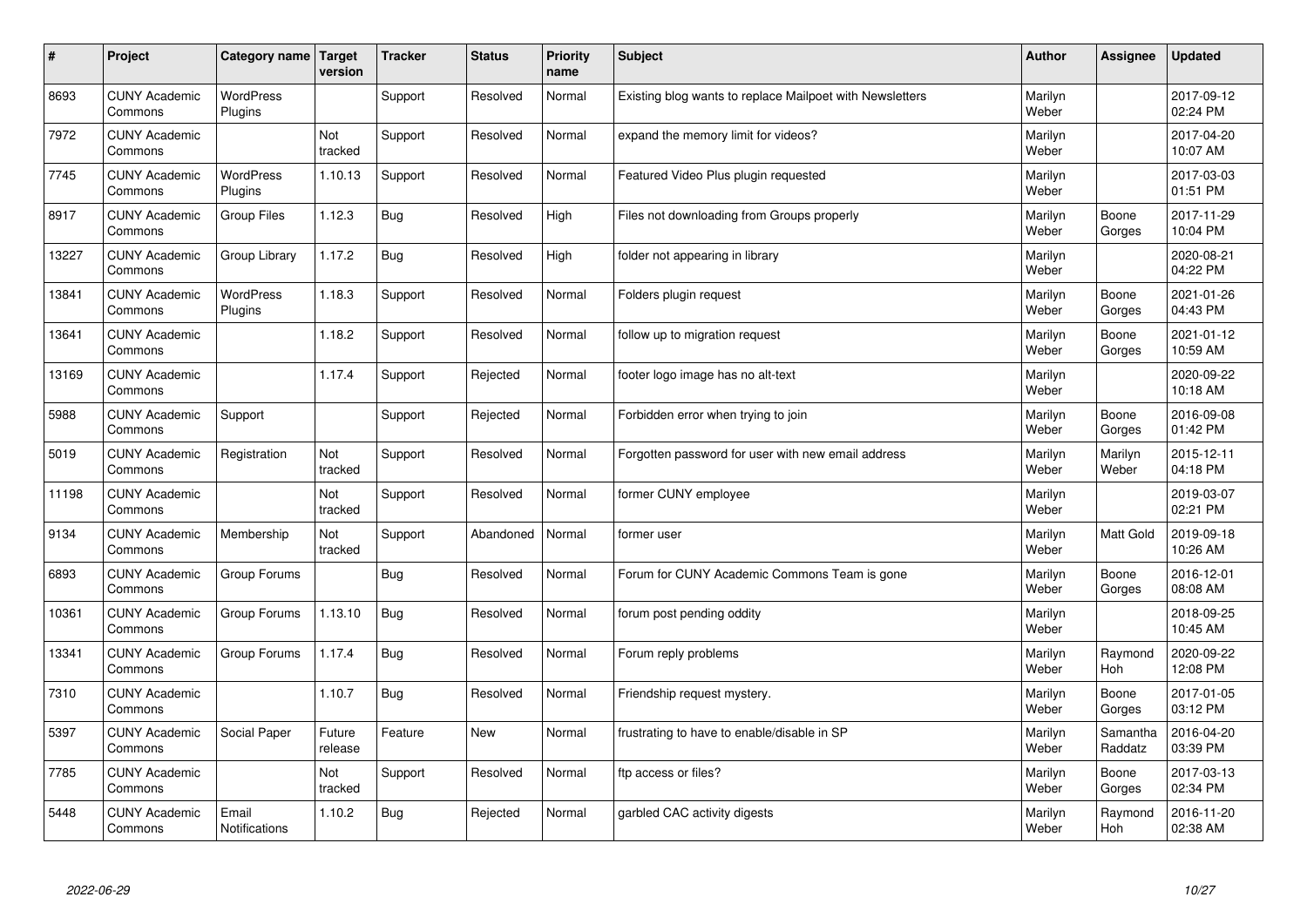| #     | Project                         | Category name   Target            | version        | <b>Tracker</b> | <b>Status</b> | <b>Priority</b><br>name | <b>Subject</b>                                          | <b>Author</b>    | Assignee              | <b>Updated</b>         |
|-------|---------------------------------|-----------------------------------|----------------|----------------|---------------|-------------------------|---------------------------------------------------------|------------------|-----------------------|------------------------|
| 10266 | <b>CUNY Academic</b><br>Commons |                                   |                | Support        | Resolved      | Normal                  | GC email change requested                               | Marilyn<br>Weber | Matt Gold             | 2018-08-30<br>03:07 PM |
| 13184 | <b>CUNY Academic</b><br>Commons | <b>WordPress</b><br>Plugins       | 1.17.2         | Support        | Resolved      | Normal                  | google translate plugin                                 | Marilyn<br>Weber |                       | 2020-08-25<br>11:36 AM |
| 13584 | <b>CUNY Academic</b><br>Commons |                                   |                | Support        | Abandoned     | Normal                  | Graphy theme question                                   | Marilyn<br>Weber |                       | 2021-09-14<br>10:41 AM |
| 10850 | <b>CUNY Academic</b><br>Commons |                                   |                | Support        | Rejected      | Normal                  | Gravity form being resent                               | Marilyn<br>Weber |                       | 2018-12-20<br>10:18 PM |
| 14270 | <b>CUNY Academic</b><br>Commons | <b>WordPress</b><br><b>Themes</b> | 1.18.8         | Support        | Resolved      | Normal                  | grid theme?                                             | Marilyn<br>Weber |                       | 2021-04-13<br>11:20 AM |
| 3037  | <b>CUNY Academic</b><br>Commons | <b>Ground Control</b>             | Not<br>tracked | Publicity      | Resolved      | Normal                  | <b>Ground Control</b>                                   | Marilyn<br>Weber | scott voth            | 2016-01-26<br>05:23 PM |
| 3038  | <b>CUNY Academic</b><br>Commons | <b>Ground Control</b>             | Not<br>tracked | Publicity      | Resolved      | Normal                  | <b>Ground Control</b>                                   | Marilyn<br>Weber | <b>Matt Gold</b>      | 2016-01-26<br>05:10 PM |
| 3039  | <b>CUNY Academic</b><br>Commons | <b>Ground Control</b>             | Not<br>tracked | Publicity      | Resolved      | Normal                  | <b>Ground Control</b>                                   | Marilyn<br>Weber | Sarah<br>Morgano      | 2016-01-26<br>05:19 PM |
| 3040  | <b>CUNY Academic</b><br>Commons | <b>Ground Control</b>             | Not<br>tracked | Publicity      | Resolved      | Normal                  | <b>Ground Control</b>                                   | Marilyn<br>Weber | Micki<br>Kaufman      | 2016-01-26<br>05:16 PM |
| 3041  | <b>CUNY Academic</b><br>Commons | <b>Ground Control</b>             | Not<br>tracked | Publicity      | Resolved      | Normal                  | <b>Ground Control</b>                                   | Marilyn<br>Weber | <b>Chris Stein</b>    | 2016-01-26<br>04:52 PM |
| 3036  | <b>CUNY Academic</b><br>Commons | <b>Ground Control</b>             | Not<br>tracked | Publicity      | Deferred      | Normal                  | Ground Control                                          | Marilyn<br>Weber | Dominic<br>Giglio     | 2015-03-21<br>09:10 PM |
| 3035  | <b>CUNY Academic</b><br>Commons | <b>Ground Control</b>             | Not<br>tracked | Publicity      | Deferred      | Normal                  | Ground Control article                                  | Marilyn<br>Weber | Marilyn<br>Weber      | 2015-03-21<br>08:54 PM |
| 11567 | <b>CUNY Academic</b><br>Commons | <b>Group Files</b>                | 1.15.4         | Bug            | Resolved      | Normal                  | Group files pagination doesn't work properly in folders | Marilyn<br>Weber | Boone<br>Gorges       | 2019-06-25<br>04:22 PM |
| 6313  | <b>CUNY Academic</b><br>Commons | Groups (misc)                     |                | Bug            | Duplicate     | Normal                  | group member no longer in group, can't rejoin.          | Marilyn<br>Weber |                       | 2016-10-14<br>09:27 PM |
| 12487 | <b>CUNY Academic</b><br>Commons | Group Forums                      | 1.16.7         | <b>Bug</b>     | Resolved      | Normal                  | group posting problems?                                 | Marilyn<br>Weber | Raymond<br><b>Hoh</b> | 2020-03-10<br>11:40 AM |
| 6286  | <b>CUNY Academic</b><br>Commons | Groups (misc)                     | Not<br>tracked | Bug            | Resolved      | Immediate               | Groups pages not displaying at all!                     | Marilyn<br>Weber | Boone<br>Gorges       | 2017-11-15<br>10:57 AM |
| 2777  | <b>CUNY Academic</b><br>Commons | WordPress<br>(misc)               | Not<br>tracked | Bug            | Resolved      | Normal                  | Hero slide access                                       | Marilyn<br>Weber | Boone<br>Gorges       | 2013-09-07<br>12:26 PM |
| 11233 | <b>CUNY Academic</b><br>Commons |                                   | 1.14.9         | Support        | Resolved      | Normal                  | Hotjar ?                                                | Marilyn<br>Weber |                       | 2019-03-26<br>12:10 PM |
| 6851  | <b>CUNY Academic</b><br>Commons | Redmine                           | Not<br>tracked | Support        | Resolved      | Normal                  | How do I help users join Redmine?                       | Marilyn<br>Weber | <b>Matt Gold</b>      | 2016-11-28<br>10:16 AM |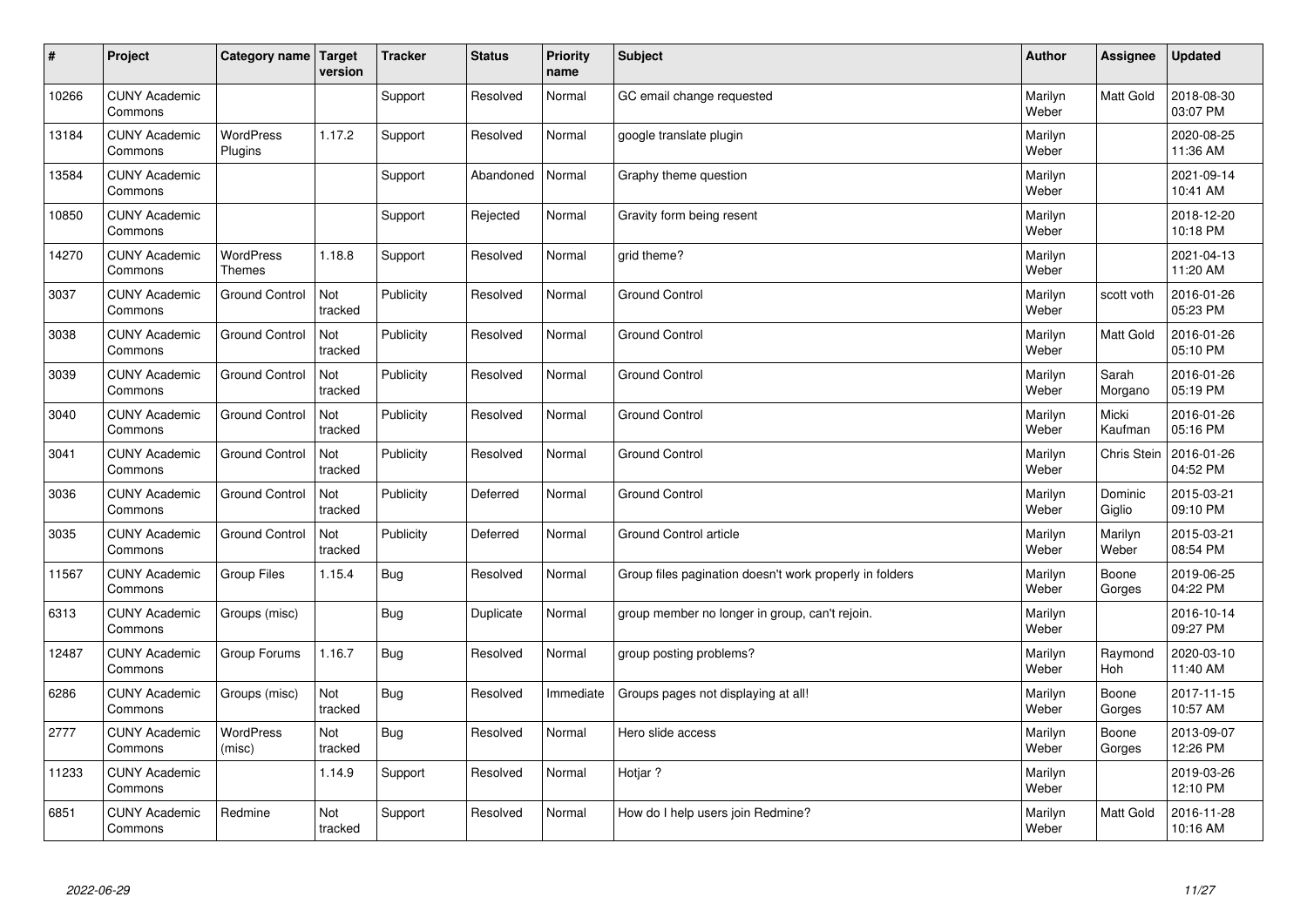| #     | Project                         | Category name   Target            | version        | <b>Tracker</b> | <b>Status</b> | <b>Priority</b><br>name | <b>Subject</b>                                                                                        | <b>Author</b>    | <b>Assignee</b>       | <b>Updated</b>         |
|-------|---------------------------------|-----------------------------------|----------------|----------------|---------------|-------------------------|-------------------------------------------------------------------------------------------------------|------------------|-----------------------|------------------------|
| 7995  | <b>CUNY Academic</b><br>Commons | Domain<br>Mapping                 | Not<br>tracked | Bug            | Resolved      | Urgent                  | http://on.socialpaper.gc.cuny.edu down?                                                               | Marilyn<br>Weber |                       | 2017-04-21<br>11:07 AM |
| 11964 | <b>CUNY Academic</b><br>Commons | Layout                            | 1.15.12        | Bug            | Resolved      | Normal                  | https://commons.gc.cuny.edu/create/ not displaying correctly in Edge                                  | Marilyn<br>Weber | Raymond<br>Hoh        | 2019-10-22<br>11:54 AM |
| 11650 | <b>CUNY Academic</b><br>Commons |                                   | Not<br>tracked | Support        | Resolved      | Normal                  | https://commons.gc.cuny.edu/groups/introduction-to-literary-studies-eng<br>ish-252-at-hunter-college/ | Marilyn<br>Weber |                       | 2019-07-18<br>02:28 PM |
| 11922 | <b>CUNY Academic</b><br>Commons | Membership                        | Not<br>tracked | Support        | Resolved      | Normal                  | https://commons.gc.cuny.edu/members/cunyhealthequity/                                                 | Marilyn<br>Weber |                       | 2019-10-02<br>04:05 PM |
| 11896 | <b>CUNY Academic</b><br>Commons |                                   | Not<br>tracked | Support        | Resolved      | Normal                  | https://thenurseswritingproject.commons.gc.cuny.edu                                                   | Marilyn<br>Weber |                       | 2019-09-24<br>08:09 AM |
| 13715 | <b>CUNY Academic</b><br>Commons |                                   | Not<br>tracked | Bug            | Resolved      | High                    | https://ulysses.commons.gc.cuny.edu down                                                              | Marilyn<br>Weber |                       | 2020-12-22<br>03:02 PM |
| 9604  | <b>CUNY Academic</b><br>Commons |                                   | Not<br>tracked | Support        | Resolved      | Normal                  | I (Marilyn) can only log into cdev as teststudent                                                     | Marilyn<br>Weber |                       | 2018-04-21<br>10:20 AM |
| 13012 | <b>CUNY Academic</b><br>Commons | WordPress<br>(misc)               |                | Support        | Rejected      | Normal                  | icon image associated with the teaching template's Creative Commons<br>License                        | Marilyn<br>Weber | Raymond<br><b>Hoh</b> | 2020-08-25<br>10:56 AM |
| 8529  | <b>CUNY Academic</b><br>Commons |                                   | Not<br>tracked | Support        | Resolved      | Normal                  | Iframe regiest?                                                                                       | Marilyn<br>Weber |                       | 2017-08-16<br>04:40 PM |
| 7668  | <b>CUNY Academic</b><br>Commons | <b>WordPress</b><br>Plugins       |                | Support        | Rejected      | Normal                  | Iframes question                                                                                      | Marilyn<br>Weber |                       | 2017-04-11<br>09:29 PM |
| 14625 | <b>CUNY Academic</b><br>Commons |                                   | Not<br>tracked | Support        | Rejected      | Normal                  | image won't appear in slideshow.                                                                      | Marilyn<br>Weber |                       | 2021-07-27<br>10:33 AM |
| 16291 | <b>CUNY Academic</b><br>Commons | Site cloning                      | 2.0.2          | Support        | Resolved      | Normal                  | Images coming up blank in Media Library                                                               | Marilyn<br>Weber | Raymond<br><b>Hoh</b> | 2022-06-29<br>11:31 AM |
| 11912 | <b>CUNY Academic</b><br>Commons |                                   |                | Support        | Resolved      | Normal                  | influence search results?                                                                             | Marilyn<br>Weber |                       | 2020-02-11<br>10:51 AM |
| 5059  | <b>CUNY Academic</b><br>Commons |                                   | Not<br>tracked | Bug            | Resolved      | Normal                  | Instagram embed?                                                                                      | Marilyn<br>Weber |                       | 2016-01-26<br>12:05 AM |
| 7460  | <b>CUNY Academic</b><br>Commons | <b>WordPress</b><br><b>Themes</b> | 1.10.8         | Support        | Resolved      | Normal                  | install Independent Publisher theme?                                                                  | Marilyn<br>Weber | Boone<br>Gorges       | 2017-01-21<br>09:34 PM |
| 14799 | <b>CUNY Academic</b><br>Commons |                                   | 1.18.19        | Support        | Resolved      | High                    | install the official Classic Widgets?                                                                 | Marilyn<br>Weber |                       | 2021-09-22<br>02:17 PM |
| 14008 | <b>CUNY Academic</b><br>Commons |                                   |                | Bug            | Resolved      | High                    | invisible user                                                                                        | Marilyn<br>Weber |                       | 2021-02-18<br>05:53 PM |
| 6860  | <b>CUNY Academic</b><br>Commons | User<br>Onboarding                | 1.12           | <b>Bug</b>     | Resolved      | Normal                  | Invitation to join a group is appearing as an invitiation to join the site!                           | Marilyn<br>Weber | Boone<br>Gorges       | 2017-10-30<br>10:03 AM |
| 12006 | <b>CUNY Academic</b><br>Commons | Group<br>Invitations              | 1.15.13        | Bug            | Resolved      | Immediate               | Invite system is broken.                                                                              | Marilyn<br>Weber | Boone<br>Gorges       | 2019-10-23<br>10:16 AM |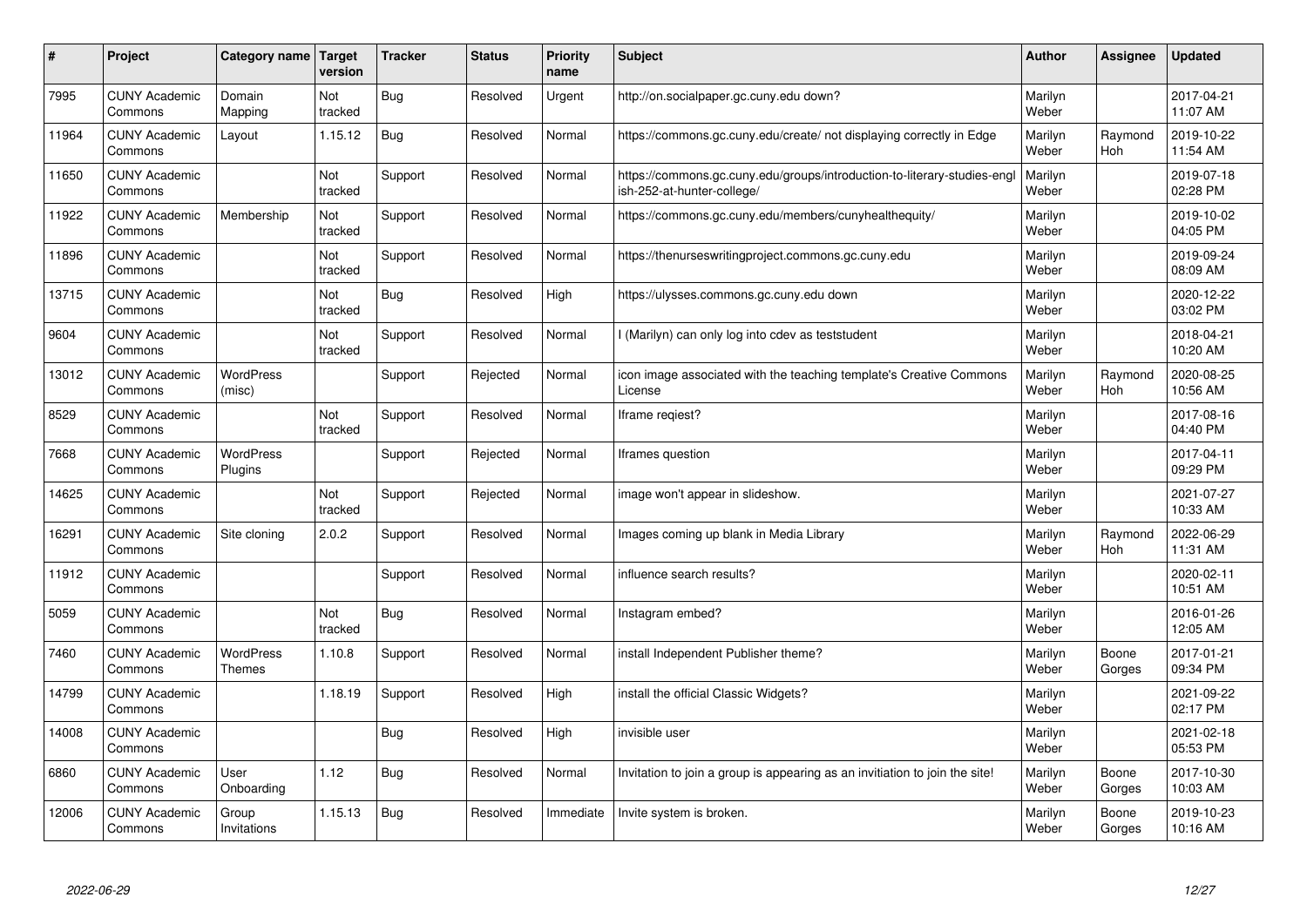| $\sharp$ | Project                         | Category name   Target            | version           | <b>Tracker</b> | <b>Status</b> | <b>Priority</b><br>name | <b>Subject</b>                                                              | <b>Author</b>    | Assignee              | <b>Updated</b>         |
|----------|---------------------------------|-----------------------------------|-------------------|----------------|---------------|-------------------------|-----------------------------------------------------------------------------|------------------|-----------------------|------------------------|
| 13596    | <b>CUNY Academic</b><br>Commons |                                   |                   | Support        | Abandoned     | Normal                  | invited as Author but show as Contributor                                   | Marilyn<br>Weber |                       | 2021-09-14<br>10:41 AM |
| 6800     | <b>CUNY Academic</b><br>Commons |                                   |                   | <b>Bug</b>     | Rejected      | Immediate               | Is something going on?                                                      | Marilyn<br>Weber |                       | 2016-11-18<br>04:40 PM |
| 13826    | <b>CUNY Academic</b><br>Commons |                                   |                   | Support        | Resolved      | Normal                  | January 14th                                                                | Marilyn<br>Weber |                       | 2021-01-26<br>04:26 PM |
| 10537    | <b>CUNY Academic</b><br>Commons |                                   | Not<br>tracked    | <b>Bug</b>     | Resolved      | Normal                  | jpegs not showing                                                           | Marilyn<br>Weber |                       | 2018-10-23<br>10:51 AM |
| 15266    | <b>CUNY Academic</b><br>Commons |                                   |                   | Support        | Resolved      | Normal                  | Just an appreciation                                                        | Marilyn<br>Weber |                       | 2022-02-07<br>10:42 AM |
| 7349     | <b>CUNY Academic</b><br>Commons | Membership                        | Not<br>tracked    | <b>Bug</b>     | Resolved      | Normal                  | <b>LACUNY Institute website</b>                                             | Marilyn<br>Weber | Boone<br>Gorges       | 2017-01-11<br>04:26 PM |
| 14242    | <b>CUNY Academic</b><br>Commons |                                   |                   | Support        | Resolved      | Normal                  | LAILAC site missing content                                                 | Marilyn<br>Weber |                       | 2021-03-27<br>08:40 AM |
| 13185    | <b>CUNY Academic</b><br>Commons | WordPress<br><b>Themes</b>        | 1.17.2            | Support        | Resolved      | Normal                  | Less theme?                                                                 | Marilyn<br>Weber |                       | 2020-08-25<br>11:26 AM |
| 14304    | <b>CUNY Academic</b><br>Commons | Group Library                     | 1.18.8            | <b>Bug</b>     | Resolved      | Normal                  | Library items change folders when adding subsequent items in new<br>folders | Marilyn<br>Weber | Boone<br>Gorges       | 2021-04-13<br>11:21 AM |
| 13288    | <b>CUNY Academic</b><br>Commons |                                   |                   | Support        | Abandoned     | Normal                  | log in problems on iPhone 6                                                 | Marilyn<br>Weber |                       | 2020-10-27<br>10:26 AM |
| 14411    | <b>CUNY Academic</b><br>Commons | <b>WordPress</b><br><b>Themes</b> | 1.18.10           | <b>Bug</b>     | Resolved      | Normal                  | logo problems                                                               | Marilyn<br>Weber |                       | 2021-05-03<br>04:37 PM |
| 14885    | <b>CUNY Academic</b><br>Commons | <b>WordPress</b><br>Plugins       | 1.18.22           | <b>Bug</b>     | Resolved      | Normal                  | Long Loading Times -- Wordpress Admin Site                                  | Marilyn<br>Weber | Raymond<br><b>Hoh</b> | 2021-10-26<br>12:28 PM |
| 15610    | <b>CUNY Academic</b><br>Commons | <b>WordPress</b><br>Plugins       | Not<br>tracked    | Support        | Rejected      | Normal                  | Loops & Logic plugin                                                        | Marilyn<br>Weber | Raymond<br>Hoh        | 2022-03-19<br>11:16 AM |
| 10059    | <b>CUNY Academic</b><br>Commons | <b>WordPress</b><br><b>Themes</b> | Not<br>tracked    | Support        | Resolved      | Normal                  | Magazine Premium theme for new site                                         | Marilyn<br>Weber |                       | 2020-02-17<br>03:39 PM |
| 14973    | <b>CUNY Academic</b><br>Commons |                                   |                   | Support        | Resolved      | Normal                  | <b>Mail Poet</b>                                                            | Marilyn<br>Weber |                       | 2021-12-06<br>10:20 AM |
| 14972    | <b>CUNY Academic</b><br>Commons |                                   |                   | Support        | Rejected      | Normal                  | Mailchimp plugin                                                            | Marilyn<br>Weber |                       | 2021-11-17<br>02:13 PM |
| 13918    | <b>CUNY Academic</b><br>Commons |                                   | Not<br>tracked    | Support        | Rejected      | Normal                  | MailPoet Newsletters Premium plugin                                         | Marilyn<br>Weber |                       | 2021-02-09<br>11:01 AM |
| 5050     | <b>CUNY Academic</b><br>Commons | Social Paper                      | Future<br>release | Feature        | New           | Low                     | Making comments visible in SP editing mode (SP suggestion #1)               | Marilyn<br>Weber | Samantha<br>Raddatz   | 2019-09-17<br>11:10 PM |
| 5684     | <b>CUNY Academic</b><br>Commons | <b>Group Files</b>                | Not<br>tracked    | Bug            | Resolved      | Normal                  | Making Group files appear as Blog entries                                   | Marilyn<br>Weber | Boone<br>Gorges       | 2017-11-20<br>03:28 PM |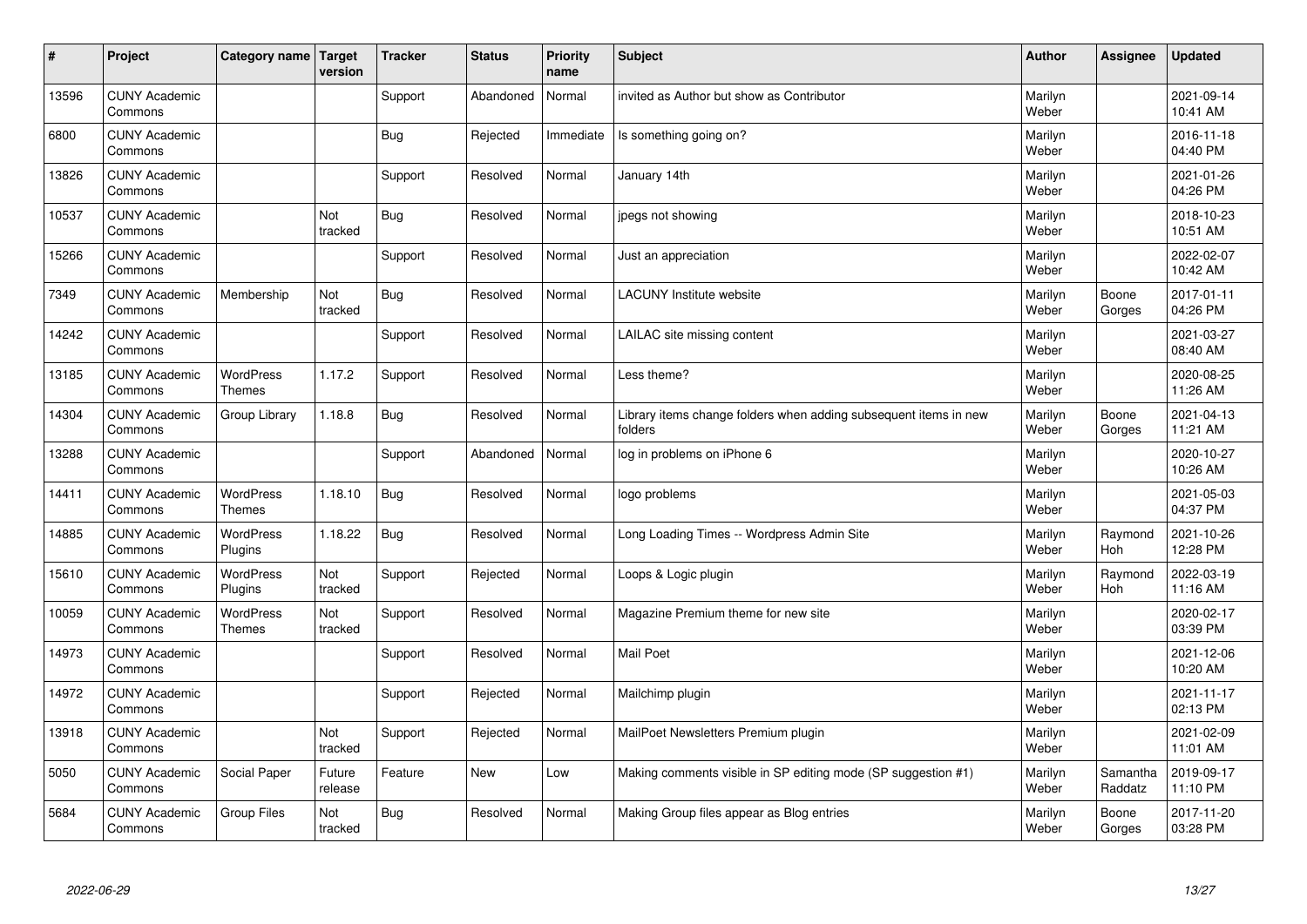| $\vert$ # | Project                         | Category name   Target            | version        | <b>Tracker</b> | <b>Status</b> | <b>Priority</b><br>name | <b>Subject</b>                                                                          | <b>Author</b>    | Assignee              | <b>Updated</b>         |
|-----------|---------------------------------|-----------------------------------|----------------|----------------|---------------|-------------------------|-----------------------------------------------------------------------------------------|------------------|-----------------------|------------------------|
| 13699     | <b>CUNY Academic</b><br>Commons |                                   | Not<br>tracked | Support        | Resolved      | Normal                  | Martin Segal Center site down                                                           | Marilyn<br>Weber | Raymond<br><b>Hoh</b> | 2020-12-22<br>03:03 PM |
| 4013      | <b>CUNY Academic</b><br>Commons |                                   |                | Bug            | Duplicate     | Normal                  | Math question?                                                                          | Marilyn<br>Weber |                       | 2015-04-22<br>04:05 PM |
| 8873      | <b>CUNY Academic</b><br>Commons |                                   | Not<br>tracked | Support        | Resolved      | Normal                  | maximum file upload size?                                                               | Marilyn<br>Weber |                       | 2017-10-30<br>11:23 AM |
| 12137     | <b>CUNY Academic</b><br>Commons | <b>WordPress</b><br><b>Themes</b> | Not<br>tracked | Support        | Resolved      | Normal                  | media player problem                                                                    | Marilyn<br>Weber |                       | 2019-12-12<br>08:52 PM |
| 8638      | <b>CUNY Academic</b><br>Commons | Group Blogs                       | 1.11.11        | <b>Bug</b>     | Resolved      | Normal                  | members not syncing from group to site                                                  | Marilyn<br>Weber |                       | 2017-09-01<br>03:50 PM |
| 5753      | <b>CUNY Academic</b><br>Commons | WordPress<br>(misc)               | Not<br>tracked | Support        | Resolved      | Normal                  | merging blogs and groups                                                                | Marilyn<br>Weber | Boone<br>Gorges       | 2016-08-29<br>03:09 PM |
| 8259      | <b>CUNY Academic</b><br>Commons |                                   | Not<br>tracked | <b>Bug</b>     | Resolved      | Normal                  | missing dashboard                                                                       | Marilyn<br>Weber |                       | 2017-11-15<br>01:28 PM |
| 14734     | <b>CUNY Academic</b><br>Commons | WordPress<br>Themes               | 1.18.18        | Support        | Resolved      | Normal                  | missing section of Sujatha Fernandes' site                                              | Marilyn<br>Weber | Raymond<br>Hoh        | 2021-09-06<br>04:15 PM |
| 7836      | <b>CUNY Academic</b><br>Commons | Social Paper                      | Not<br>tracked | Support        | Resolved      | Normal                  | missing Social Paper                                                                    | Marilyn<br>Weber |                       | 2017-11-15<br>01:31 PM |
| 11609     | <b>CUNY Academic</b><br>Commons |                                   | 1.15.5         | Support        | Resolved      | Normal                  | Mixed Content flag                                                                      | Marilyn<br>Weber |                       | 2019-06-27<br>06:54 PM |
| 9163      | <b>CUNY Academic</b><br>Commons | Layout                            | 1.12.8         | Support        | Resolved      | Normal                  | Mobile responsiveness issues                                                            | Marilyn<br>Weber | Raymond<br>Hoh        | 2018-02-13<br>10:49 AM |
| 12363     | <b>CUNY Academic</b><br>Commons | <b>WordPress</b><br>Plugins       | 1.16.5         | Bug            | Resolved      | Urgent                  | more bbPress problems - now students unable to post either a new<br>thread or a comment | Marilyn<br>Weber | Raymond<br>Hoh        | 2020-03-17<br>03:07 PM |
| 13827     | <b>CUNY Academic</b><br>Commons | Group Forums                      | 1.18.3         | <b>Bug</b>     | Resolved      | Normal                  | more forum post problems                                                                | Marilyn<br>Weber | Raymond<br>Hoh        | 2021-01-22<br>08:19 PM |
| 8721      | <b>CUNY Academic</b><br>Commons | WordPress<br>Plugins              | 1.11.13        | <b>Bug</b>     | Resolved      | Normal                  | more problems with Events calendar                                                      | Marilyn<br>Weber |                       | 2017-09-21<br>10:35 AM |
| 11907     | <b>CUNY Academic</b><br>Commons | <b>Public Portfolio</b>           | 1.15.13        | Support        | Resolved      | Normal                  | more publications problems (in profile)                                                 | Marilyn<br>Weber |                       | 2019-11-04<br>11:16 AM |
| 13138     | <b>CUNY Academic</b><br>Commons | Group Library                     | Not<br>tracked | Support        | Resolved      | Normal                  | moving Library contents for Steve Brier                                                 | Marilyn<br>Weber |                       | 2020-08-03<br>04:00 PM |
| 9223      | <b>CUNY Academic</b><br>Commons |                                   | Not<br>tracked | Support        | Resolved      | Normal                  | moving wordpress sites                                                                  | Marilyn<br>Weber |                       | 2018-02-18<br>08:44 PM |
| 7607      | <b>CUNY Academic</b><br>Commons | <b>WordPress</b><br>(misc)        | Not<br>tracked | Feature        | Resolved      | Normal                  | mp4 files                                                                               | Marilyn<br>Weber |                       | 2017-02-15<br>07:37 PM |
| 12176     | <b>CUNY Academic</b><br>Commons |                                   | Not<br>tracked | Support        | Resolved      | Normal                  | Mp4s?                                                                                   | Marilyn<br>Weber |                       | 2019-12-05<br>11:04 AM |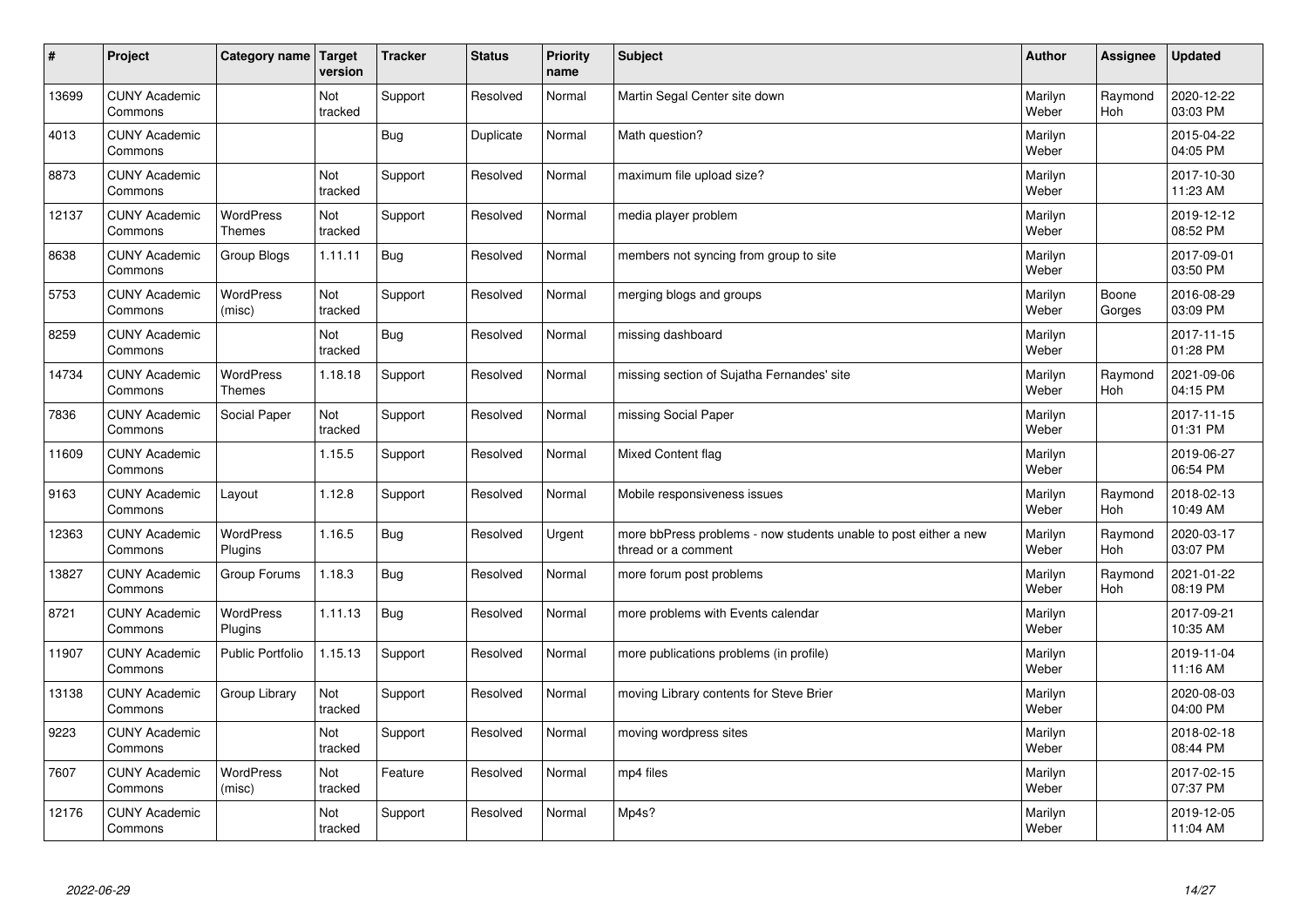| #     | Project                         | Category name   Target        | version        | <b>Tracker</b> | <b>Status</b>        | <b>Priority</b><br>name | <b>Subject</b>                                                                          | <b>Author</b>    | Assignee        | <b>Updated</b>         |
|-------|---------------------------------|-------------------------------|----------------|----------------|----------------------|-------------------------|-----------------------------------------------------------------------------------------|------------------|-----------------|------------------------|
| 6338  | <b>CUNY Academic</b><br>Commons |                               |                | Bug            | Rejected             | Normal                  | Multiple email notifications for each blog post                                         | Marilyn<br>Weber | Boone<br>Gorges | 2016-10-18<br>08:45 PM |
| 10239 | <b>CUNY Academic</b><br>Commons |                               | Not<br>tracked | Support        | Resolved             | Normal                  | musicroombooking.commons.gc.cuny.edu                                                    | Marilyn<br>Weber |                 | 2018-08-29<br>03:06 PM |
| 12960 | <b>CUNY Academic</b><br>Commons |                               | 1.16.14        | Support        | Resolved             | Normal                  | mutiple plugin in requests                                                              | Marilyn<br>Weber | Boone<br>Gorges | 2020-06-23<br>10:53 AM |
| 5834  | <b>CUNY Academic</b><br>Commons |                               |                | Bug            | Resolved             | Normal                  | My access to cdev                                                                       | Marilyn<br>Weber | Boone<br>Gorges | 2016-07-25<br>03:12 PM |
| 12156 | <b>CUNY Academic</b><br>Commons | <b>Blogs</b><br>(BuddyPress)  | Not<br>tracked | Support        | Resolved             | Normal                  | My Sites list (Commons Profile or Sites directory) doesn't match toolbar<br>dropdown    | Marilyn<br>Weber |                 | 2019-12-11<br>10:20 AM |
| 13783 | <b>CUNY Academic</b><br>Commons |                               | 1.18.2         | Support        | Resolved             | Normal                  | new CUNY OneSearch url                                                                  | Marilyn<br>Weber |                 | 2021-01-14<br>04:53 PM |
| 11031 | <b>CUNY Academic</b><br>Commons |                               | Not<br>tracked | Support        | Resolved             | Normal                  | new group with seemingly old topics                                                     | Marilyn<br>Weber |                 | 2019-02-11<br>12:17 PM |
| 8661  | <b>CUNY Academic</b><br>Commons | Group Blogs                   | Not<br>tracked | Bug            | Resolved             | Normal                  | new group, old site, can't link?                                                        | Marilyn<br>Weber |                 | 2017-11-15<br>01:26 PM |
| 15169 | <b>CUNY Academic</b><br>Commons |                               | 2.0.3          | Support        | Reporter<br>Feedback | Normal                  | new Prelude website zipfiles for custom theme and other files.                          | Marilyn<br>Weber |                 | 2022-06-29<br>11:32 AM |
| 13134 | <b>CUNY Academic</b><br>Commons | Site cloning                  | 1.17.1         | Support        | Resolved             | Normal                  | New site (a clone) point to old dashboard                                               | Marilyn<br>Weber |                 | 2020-08-12<br>03:22 PM |
| 6899  | <b>CUNY Academic</b><br>Commons | Account<br>settings           | Not<br>tracked | Support        | Resolved             | Normal                  | New user has misspelled her own name                                                    | Marilyn<br>Weber | Boone<br>Gorges | 2016-12-01<br>05:10 PM |
| 4577  | <b>CUNY Academic</b><br>Commons | Registration                  | Not<br>tracked | <b>Bug</b>     | Resolved             | Normal                  | New users are not getting their email verification                                      | Marilyn<br>Weber | Boone<br>Gorges | 2016-01-26<br>03:30 PM |
| 10571 | <b>CUNY Academic</b><br>Commons |                               | Not<br>tracked | Support        | Abandoned            | Normal                  | newsletter queue problem                                                                | Marilyn<br>Weber |                 | 2018-12-10<br>03:58 PM |
| 8131  | <b>CUNY Academic</b><br>Commons | <b>WordPress</b><br>Plugins   | 1.11           | Bug            | Resolved             | Normal                  | Newsletters plug-in                                                                     | Marilyn<br>Weber | Boone<br>Gorges | 2017-05-11<br>09:42 PM |
| 5177  | <b>CUNY Academic</b><br>Commons | Toolbar                       | 1.9.6          | Bug            | Resolved             | Normal                  | No "My Papers" tab                                                                      | Marilyn<br>Weber | Raymond<br>Hoh  | 2016-01-29<br>08:37 AM |
| 15211 | <b>CUNY Academic</b><br>Commons | <b>Blogs</b><br>(BuddyPress)  | 1.19.2         | Support        | Resolved             | Normal                  | No good error reporting for already-used domain name when creating a<br>site in Firefox | Marilyn<br>Weber | Boone<br>Gorges | 2022-01-25<br>11:33 AM |
| 6818  | <b>CUNY Academic</b><br>Commons | Email<br><b>Notifications</b> | 1.10.3         | Support        | Resolved             | Normal                  | No more email notifications?                                                            | Marilyn<br>Weber |                 | 2016-11-22<br>02:51 PM |
| 11088 | <b>CUNY Academic</b><br>Commons | Group Blogs                   | Not<br>tracked | Bug            | Resolved             | Normal                  | no notification for comments                                                            | Marilyn<br>Weber |                 | 2019-02-15<br>03:30 PM |
| 6575  | <b>CUNY Academic</b><br>Commons | Groups (misc)                 |                | <b>Bug</b>     | Rejected             | Normal                  | No papers link for the group "social paper"                                             | Marilyn<br>Weber |                 | 2016-11-02<br>10:39 PM |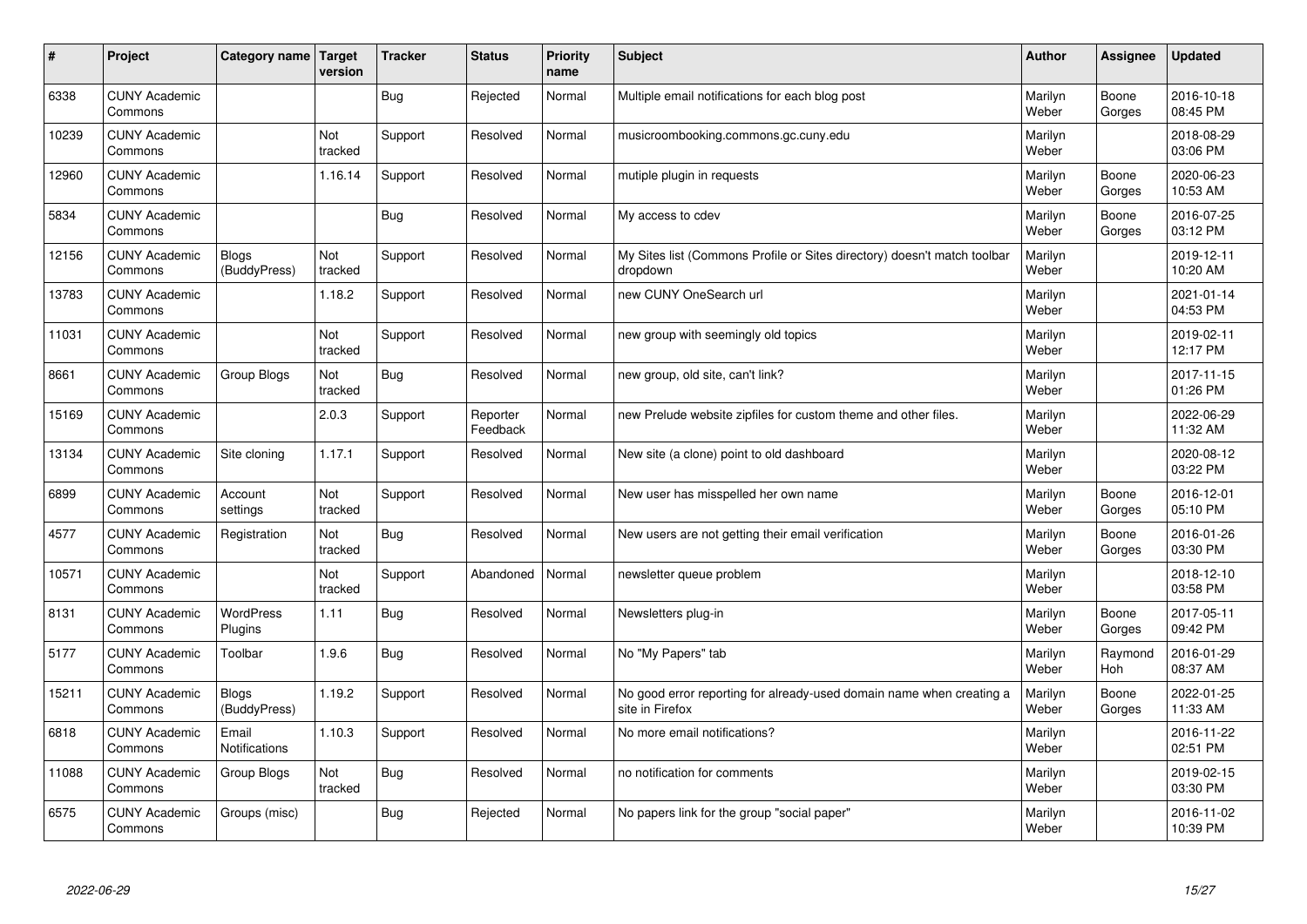| #     | Project                         | Category name   Target            | version        | <b>Tracker</b> | <b>Status</b>        | <b>Priority</b><br>name | <b>Subject</b>                                      | <b>Author</b>    | Assignee              | Updated                |
|-------|---------------------------------|-----------------------------------|----------------|----------------|----------------------|-------------------------|-----------------------------------------------------|------------------|-----------------------|------------------------|
| 15045 | <b>CUNY Academic</b><br>Commons |                                   |                | Support        | <b>New</b>           | Normal                  | no result for KCeL in the search box on the commons | Marilyn<br>Weber |                       | 2021-12-10<br>11:29 AM |
| 12584 | <b>CUNY Academic</b><br>Commons |                                   | Not<br>tracked | Bug            | Resolved             | Urgent                  | No way to register                                  | Marilyn<br>Weber |                       | 2020-03-27<br>02:38 PM |
| 7613  | <b>CUNY Academic</b><br>Commons | Registration                      | Not<br>tracked | Support        | Resolved             | Normal                  | non-matriculated students                           | Marilyn<br>Weber | Boone<br>Gorges       | 2017-11-15<br>11:03 AM |
| 15654 | <b>CUNY Academic</b><br>Commons | <b>WordPress</b><br>Plugins       | 1.19.6         | Support        | Resolved             | Normal                  | Numerous Copies of Events showing up                | Marilyn<br>Weber | Boone<br>Gorges       | 2022-03-22<br>11:30 AM |
| 13441 | <b>CUNY Academic</b><br>Commons |                                   | 1.17.5         | Support        | Resolved             | Normal                  | ongoing user problems with daily digests            | Marilyn<br>Weber |                       | 2020-10-13<br>10:02 AM |
| 3592  | <b>CUNY Academic</b><br>Commons | <b>WordPress</b><br>(Permissions) | Not<br>tracked | Publicity      | Resolved             | Normal                  | Oops - Announcing 1.6!                              | Marilyn<br>Weber | Boone<br>Gorges       | 2014-10-22<br>03:03 PM |
| 14012 | <b>CUNY Academic</b><br>Commons | <b>WordPress</b><br>Plugins       | 1.18.5         | Support        | Resolved             | Normal                  | Open External Links in a New Window plugin?         | Marilyn<br>Weber | Boone<br>Gorges       | 2021-03-02<br>02:07 PM |
| 11002 | <b>CUNY Academic</b><br>Commons |                                   | Not<br>tracked | Support        | Resolved             | Normal                  | open link in a new tab not working                  | Marilyn<br>Weber |                       | 2019-06-03<br>07:57 PM |
| 12427 | <b>CUNY Academic</b><br>Commons |                                   | Not<br>tracked | Support        | Resolved             | Normal                  | organizing PDF on a site?                           | Marilyn<br>Weber | scott voth            | 2020-03-10<br>11:11 AM |
| 7619  | <b>CUNY Academic</b><br>Commons | Membership                        | Not<br>tracked | Support        | Resolved             | Normal                  | outside users for a site that isn't a class?        | Marilyn<br>Weber | <b>Matt Gold</b>      | 2017-11-15<br>06:18 PM |
| 11908 | <b>CUNY Academic</b><br>Commons | Spam/Spam<br>Prevention           | 1.17.7         | Support        | Resolved             | Normal                  | overeager spam filter                               | Marilyn<br>Weber | Raymond<br><b>Hoh</b> | 2020-11-05<br>04:36 PM |
| 14074 | <b>CUNY Academic</b><br>Commons | <b>WordPress</b><br>(misc)        | Not<br>tracked | Support        | Reporter<br>Feedback | Normal                  | page password protection problem                    | Marilyn<br>Weber |                       | 2021-03-02<br>11:03 AM |
| 9330  | <b>CUNY Academic</b><br>Commons | <b>WordPress</b><br>Plugins       | 1.12.10        | Bug            | Resolved             | Normal                  | part 2 of problems with the Leaflet plug -in        | Marilyn<br>Weber |                       | 2018-03-04<br>05:58 PM |
| 6815  | <b>CUNY Academic</b><br>Commons | Password<br>Reset                 | Not<br>tracked | Support        | Resolved             | Normal                  | password reset requested                            | Marilyn<br>Weber | <b>Matt Gold</b>      | 2016-11-22<br>10:30 AM |
| 14448 | <b>CUNY Academic</b><br>Commons | Password<br>Reset                 | Not<br>tracked | <b>Bug</b>     | Rejected             | Normal                  | password reset weirdness                            | Marilyn<br>Weber | Raymond<br><b>Hoh</b> | 2021-05-12<br>01:34 PM |
| 13768 | <b>CUNY Academic</b><br>Commons | Domain<br>Mapping                 | Not<br>tracked | Bug            | Resolved             | Normal                  | patricksweeney.commons.gc.cuny.edu down             | Marilyn<br>Weber | Raymond<br>Hoh        | 2021-01-12<br>10:47 AM |
| 8607  | <b>CUNY Academic</b><br>Commons |                                   | Not<br>tracked | Support        | <b>New</b>           | Normal                  | Paypal?                                             | Marilyn<br>Weber | <b>Matt Gold</b>      | 2018-05-15<br>01:37 PM |
| 13201 | <b>CUNY Academic</b><br>Commons |                                   |                | Support        | Rejected             | Low                     | PDF embedder                                        | Marilyn<br>Weber |                       | 2020-09-29<br>11:37 AM |
| 10986 | <b>CUNY Academic</b><br>Commons |                                   | Not<br>tracked | Support        | Resolved             | Normal                  | PDF embedder provoking error                        | Marilyn<br>Weber |                       | 2019-03-29<br>04:28 PM |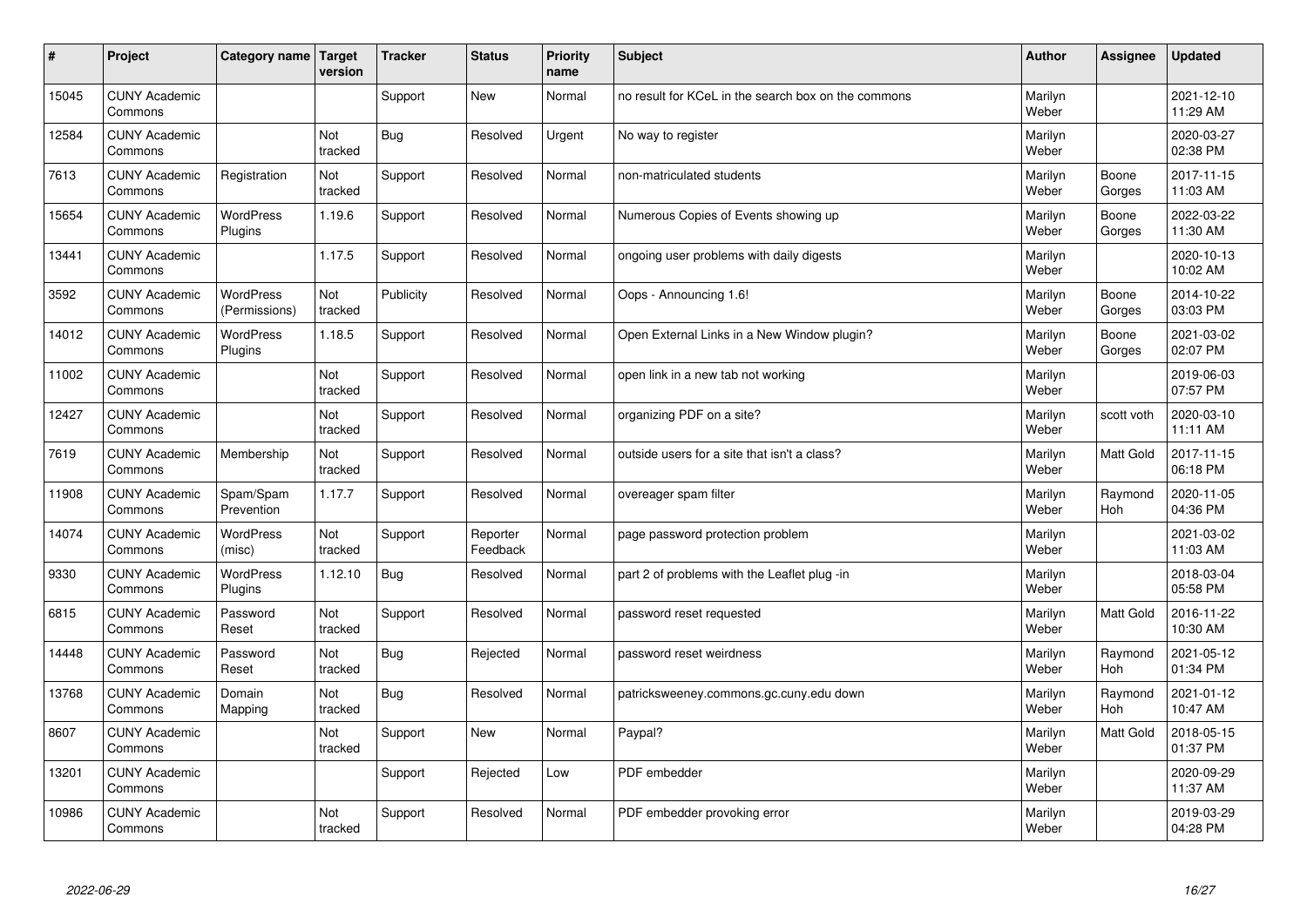| $\sharp$ | Project                         | Category name   Target            | version           | <b>Tracker</b> | <b>Status</b>        | <b>Priority</b><br>name | <b>Subject</b>                                                                           | <b>Author</b>    | Assignee              | <b>Updated</b>         |
|----------|---------------------------------|-----------------------------------|-------------------|----------------|----------------------|-------------------------|------------------------------------------------------------------------------------------|------------------|-----------------------|------------------------|
| 14016    | <b>CUNY Academic</b><br>Commons |                                   |                   | Support        | Rejected             | Normal                  | PDFs not downloading                                                                     | Marilyn<br>Weber |                       | 2021-02-22<br>11:00 AM |
| 12302    | <b>CUNY Academic</b><br>Commons | <b>WordPress</b><br><b>Themes</b> | 1.16.4            | Support        | Resolved             | Normal                  | Pictorio theme request                                                                   | Marilyn<br>Weber | Raymond<br><b>Hoh</b> | 2020-01-28<br>11:44 AM |
| 11971    | <b>CUNY Academic</b><br>Commons | Email<br>Notifications            | Future<br>release | Bug            | Reporter<br>Feedback | Low                     | Pictures obscured in emailed post notifications                                          | Marilyn<br>Weber | Raymond<br>Hoh        | 2019-11-21<br>01:14 PM |
| 10245    | <b>CUNY Academic</b><br>Commons | Email<br>Notifications            | 1.13.8            | Support        | Resolved             | Urgent                  | Placeholders in action emails (activation, password reset) not being<br>properly swapped | Marilyn<br>Weber | Raymond<br>Hoh        | 2018-08-30<br>04:02 PM |
| 11210    | <b>CUNY Academic</b><br>Commons | Membership                        | Not<br>tracked    | Support        | Resolved             | Normal                  | Please change the email                                                                  | Marilyn<br>Weber |                       | 2019-03-11<br>04:16 PM |
| 8429     | <b>CUNY Academic</b><br>Commons | Membership                        | Not<br>tracked    | Support        | Resolved             | Normal                  | Please make me an admin of https://arc.commons.gc.cuny.edu                               | Marilyn<br>Weber | Boone<br>Gorges       | 2017-07-24<br>03:33 PM |
| 11977    | <b>CUNY Academic</b><br>Commons |                                   | Not<br>tracked    | Support        | Resolved             | Normal                  | please remove me from many sites                                                         | Marilyn<br>Weber |                       | 2019-11-21<br>01:05 PM |
| 9965     | <b>CUNY Academic</b><br>Commons | WordPress<br>Plugins              | 1.13.4            | Support        | Resolved             | Normal                  | plug-in request for OneTone Companion                                                    | Marilyn<br>Weber | Raymond<br>Hoh        | 2018-06-26<br>12:00 PM |
| 5522     | <b>CUNY Academic</b><br>Commons | WordPress<br>Plugins              | 1.9.15            | Feature        | Resolved             | Normal                  | plugin request                                                                           | Marilyn<br>Weber | Boone<br>Gorges       | 2016-05-09<br>10:36 AM |
| 5657     | <b>CUNY Academic</b><br>Commons | WordPress<br>Plugins              | 1.9.18            | Feature        | Resolved             | Normal                  | Plugin Reguest - Instagram Feed WD                                                       | Marilyn<br>Weber | Boone<br>Gorges       | 2016-06-08<br>12:36 PM |
| 9026     | <b>CUNY Academic</b><br>Commons | <b>WordPress</b><br>Plugins       | 1.12.6            | Support        | Resolved             | Normal                  | plugin request from Carlos Guevara                                                       | Marilyn<br>Weber |                       | 2018-01-03<br>09:33 AM |
| 8908     | <b>CUNY Academic</b><br>Commons | <b>WordPress</b><br>Plugins       | 1.12.2            | Support        | Resolved             | Normal                  | Plugin request from Steve Brier                                                          | Marilyn<br>Weber |                       | 2017-11-27<br>11:39 AM |
| 5345     | <b>CUNY Academic</b><br>Commons | Social Paper                      | 1.9.17            | Feature        | Rejected             | Normal                  | Plus symbol problem in SP                                                                | Marilyn<br>Weber | Christian<br>Wach     | 2016-05-27<br>04:26 AM |
| 5346     | <b>CUNY Academic</b><br>Commons | Toolbar                           | 1.9.11            | <b>Bug</b>     | Resolved             | Normal                  | possible dynamic HTML code bug?                                                          | Marilyn<br>Weber | Boone<br>Gorges       | 2016-03-22<br>10:53 AM |
| 9587     | <b>CUNY Academic</b><br>Commons |                                   |                   | Support        | Rejected             | Normal                  | possible request for the "PDF Poster" plugin                                             | Marilyn<br>Weber |                       | 2018-04-24<br>10:52 AM |
| 8195     | <b>CUNY Academic</b><br>Commons |                                   |                   | Support        | Rejected             | Normal                  | possible to make the Profile pic semi-hidden?                                            | Marilyn<br>Weber |                       | 2017-05-24<br>11:00 PM |
| 13016    | <b>CUNY Academic</b><br>Commons | Shortcodes and<br>embeds          | 1.16.15           | Support        | Resolved             | Normal                  | possible to run code examples, like in Jupyter Notebooks?                                | Marilyn<br>Weber |                       | 2020-07-16<br>11:52 AM |
| 12205    | <b>CUNY Academic</b><br>Commons |                                   |                   | Support        | Rejected             | Normal                  | possible update to the 2019 theme?                                                       | Marilyn<br>Weber |                       | 2020-01-14<br>12:08 PM |
| 11771    | <b>CUNY Academic</b><br>Commons |                                   | Not<br>tracked    | Support        | Reporter<br>Feedback | Normal                  | post displays in sections                                                                | Marilyn<br>Weber |                       | 2019-08-20<br>10:34 AM |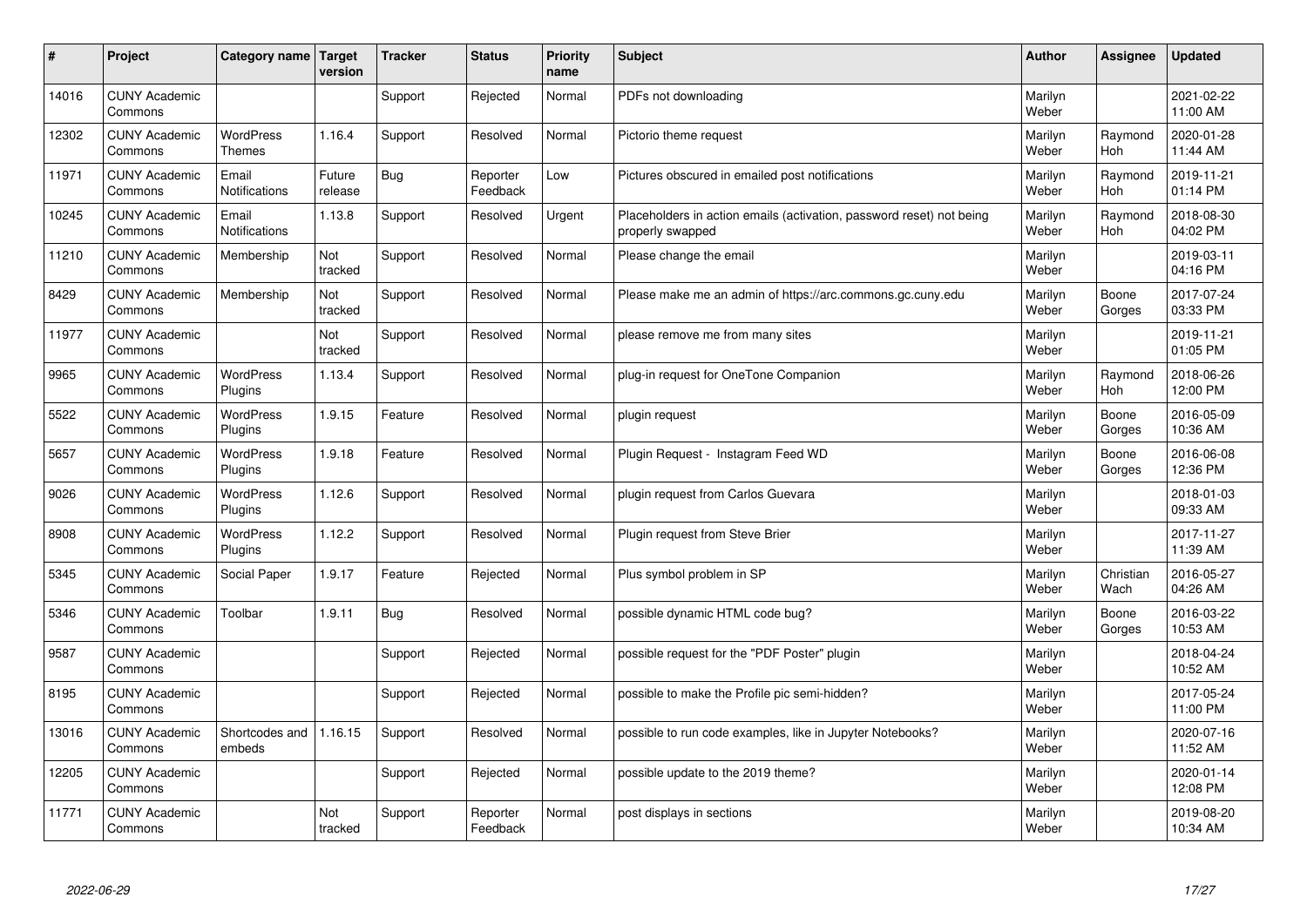| #     | Project                         | Category name   Target           | version               | <b>Tracker</b> | <b>Status</b>        | <b>Priority</b><br>name | <b>Subject</b>                                                | <b>Author</b>    | Assignee              | <b>Updated</b>         |
|-------|---------------------------------|----------------------------------|-----------------------|----------------|----------------------|-------------------------|---------------------------------------------------------------|------------------|-----------------------|------------------------|
| 12483 | <b>CUNY Academic</b><br>Commons |                                  | 1.16.7                | <b>Bug</b>     | Resolved             | High                    | post error                                                    | Marilyn<br>Weber |                       | 2020-02-28<br>02:44 PM |
| 14148 | <b>CUNY Academic</b><br>Commons |                                  |                       | Support        | Abandoned            | Normal                  | post notification problem                                     | Marilyn<br>Weber |                       | 2021-09-14<br>10:43 AM |
| 13912 | <b>CUNY Academic</b><br>Commons |                                  | Not<br>tracked        | Feature        | Hold                 | Low                     | posting "missed schedule"                                     | Marilyn<br>Weber |                       | 2021-02-23<br>10:46 AM |
| 9500  | <b>CUNY Academic</b><br>Commons | <b>WordPress</b><br>Plugins      | 1.12.12               | Support        | Resolved             | Normal                  | PowerPoint in the media library?                              | Marilyn<br>Weber | Raymond<br>Hoh        | 2018-04-12<br>02:28 PM |
| 14378 | <b>CUNY Academic</b><br>Commons |                                  | Not<br>tracked        | Support        | Resolved             | Normal                  | <b>PPTX</b> files unfetchable                                 | Marilyn<br>Weber |                       | 2021-05-11<br>11:25 AM |
| 14900 | <b>CUNY Academic</b><br>Commons |                                  | <b>Not</b><br>tracked | Support        | Reporter<br>Feedback | Normal                  | previous theme?                                               | Marilyn<br>Weber |                       | 2021-10-25<br>10:31 AM |
| 9276  | <b>CUNY Academic</b><br>Commons |                                  |                       | <b>Bug</b>     | Resolved             | High                    | problem adding a member to a group - wrong username?          | Marilyn<br>Weber |                       | 2018-02-25<br>12:47 PM |
| 13286 | <b>CUNY Academic</b><br>Commons |                                  | Not<br>tracked        | Support        | <b>New</b>           | Normal                  | problem connecting with WordPress app                         | Marilyn<br>Weber | Raymond<br>Hoh        | 2020-09-08<br>11:16 AM |
| 5184  | <b>CUNY Academic</b><br>Commons | Social Paper                     |                       | <b>Bug</b>     | Rejected             | Normal                  | Problem linking SP to a group                                 | Marilyn<br>Weber | Boone<br>Gorges       | 2016-02-21<br>12:27 PM |
| 13378 | <b>CUNY Academic</b><br>Commons |                                  | 1.17.5                | Bug            | Resolved             | Normal                  | problem on one of my sites                                    | Marilyn<br>Weber |                       | 2020-09-24<br>05:27 PM |
| 15685 | <b>CUNY Academic</b><br>Commons |                                  |                       | Support        | New                  | High                    | problem with chrome?                                          | Marilyn<br>Weber |                       | 2022-04-25<br>03:40 PM |
| 9154  | <b>CUNY Academic</b><br>Commons | Events                           | 1.12.8                | <b>Bug</b>     | Resolved             | Normal                  | problem with group calendar                                   | Marilyn<br>Weber | Raymond<br>Hoh        | 2018-02-13<br>10:49 AM |
| 13091 | <b>CUNY Academic</b><br>Commons |                                  | 1.17.0                | Support        | Resolved             | Normal                  | problem with latex (math equations)                           | Marilyn<br>Weber |                       | 2020-07-28<br>11:09 AM |
| 11866 | <b>CUNY Academic</b><br>Commons | WordPress<br><b>Themes</b>       | 1.15.10               | Support        | Resolved             | Normal                  | problem with project widget and the 'skills' to generate tags | Marilyn<br>Weber | Raymond<br><b>Hoh</b> | 2019-09-19<br>03:20 PM |
| 4734  | <b>CUNY Academic</b><br>Commons | <b>BuddyPress</b><br><b>Docs</b> | 1.8.13                | <b>Bug</b>     | Resolved             | High                    | Problems with "Create New Doc"                                | Marilyn<br>Weber | Boone<br>Gorges       | 2015-10-09<br>07:53 AM |
| 9725  | <b>CUNY Academic</b><br>Commons |                                  | Not<br>tracked        | Support        | Resolved             | Normal                  | problems with deleting a site                                 | Marilyn<br>Weber |                       | 2018-05-07<br>10:24 PM |
| 11205 | <b>CUNY Academic</b><br>Commons | WordPress<br>Plugins             | Not<br>tracked        | Support        | Resolved             | Normal                  | problems with Google calendar                                 | Marilyn<br>Weber | Raymond<br>Hoh        | 2019-03-11<br>02:17 PM |
| 9518  | <b>CUNY Academic</b><br>Commons |                                  | Not<br>tracked        | Support        | Rejected             | Normal                  | problems with site on Internet Explorer                       | Marilyn<br>Weber | Raymond<br><b>Hoh</b> | 2019-03-11<br>11:18 PM |
| 10606 | <b>CUNY Academic</b><br>Commons | cdev.gc.cuny.ed<br>ū             | Not<br>tracked        | Support        | Resolved             | Normal                  | problems with testing environment                             | Marilyn<br>Weber |                       | 2018-11-02<br>10:27 AM |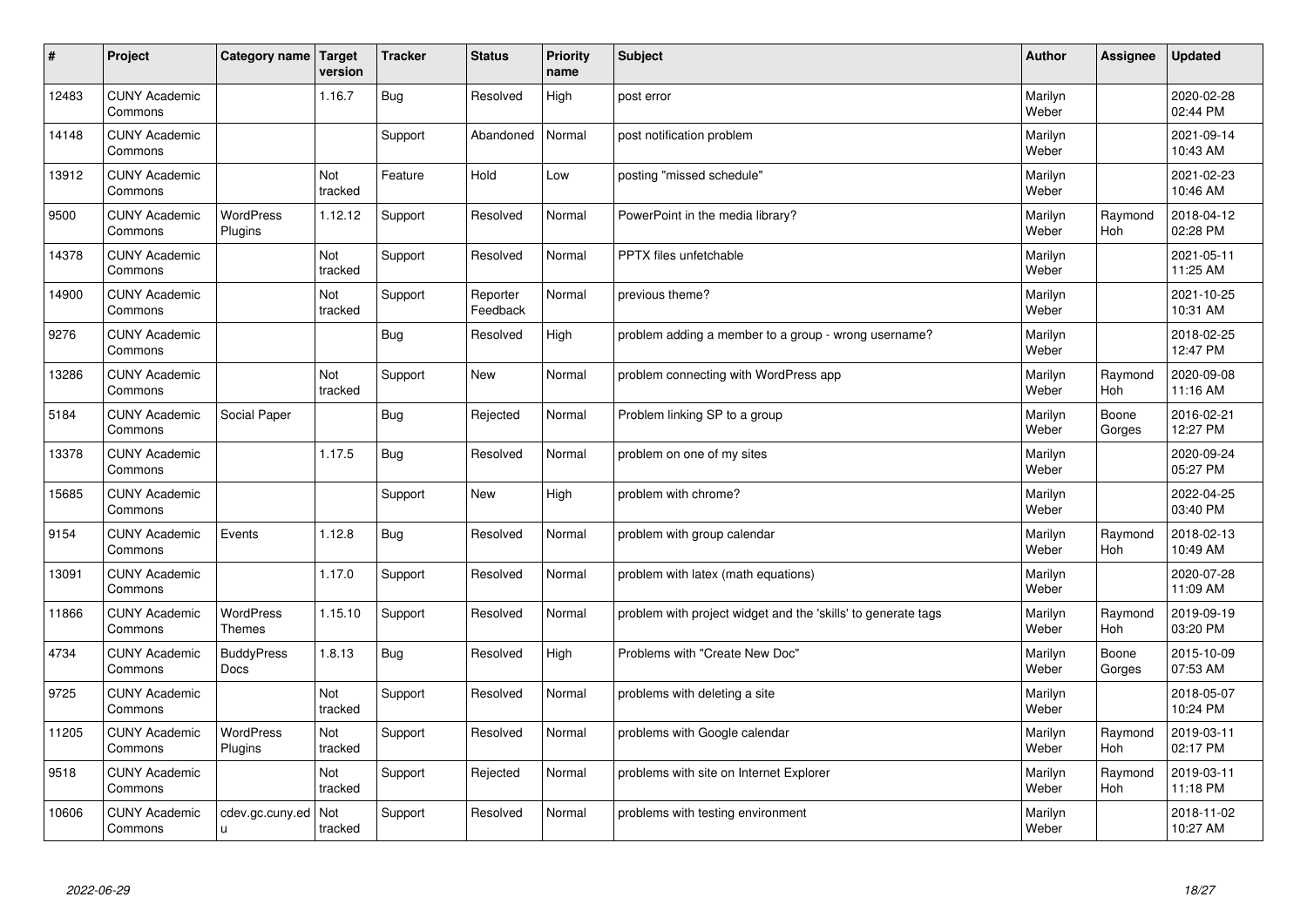| #     | Project                         | <b>Category name</b>        | Target<br>version | <b>Tracker</b> | <b>Status</b> | <b>Priority</b><br>name | <b>Subject</b>                                                              | <b>Author</b>    | <b>Assignee</b> | <b>Updated</b>         |
|-------|---------------------------------|-----------------------------|-------------------|----------------|---------------|-------------------------|-----------------------------------------------------------------------------|------------------|-----------------|------------------------|
| 4962  | <b>CUNY Academic</b><br>Commons | Events                      | 1.8.18            | Bug            | Resolved      | High                    | Problems with text entry field in the Events Calendar                       | Marilyn<br>Weber | Raymond<br>Hoh  | 2015-12-01<br>06:57 PM |
| 9192  | <b>CUNY Academic</b><br>Commons | <b>WordPress</b><br>Plugins | 1.12.8            | Bug            | Resolved      | Normal                  | problems with the Leaflet plug -in                                          | Marilyn<br>Weber | Boone<br>Gorges | 2018-02-13<br>11:07 AM |
| 6101  | <b>CUNY Academic</b><br>Commons | <b>Public Portfolio</b>     |                   | <b>Bug</b>     | Resolved      | High                    | Profile update problems                                                     | Marilyn<br>Weber | Boone<br>Gorges | 2016-12-01<br>03:50 PM |
| 5667  | <b>CUNY Academic</b><br>Commons | <b>Public Portfolio</b>     | 1.9.18            | <b>Bug</b>     | Resolved      | Normal                  | publication section on my public portfolio won't update                     | Marilyn<br>Weber | Boone<br>Gorges | 2016-06-12<br>10:19 AM |
| 9885  | <b>CUNY Academic</b><br>Commons |                             |                   | Support        | Rejected      | Normal                  | Publications field problem                                                  | Marilyn<br>Weber |                 | 2018-06-06<br>01:18 PM |
| 13633 | <b>CUNY Academic</b><br>Commons |                             | Not<br>tracked    | <b>Bug</b>     | Resolved      | High                    | PublicsLab site down                                                        | Marilyn<br>Weber |                 | 2020-11-30<br>02:01 PM |
| 5969  | <b>CUNY Academic</b><br>Commons | Registration                | 1.9.27            | <b>Bug</b>     | Resolved      | Normal                  | Queens students unable to join                                              | Marilyn<br>Weber | Boone<br>Gorges | 2016-09-04<br>09:41 PM |
| 8882  | <b>CUNY Academic</b><br>Commons |                             | Not<br>tracked    | Support        | Resolved      | Normal                  | question about search engines                                               | Marilyn<br>Weber |                 | 2017-11-01<br>03:26 PM |
| 4496  | <b>CUNY Academic</b><br>Commons | cuny.is                     | 1.8.9             | Bug            | Resolved      | Normal                  | Quick links broken?                                                         | Marilyn<br>Weber | Boone<br>Gorges | 2015-08-28<br>10:39 AM |
| 9949  | <b>CUNY Academic</b><br>Commons |                             | 1.13.4            | Support        | Resolved      | Normal                  | raise storage space limit?                                                  | Marilyn<br>Weber | Boone<br>Gorges | 2018-06-26<br>12:00 PM |
| 14813 | <b>CUNY Academic</b><br>Commons |                             | Not<br>tracked    | Support        | Resolved      | Normal                  | raise the file size limit                                                   | Marilyn<br>Weber |                 | 2021-09-30<br>12:02 PM |
| 8934  | <b>CUNY Academic</b><br>Commons | Reply By Email              | 1.12.4            | Support        | Resolved      | High                    | RBE "could not post" email should have info about attempted From<br>address | Marilyn<br>Weber | Raymond<br>Hoh  | 2017-12-12<br>11:25 AM |
| 9062  | <b>CUNY Academic</b><br>Commons |                             | Not<br>tracked    | <b>Bug</b>     | Resolved      | Normal                  | re-add me as admin of https://commons.gc.cuny.edu/                          | Marilyn<br>Weber |                 | 2018-01-08<br>12:03 PM |
| 4918  | <b>CUNY Academic</b><br>Commons | ZenDesk                     | Not<br>tracked    | <b>Bug</b>     | Resolved      | High                    | Re-directing Help Requests                                                  | Marilyn<br>Weber | Raymond<br>Hoh  | 2015-11-23<br>11:15 AM |
| 10035 | <b>CUNY Academic</b><br>Commons |                             | Not<br>tracked    | Bug            | Resolved      | Normal                  | Reconnecting user to site                                                   | Marilyn<br>Weber |                 | 2018-07-23<br>11:55 AM |
| 8726  | <b>CUNY Academic</b><br>Commons |                             |                   | Support        | Resolved      | Normal                  | Redirect problem                                                            | Marilyn<br>Weber |                 | 2017-09-21<br>12:14 PM |
| 5072  | <b>CUNY Academic</b><br>Commons |                             |                   | Feature        | Duplicate     | Normal                  | redirect shortcode handler                                                  | Marilyn<br>Weber | Boone<br>Gorges | 2016-01-07<br>12:34 PM |
| 9828  | <b>CUNY Academic</b><br>Commons | Domain<br>Mapping           | 1.13.3            | <b>Bug</b>     | Resolved      | High                    | redirecting problem                                                         | Marilyn<br>Weber | Raymond<br>Hoh  | 2018-05-24<br>02:39 PM |
| 8906  | <b>CUNY Academic</b><br>Commons | Redmine                     | Not<br>tracked    | Support        | Resolved      | Normal                  | Redmine access?                                                             | Marilyn<br>Weber | Matt Gold       | 2017-11-13<br>06:02 PM |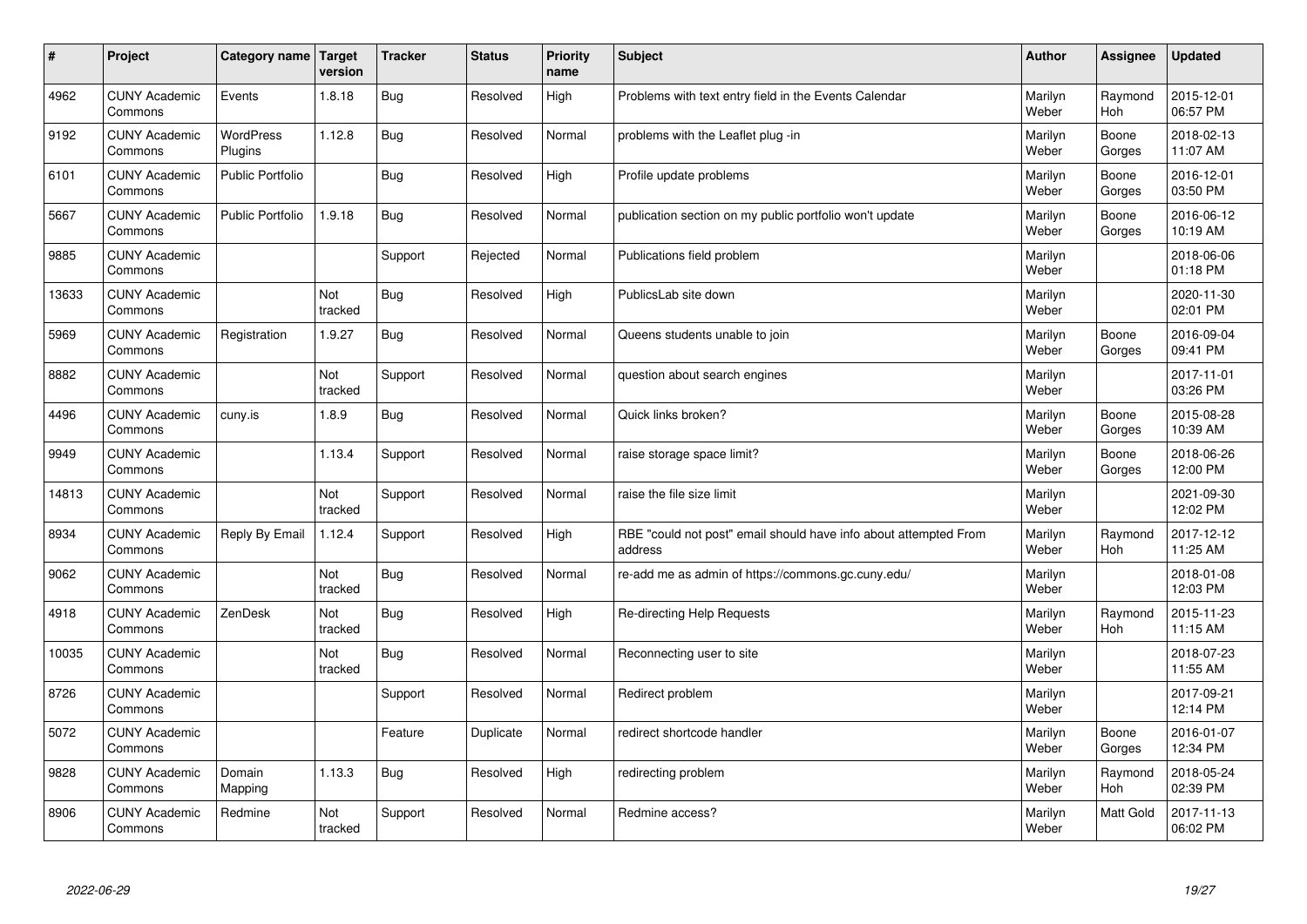| #     | Project                         | Category name                | Target<br>version | <b>Tracker</b> | <b>Status</b>        | <b>Priority</b><br>name | <b>Subject</b>                                                  | <b>Author</b>    | Assignee              | <b>Updated</b>         |
|-------|---------------------------------|------------------------------|-------------------|----------------|----------------------|-------------------------|-----------------------------------------------------------------|------------------|-----------------------|------------------------|
| 14526 | <b>CUNY Academic</b><br>Commons | Registration                 | 1.18.12           | Bug            | Resolved             | High                    | registration interface won't show a space to enter nonCUNY code | Marilyn<br>Weber |                       | 2021-06-03<br>04:02 PM |
| 3593  | <b>CUNY Academic</b><br>Commons | Registration                 | 1.7.2             | Bug            | Resolved             | High                    | registration problems                                           | Marilyn<br>Weber | Boone<br>Gorges       | 2014-11-01<br>02:57 PM |
| 9889  | <b>CUNY Academic</b><br>Commons |                              | Not<br>tracked    | Support        | Resolved             | Normal                  | remove comments from activity feed?                             | Marilyn<br>Weber |                       | 2018-12-10<br>03:53 PM |
| 16110 | <b>CUNY Academic</b><br>Commons |                              |                   | Support        | Reporter<br>Feedback | Normal                  | remove Creative Commons license from pages?                     | Marilyn<br>Weber | Raymond<br><b>Hoh</b> | 2022-05-17<br>06:11 PM |
| 9780  | <b>CUNY Academic</b><br>Commons |                              | Not<br>tracked    | Support        | Resolved             | Normal                  | remove the phone number on this profile?                        | Marilyn<br>Weber |                       | 2018-05-15<br>10:35 AM |
| 10387 | <b>CUNY Academic</b><br>Commons | Membership                   | Not<br>tracked    | Support        | Resolved             | Normal                  | remove user page                                                | Marilyn<br>Weber |                       | 2018-09-28<br>02:26 PM |
| 6656  | <b>CUNY Academic</b><br>Commons | Support                      | Not<br>tracked    | Support        | Resolved             | Normal                  | Remove user profile                                             | Marilyn<br>Weber | Matt Gold             | 2016-11-10<br>02:18 PM |
| 11006 | <b>CUNY Academic</b><br>Commons | Groups (misc)                | 1.14.6            | Support        | Resolved             | Normal                  | removing members from a group isn't working                     | Marilyn<br>Weber |                       | 2019-01-24<br>03:18 PM |
| 8289  | <b>CUNY Academic</b><br>Commons |                              | Not<br>tracked    | Support        | Resolved             | Normal                  | removing my access to sites                                     | Marilyn<br>Weber | Luke<br>Waltzer       | 2017-06-19<br>12:40 PM |
| 8978  | <b>CUNY Academic</b><br>Commons | Groups (misc)                | Not<br>tracked    | Support        | Resolved             | Normal                  | removing old groups                                             | Marilyn<br>Weber |                       | 2018-12-10<br>03:52 PM |
| 5799  | <b>CUNY Academic</b><br>Commons | <b>Blogs</b><br>(BuddyPress) | Not<br>tracked    | Feature        | Resolved             | Normal                  | removing one's own access to sites?                             | Marilyn<br>Weber | Boone<br>Gorges       | 2016-07-26<br>01:55 PM |
| 14369 | <b>CUNY Academic</b><br>Commons | WordPress -<br>Media         | Not<br>tracked    | Support        | Resolved             | Normal                  | renewed problem with ppsx files                                 | Marilyn<br>Weber |                       | 2021-04-27<br>12:44 PM |
| 9541  | <b>CUNY Academic</b><br>Commons | WordPress<br>(misc)          | Not<br>tracked    | Support        | Resolved             | Normal                  | repeating header banner                                         | Marilyn<br>Weber | Raymond<br>Hoh        | 2018-04-06<br>12:33 PM |
| 5282  | <b>CUNY Academic</b><br>Commons | Social Paper                 | Future<br>release | Bug            | <b>New</b>           | Normal                  | Replying via email directs to paper but not individual comment. | Marilyn<br>Weber | Raymond<br><b>Hoh</b> | 2016-03-02<br>01:48 PM |
| 12334 | <b>CUNY Academic</b><br>Commons |                              |                   | Support        | Resolved             | Normal                  | request for a Redmine account                                   | Marilyn<br>Weber | <b>Matt Gold</b>      | 2020-01-30<br>12:01 PM |
| 12999 | <b>CUNY Academic</b><br>Commons |                              | 1.18.1            | Support        | Resolved             | Normal                  | request for Dentist theme                                       | Marilyn<br>Weber | Boone<br>Gorges       | 2020-12-22<br>03:31 PM |
| 11516 | <b>CUNY Academic</b><br>Commons | Membership                   | Not<br>tracked    | Support        | Resolved             | Normal                  | request for email change                                        | Marilyn<br>Weber |                       | 2019-06-04<br>01:48 PM |
| 8446  | <b>CUNY Academic</b><br>Commons | <b>WordPress</b><br>Plugins  | 1.11.14           | Support        | Resolved             | Normal                  | request for multiple accordion menu plugins                     | Marilyn<br>Weber |                       | 2018-05-07<br>09:57 PM |
| 16099 | <b>CUNY Academic</b><br>Commons |                              |                   | Support        | Reporter<br>Feedback | Normal                  | request for Newsletter Glue                                     | Marilyn<br>Weber |                       | 2022-05-13<br>12:14 PM |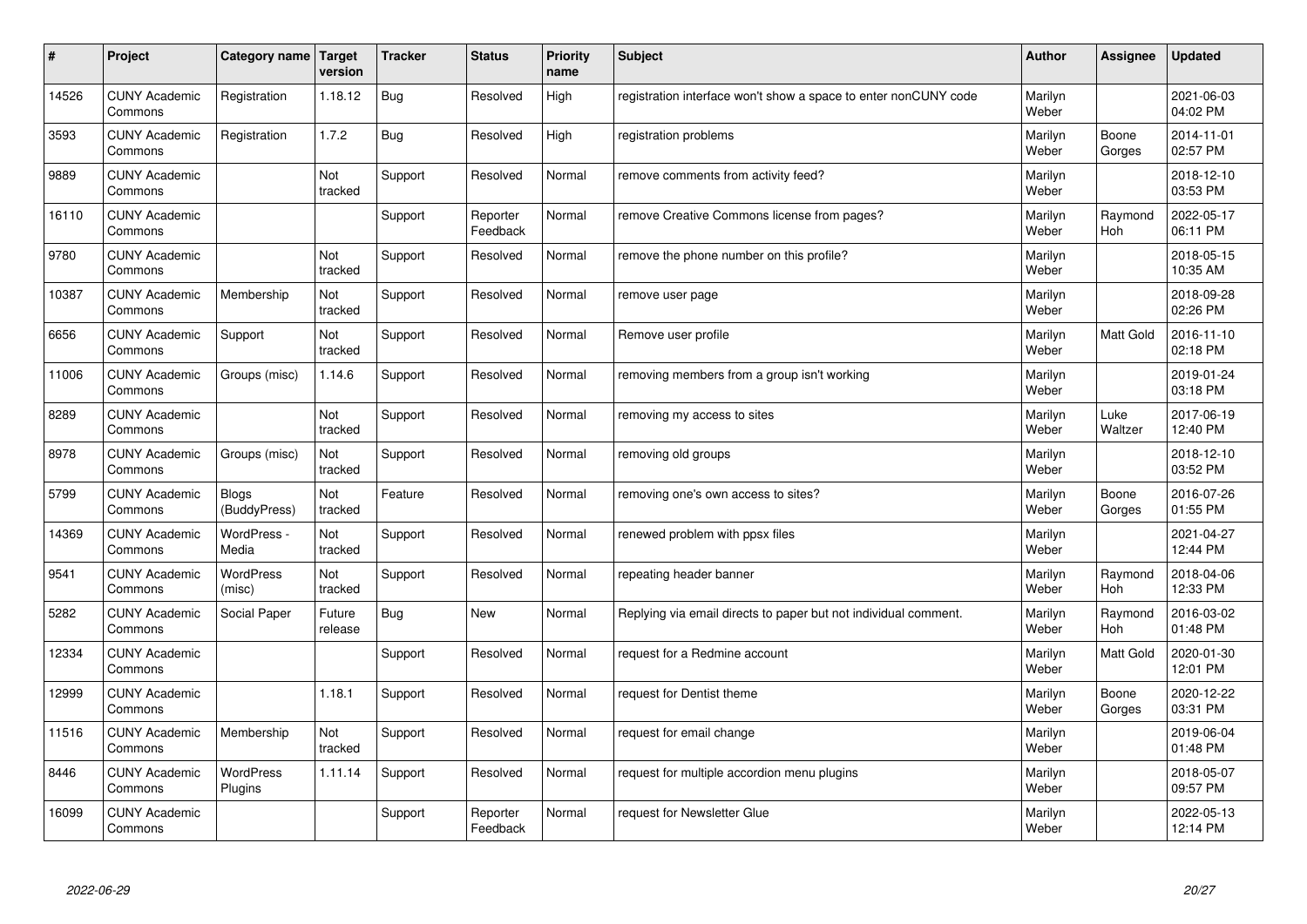| $\sharp$ | Project                         | Category name               | <b>Target</b><br>version | <b>Tracker</b> | <b>Status</b> | <b>Priority</b><br>name | <b>Subject</b>                                                   | <b>Author</b>    | Assignee              | Updated                |
|----------|---------------------------------|-----------------------------|--------------------------|----------------|---------------|-------------------------|------------------------------------------------------------------|------------------|-----------------------|------------------------|
| 12676    | <b>CUNY Academic</b><br>Commons | <b>WordPress</b><br>Plugins | 1.16.10                  | Support        | Resolved      | Normal                  | request for Require Post Category plug-in                        | Marilyn<br>Weber |                       | 2020-04-28<br>11:03 AM |
| 8379     | <b>CUNY Academic</b><br>Commons |                             | Not<br>tracked           | Support        | Resolved      | Normal                  | request for site build help                                      | Marilyn<br>Weber |                       | 2017-07-01<br>10:48 AM |
| 5302     | <b>CUNY Academic</b><br>Commons | <b>WordPress</b><br>Plugins | 1.9.10                   | Feature        | Resolved      | Normal                  | request for WP Gallery Custom Links plug-in                      | Marilyn<br>Weber | Boone<br>Gorges       | 2016-03-11<br>09:20 PM |
| 9087     | <b>CUNY Academic</b><br>Commons | <b>WordPress</b><br>Plugins | 1.12.7                   | Support        | Resolved      | Normal                  | request for WP Social Sharing                                    | Marilyn<br>Weber |                       | 2018-01-23<br>11:17 AM |
| 10910    | <b>CUNY Academic</b><br>Commons | Membership                  | Not<br>tracked           | Support        | Resolved      | Normal                  | request to be an admin to a prof's site                          | Marilyn<br>Weber |                       | 2019-01-04<br>10:45 AM |
| 12777    | <b>CUNY Academic</b><br>Commons |                             | 1.16.14                  | Support        | Resolved      | Normal                  | request to include custom javascript into a Commons-hosted site  | Marilyn<br>Weber |                       | 2020-06-16<br>04:03 PM |
| 10240    | <b>CUNY Academic</b><br>Commons | <b>WordPress</b><br>Plugins | 1.13.8                   | Support        | Resolved      | Normal                  | require-featured-image plug-in request                           | Marilyn<br>Weber |                       | 2018-08-29<br>05:15 PM |
| 3466     | <b>CUNY Academic</b><br>Commons | Membership                  | 1.6.16                   | Feature        | Resolved      | Normal                  | restricting undergrad registration                               | Marilyn<br>Weber | Boone<br>Gorges       | 2014-09-18<br>12:02 AM |
| 10820    | <b>CUNY Academic</b><br>Commons |                             | Not<br>tracked           | Support        | Resolved      | Normal                  | retrieve deleted pages/posts                                     | Marilyn<br>Weber |                       | 2018-12-13<br>06:33 PM |
| 10298    | <b>CUNY Academic</b><br>Commons |                             | Not<br>tracked           | Support        | Resolved      | Normal                  | RSS feed to itunes problem                                       | Marilyn<br>Weber |                       | 2018-12-10<br>03:57 PM |
| 5053     | <b>CUNY Academic</b><br>Commons | Social Paper                | Future<br>release        | Feature        | New           | Low                     | Scrollable menu to add readers (SP suggestion #4)                | Marilyn<br>Weber | Samantha<br>Raddatz   | 2016-04-21<br>05:21 PM |
| 6025     | <b>CUNY Academic</b><br>Commons | Search                      | Not<br>tracked           | Bug            | Resolved      | Normal                  | Search function not working                                      | Marilyn<br>Weber | Boone<br>Gorges       | 2016-10-12<br>09:41 AM |
| 15269    | <b>CUNY Academic</b><br>Commons | Redmine                     | Not<br>tracked           | Support        | Resolved      | Normal                  | Segal Theater sites                                              | Marilyn<br>Weber |                       | 2022-02-07<br>04:11 PM |
| 13521    | <b>CUNY Academic</b><br>Commons | Onboarding                  | 1.17.7                   | Support        | Resolved      | Normal                  | sent invitations page                                            | Marilyn<br>Weber | Raymond<br><b>Hoh</b> | 2020-11-10<br>10:31 AM |
| 5052     | <b>CUNY Academic</b><br>Commons | Social Paper                | Future<br>release        | Feature        | <b>New</b>    | Low                     | Sentence by sentence or line by line comments (SP suggestion #3) | Marilyn<br>Weber | Boone<br>Gorges       | 2016-02-11<br>10:24 PM |
| 9684     | <b>CUNY Academic</b><br>Commons |                             |                          | Support        | Rejected      | Normal                  | SEO cleanup for newlaborforum.cuny.edu                           | Marilyn<br>Weber |                       | 2018-04-30<br>10:29 AM |
| 14265    | <b>CUNY Academic</b><br>Commons | WordPress<br>Plugins        | 1.18.10                  | Support        | Resolved      | Normal                  | separate the tag cloud in the blog sidebar                       | Marilyn<br>Weber | Boone<br>Gorges       | 2021-05-12<br>05:19 PM |
| 14534    | <b>CUNY Academic</b><br>Commons | <b>WordPress</b><br>Plugins | 1.18.12                  | Support        | Resolved      | Normal                  | Share This Image plugin?                                         | Marilyn<br>Weber |                       | 2021-06-08<br>11:50 AM |
| 3029     | <b>CUNY Academic</b><br>Commons | cuny.is                     | Not<br>tracked           | Support        | Resolved      | Normal                  | shortlink request                                                | Marilyn<br>Weber | Boone<br>Gorges       | 2014-02-12<br>10:03 AM |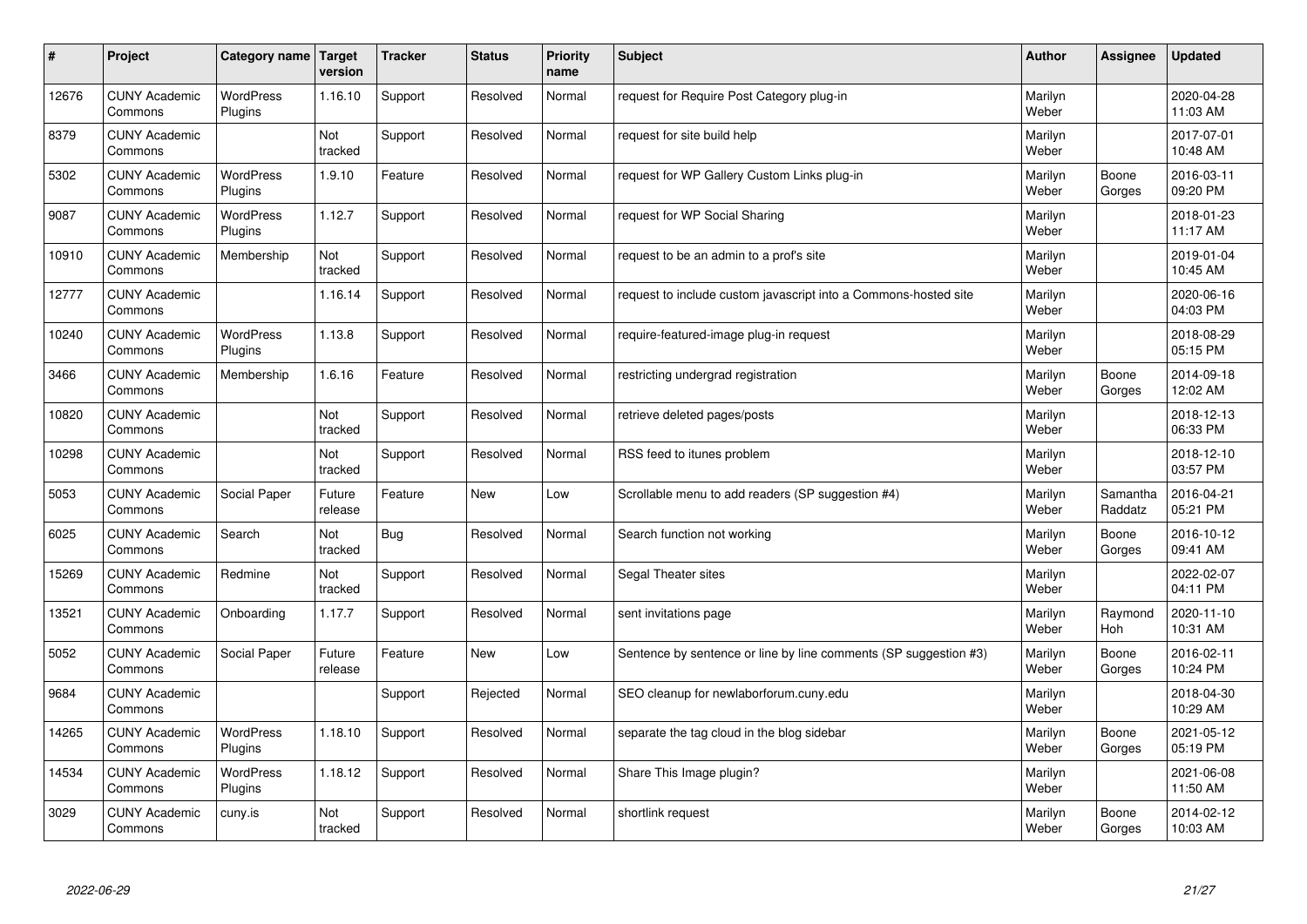| #     | Project                         | Category name   Target            | version        | <b>Tracker</b> | <b>Status</b>        | <b>Priority</b><br>name | <b>Subject</b>                                                                             | <b>Author</b>    | Assignee        | <b>Updated</b>         |
|-------|---------------------------------|-----------------------------------|----------------|----------------|----------------------|-------------------------|--------------------------------------------------------------------------------------------|------------------|-----------------|------------------------|
| 3001  | <b>CUNY Academic</b><br>Commons | <b>WordPress</b><br>(misc)        | Not<br>tracked | Support        | Resolved             | Normal                  | shortlink requested                                                                        | Marilyn<br>Weber | Boone<br>Gorges | 2014-01-30<br>01:26 PM |
| 11267 | <b>CUNY Academic</b><br>Commons |                                   |                | Support        | Rejected             | Normal                  | signing up with a nonCUNY signup code from the Register page                               | Marilyn<br>Weber |                 | 2019-03-26<br>03:00 PM |
| 12190 | <b>CUNY Academic</b><br>Commons | <b>Blogs</b><br>(BuddyPress)      | Not<br>tracked | Support        | Resolved             | Normal                  | Site avatar in directory is not what user expects                                          | Marilyn<br>Weber |                 | 2019-12-12<br>08:51 PM |
| 11017 | <b>CUNY Academic</b><br>Commons |                                   | Not<br>tracked | Support        | Resolved             | Normal                  | site didn't save?                                                                          | Marilyn<br>Weber |                 | 2019-01-25<br>03:47 PM |
| 13656 | <b>CUNY Academic</b><br>Commons |                                   |                | <b>Bug</b>     | Resolved             | High                    | site down                                                                                  | Marilyn<br>Weber |                 | 2020-12-11<br>12:50 PM |
| 5713  | <b>CUNY Academic</b><br>Commons | <b>WordPress</b><br>(misc)        | Not<br>tracked | <b>Bug</b>     | Abandoned            | High                    | Site freezing                                                                              | Marilyn<br>Weber | Boone<br>Gorges | 2017-11-15<br>10:58 AM |
| 12360 | <b>CUNY Academic</b><br>Commons | <b>WordPress</b><br><b>Themes</b> | Not<br>tracked | <b>Bug</b>     | Reporter<br>Feedback | Normal                  | site just says "DANTE We are currently in maintenance mode, please<br>check back shortly." | Marilyn<br>Weber |                 | 2020-02-04<br>12:13 PM |
| 7767  | <b>CUNY Academic</b><br>Commons |                                   | Not<br>tracked | <b>Bug</b>     | Resolved             | Normal                  | Site loading problems                                                                      | Marilyn<br>Weber |                 | 2017-03-21<br>09:57 PM |
| 11865 | <b>CUNY Academic</b><br>Commons | Onboarding                        | 1.15.10        | Bug            | Resolved             | Normal                  | Site name not appearing in "Membership" lists of Invitation modal                          | Marilyn<br>Weber | Boone<br>Gorges | 2019-09-24<br>11:09 AM |
| 13160 | <b>CUNY Academic</b><br>Commons |                                   |                | Support        | Rejected             | Normal                  | site not working on iphone                                                                 | Marilyn<br>Weber |                 | 2020-08-25<br>10:58 AM |
| 6107  | <b>CUNY Academic</b><br>Commons |                                   |                | Bug            | Resolved             | High                    | site redirect?                                                                             | Marilyn<br>Weber | Boone<br>Gorges | 2016-09-29<br>03:45 PM |
| 9033  | <b>CUNY Academic</b><br>Commons |                                   |                | Support        | Rejected             | Normal                  | Site search terms                                                                          | Marilyn<br>Weber |                 | 2017-12-22<br>01:10 PM |
| 12354 | <b>CUNY Academic</b><br>Commons | <b>WordPress</b><br>Plugins       | 1.16.5         | Bug            | Resolved             | Urgent                  | sites (including Net-Art) are reporting critical issues                                    | Marilyn<br>Weber | Raymond<br>Hoh  | 2020-02-02<br>03:16 PM |
| 10810 | <b>CUNY Academic</b><br>Commons | <b>WordPress</b><br>(misc)        | 1.14.2         | <b>Bug</b>     | Resolved             | Normal                  | Sites set as public are becoming private                                                   | Marilyn<br>Weber |                 | 2018-12-11<br>10:15 AM |
| 12393 | <b>CUNY Academic</b><br>Commons | WordPress<br>(misc)               |                | Support        | Resolved             | High                    | size limit for files                                                                       | Marilyn<br>Weber |                 | 2020-02-18<br>10:13 AM |
| 15816 | <b>CUNY Academic</b><br>Commons |                                   | Not<br>tracked | Support        | <b>New</b>           | Normal                  | slow loading at SPS                                                                        | Marilyn<br>Weber |                 | 2022-04-05<br>01:26 PM |
| 7700  | <b>CUNY Academic</b><br>Commons |                                   | Not<br>tracked | Support        | Abandoned            | Normal                  | slow loading Page on site                                                                  | Marilyn<br>Weber | Boone<br>Gorges | 2017-11-15<br>11:02 AM |
| 14075 | <b>CUNY Academic</b><br>Commons | <b>WordPress</b><br>Plugins       | Not<br>tracked | <b>Bug</b>     | Resolved             | Normal                  | sludigitalportfolios.commons.gc.cuny.edu                                                   | Marilyn<br>Weber | Boone<br>Gorges | 2021-03-01<br>10:46 AM |
| 13710 | <b>CUNY Academic</b><br>Commons |                                   | Not<br>tracked | Support        | Resolved             | Normal                  | small change to Hosting Partner Handbook                                                   | Marilyn<br>Weber |                 | 2020-12-16<br>04:29 PM |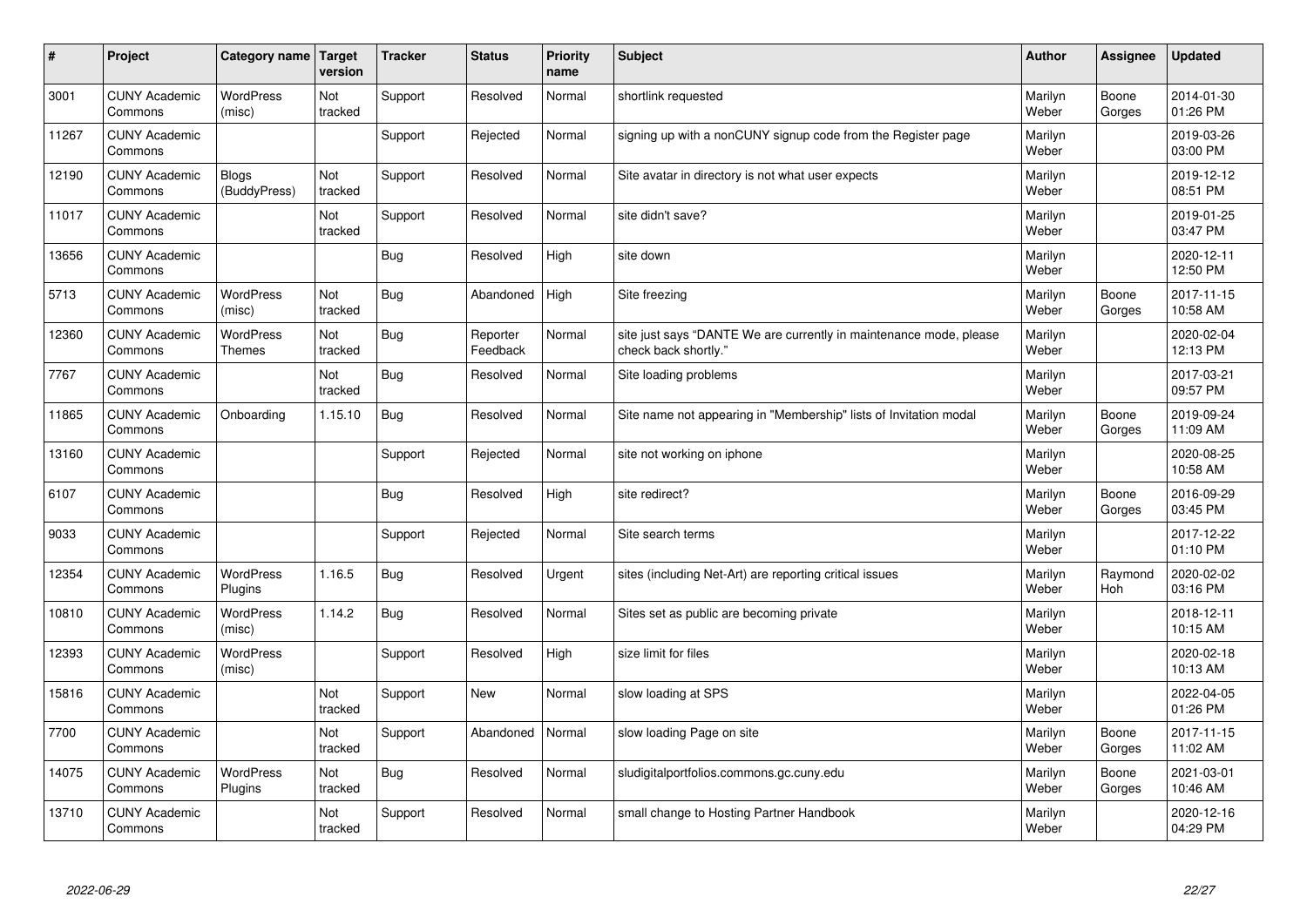| $\sharp$ | Project                         | Category name               | Target<br>version | <b>Tracker</b> | <b>Status</b> | <b>Priority</b><br>name | <b>Subject</b>                                                       | <b>Author</b>    | Assignee              | Updated                |
|----------|---------------------------------|-----------------------------|-------------------|----------------|---------------|-------------------------|----------------------------------------------------------------------|------------------|-----------------------|------------------------|
| 14019    | <b>CUNY Academic</b><br>Commons | <b>WordPress</b><br>Plugins | 1.18.5            | Bug            | Resolved      | Normal                  | smorales.commons.gc.cuny.edu                                         | Marilyn<br>Weber | Boone<br>Gorges       | 2021-02-23<br>11:06 AM |
| 5205     | <b>CUNY Academic</b><br>Commons | Social Paper                | Future<br>release | Feature        | New           | Normal                  | Social Paper folders                                                 | Marilyn<br>Weber |                       | 2016-02-11<br>10:24 PM |
| 8893     | <b>CUNY Academic</b><br>Commons | Social Paper                | 1.12.1            | Support        | Resolved      | Normal                  | Social paper won't connect to group?                                 | Marilyn<br>Weber |                       | 2017-12-11<br>01:16 PM |
| 9275     | <b>CUNY Academic</b><br>Commons |                             |                   | Support        | Rejected      | Normal                  | soft chalk page?                                                     | Marilyn<br>Weber | Boone<br>Gorges       | 2018-04-09<br>10:37 AM |
| 11448    | <b>CUNY Academic</b><br>Commons | <b>BuddyPress</b><br>(misc) | 1.15.1            | Support        | Resolved      | Normal                  | sole administrator listed on sites is not an admin at all?           | Marilyn<br>Weber | Raymond<br><b>Hoh</b> | 2019-05-14<br>11:15 AM |
| 12986    | <b>CUNY Academic</b><br>Commons |                             |                   | Support        | Rejected      | Normal                  | Someone is trying to create accounts using random CUNY entity emails | Marilyn<br>Weber |                       | 2020-07-02<br>09:47 PM |
| 8553     | <b>CUNY Academic</b><br>Commons |                             | Not<br>tracked    | Support        | Resolved      | Normal                  | storage limits?                                                      | Marilyn<br>Weber |                       | 2017-08-18<br>04:36 PM |
| 11294    | <b>CUNY Academic</b><br>Commons | Account<br>settings         | Not<br>tracked    | Support        | Resolved      | Normal                  | student emgail change                                                | Marilyn<br>Weber | Matt Gold             | 2019-04-07<br>09:11 PM |
| 4657     | <b>CUNY Academic</b><br>Commons | Group Forums                | 1.8.18            | <b>Bug</b>     | Resolved      | High                    | Submit button disappears in new post mode in forum                   | Marilyn<br>Weber | Raymond<br>Hoh        | 2015-12-01<br>11:15 PM |
| 4649     | <b>CUNY Academic</b><br>Commons | Registration                | Not<br>tracked    | Bug            | Resolved      | Urgent                  | Submit button has disappeared                                        | Marilyn<br>Weber | Boone<br>Gorges       | 2015-09-22<br>11:47 AM |
| 11029    | <b>CUNY Academic</b><br>Commons | Authentication              | 1.14.9            | Support        | Resolved      | Normal                  | Sujatha Fernandes cannot edit her site                               | Marilyn<br>Weber | Raymond<br><b>Hoh</b> | 2019-03-26<br>12:10 PM |
| 13116    | <b>CUNY Academic</b><br>Commons | ZenDesk                     | 1.17.1            | Support        | Resolved      | Normal                  | support/send us a message link obscured                              | Marilyn<br>Weber | Raymond<br>Hoh        | 2020-07-29<br>09:33 PM |
| 11961    | <b>CUNY Academic</b><br>Commons | Membership                  | Not<br>tracked    | Support        | Resolved      | Normal                  | switch email for student user                                        | Marilyn<br>Weber |                       | 2019-10-09<br>01:56 PM |
| 5621     | <b>CUNY Academic</b><br>Commons | <b>WordPress</b><br>Plugins | 1.9.17            | Feature        | Resolved      | Normal                  | Taxonomy plugin request                                              | Marilyn<br>Weber | Boone<br>Gorges       | 2016-06-01<br>11:28 PM |
| 9726     | <b>CUNY Academic</b><br>Commons | WordPress<br>Plugins        | Not<br>tracked    | Support        | Abandoned     | Normal                  | technical error on Contact page                                      | Marilyn<br>Weber |                       | 2018-12-10<br>03:53 PM |
| 7328     | <b>CUNY Academic</b><br>Commons | <b>WordPress</b><br>Plugins | Not<br>tracked    | Bug            | Resolved      | Normal                  | technical issue with the Events Manager plugin                       | Marilyn<br>Weber | Raymond<br>Hoh        | 2017-11-15<br>06:19 PM |
| 7685     | <b>CUNY Academic</b><br>Commons | Password<br>Reset           | Not<br>tracked    | Support        | Resolved      | Normal                  | temporary password                                                   | Marilyn<br>Weber | Boone<br>Gorges       | 2017-02-15<br>07:36 PM |
| 3136     | <b>CUNY Academic</b><br>Commons | WordPress<br>Plugins        |                   | <b>Bug</b>     | Rejected      | Normal                  | The Easy Rotator                                                     | Marilyn<br>Weber | Boone<br>Gorges       | 2014-04-01<br>10:26 PM |
| 8941     | <b>CUNY Academic</b><br>Commons | WordPress<br><b>Themes</b>  | 1.13.1            | Support        | Resolved      | Normal                  | Theme request: ColorNews                                             | Marilyn<br>Weber |                       | 2018-05-08<br>10:42 AM |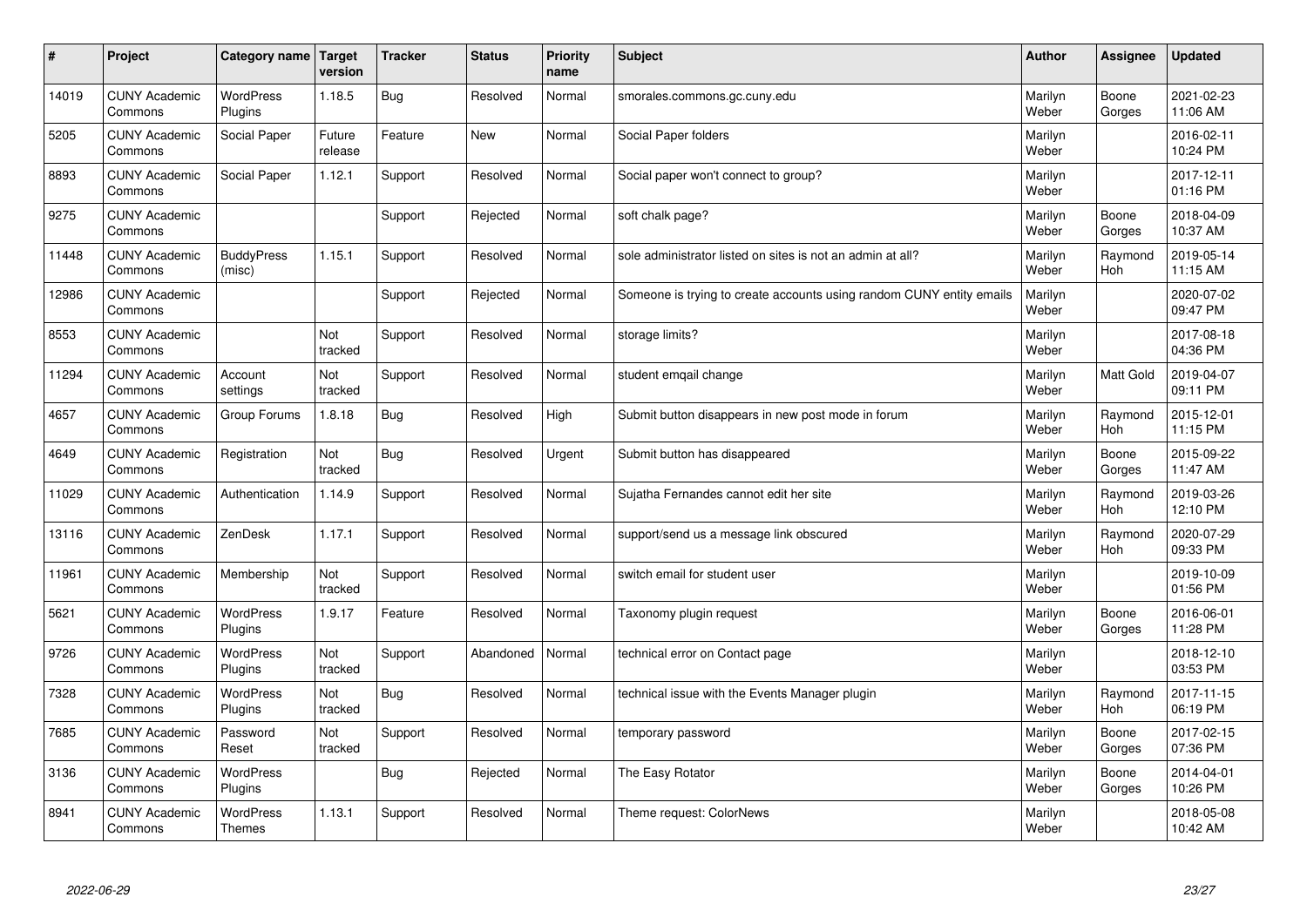| #     | Project                         | Category name                     | Target<br>version | <b>Tracker</b> | <b>Status</b> | <b>Priority</b><br>name | <b>Subject</b>                                        | <b>Author</b>    | Assignee              | <b>Updated</b>         |
|-------|---------------------------------|-----------------------------------|-------------------|----------------|---------------|-------------------------|-------------------------------------------------------|------------------|-----------------------|------------------------|
| 4965  | <b>CUNY Academic</b><br>Commons | <b>WordPress</b><br><b>Themes</b> | Not<br>tracked    | Feature        | Resolved      | Normal                  | Theme requested                                       | Marilyn<br>Weber | Boone<br>Gorges       | 2016-02-24<br>09:46 PM |
| 13738 | <b>CUNY Academic</b><br>Commons |                                   | 1.18.1            | Support        | Resolved      | Normal                  | theme requests from a non-CUY person                  | Marilyn<br>Weber |                       | 2020-12-23<br>11:34 AM |
| 13512 | <b>CUNY Academic</b><br>Commons | <b>WordPress</b><br><b>Themes</b> | 1.17.7            | Support        | Resolved      | Normal                  | theme update                                          | Marilyn<br>Weber |                       | 2020-11-16<br>04:46 PM |
| 7770  | <b>CUNY Academic</b><br>Commons | <b>WordPress</b><br>Plugins       | Not<br>tracked    | Bug            | Abandoned     | Normal                  | Timeline.js problem                                   | Marilyn<br>Weber |                       | 2017-11-15<br>01:43 PM |
| 9499  | <b>CUNY Academic</b><br>Commons | <b>WordPress</b><br>(misc)        | Not<br>tracked    | Support        | Resolved      | Normal                  | tiny question - preventing dates on posts?            | Marilyn<br>Weber | Raymond<br>Hoh        | 2018-04-04<br>03:55 PM |
| 5629  | <b>CUNY Academic</b><br>Commons | <b>Public Portfolio</b>           | 1.10.4            | Support        | Resolved      | Normal                  | Title field in profile can't be edited                | Marilyn<br>Weber |                       | 2016-12-13<br>11:19 AM |
| 9130  | <b>CUNY Academic</b><br>Commons | Homepage<br>Slides                | Not<br>tracked    | Bug            | Resolved      | Normal                  | too many redirects                                    | Marilyn<br>Weber |                       | 2018-01-29<br>10:27 AM |
| 10407 | <b>CUNY Academic</b><br>Commons |                                   | Not<br>tracked    | Support        | Resolved      | Normal                  | toolbar problem                                       | Marilyn<br>Weber | Boone<br>Gorges       | 2018-10-23<br>10:52 AM |
| 11647 | <b>CUNY Academic</b><br>Commons |                                   | 1.15.6            | Support        | Resolved      | Normal                  | <b>Tribulant Newsletters update</b>                   | Marilyn<br>Weber |                       | 2019-07-18<br>02:27 PM |
| 12905 | <b>CUNY Academic</b><br>Commons |                                   | 1.16.14           | Support        | Resolved      | Normal                  | trouble embedding a flipbook from Flipsnack           | Marilyn<br>Weber | Boone<br>Gorges       | 2020-06-23<br>10:53 AM |
| 12861 | <b>CUNY Academic</b><br>Commons |                                   |                   | Support        | Resolved      | Normal                  | trouble with YouTube                                  | Marilyn<br>Weber | Raymond<br>Hoh        | 2020-06-09<br>11:16 AM |
| 5436  | <b>CUNY Academic</b><br>Commons |                                   | Not<br>tracked    | Bug            | Resolved      | Normal                  | Trying to change email settings for                   | Marilyn<br>Weber | Boone<br>Gorges       | 2016-04-21<br>10:12 PM |
| 3533  | <b>CUNY Academic</b><br>Commons | Group<br>Invitations              | 1.7.8             | Bug            | Resolved      | Low                     | Trying to invite member to a new group                | Marilyn<br>Weber | Boone<br>Gorges       | 2015-04-01<br>09:13 PM |
| 7684  | <b>CUNY Academic</b><br>Commons | Reply By Email                    | 1.10.12           | Bug            | Resolved      | High                    | trying to post too often error                        | Marilyn<br>Weber | Raymond<br><b>Hoh</b> | 2017-02-28<br>12:43 PM |
| 3197  | <b>CUNY Academic</b><br>Commons | Groups (misc)                     | 1.6.4             | <b>Bug</b>     | Resolved      | Normal                  | trying to set up a hidden group blog with no RSS feed | Marilyn<br>Weber | Boone<br>Gorges       | 2014-05-21<br>09:39 PM |
| 3071  | <b>CUNY Academic</b><br>Commons | <b>WordPress</b><br><b>Themes</b> | 1.5.22            | Bug            | Resolved      | Normal                  | Twenty Fourteen theme differences                     | Marilyn<br>Weber | Boone<br>Gorges       | 2014-04-01<br>08:18 PM |
| 14911 | <b>CUNY Academic</b><br>Commons | WordPress<br>Themes               | Not<br>tracked    | Support        | <b>New</b>    | Normal                  | Twentytwentyone theme                                 | Marilyn<br>Weber |                       | 2021-10-28<br>10:37 AM |
| 10133 | <b>CUNY Academic</b><br>Commons | WordPress<br>(misc)               | Not<br>tracked    | Support        | Resolved      | Normal                  | two Commons sites to be migrated elsewhere            | Marilyn<br>Weber |                       | 2018-12-10<br>03:54 PM |
| 10838 | <b>CUNY Academic</b><br>Commons |                                   | 1.15.3            | Support        | Rejected      | Normal                  | two plugin/theme requests from a digital fellow       | Marilyn<br>Weber |                       | 2019-06-11<br>10:31 AM |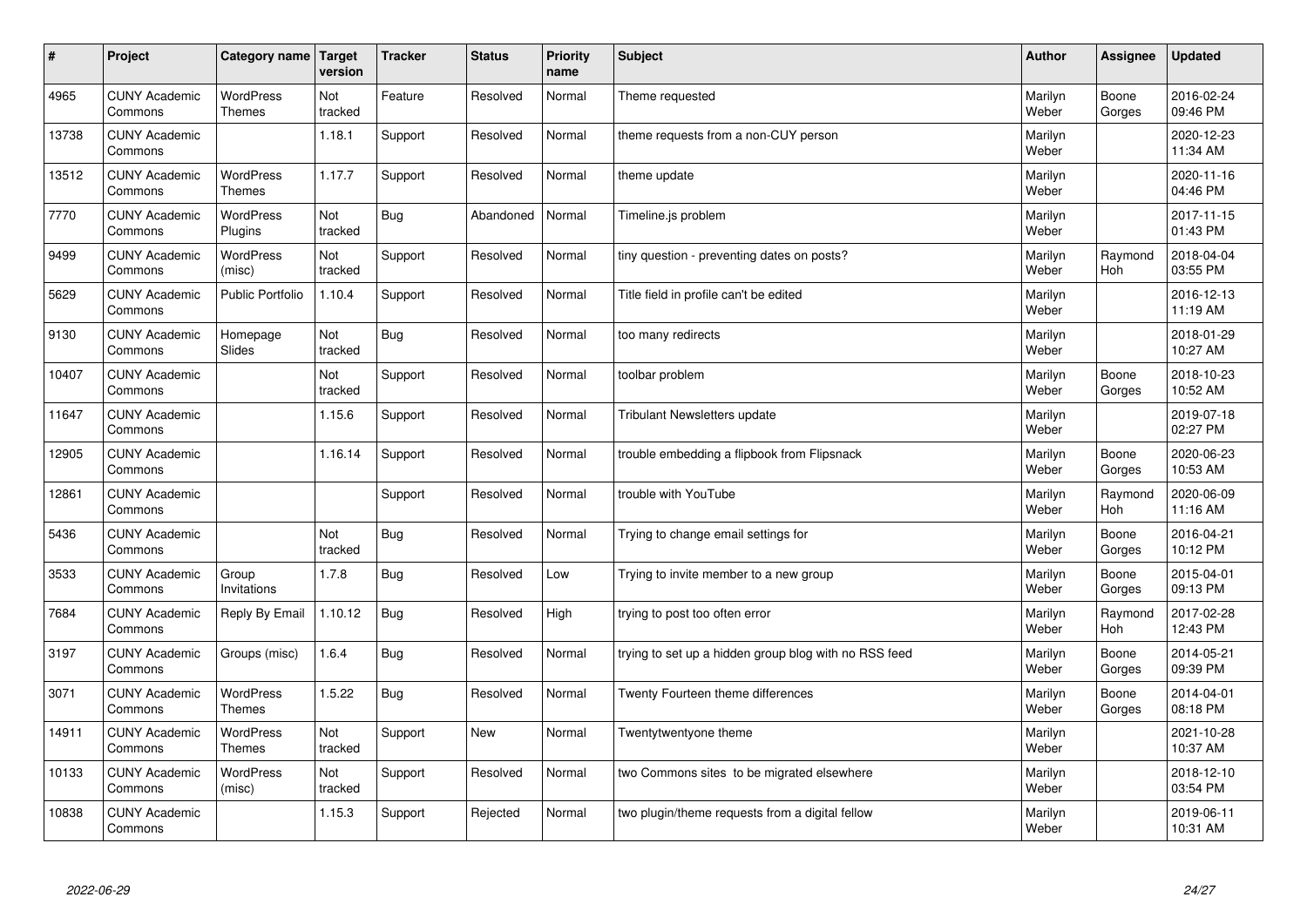| #     | Project                         | Category name   Target            | version        | <b>Tracker</b> | <b>Status</b>        | <b>Priority</b><br>name | <b>Subject</b>                                        | <b>Author</b>    | <b>Assignee</b>  | <b>Updated</b>         |
|-------|---------------------------------|-----------------------------------|----------------|----------------|----------------------|-------------------------|-------------------------------------------------------|------------------|------------------|------------------------|
| 12165 | <b>CUNY Academic</b><br>Commons | <b>BuddyPress</b><br>(misc)       | Not<br>tracked | Support        | Resolved             | Normal                  | two reports of Profile problems                       | Marilyn<br>Weber | Boone<br>Gorges  | 2019-12-04<br>05:06 PM |
| 4012  | <b>CUNY Academic</b><br>Commons |                                   | 1.7.20         | Bug            | Resolved             | Normal                  | Two users reporting same Forbidden 403 error message. | Marilyn<br>Weber |                  | 2015-05-01<br>08:13 PM |
| 8768  | <b>CUNY Academic</b><br>Commons |                                   | Not<br>tracked | Support        | Resolved             | Normal                  | unsafe redirect?                                      | Marilyn<br>Weber |                  | 2017-10-06<br>12:14 PM |
| 13929 | <b>CUNY Academic</b><br>Commons |                                   | 1.18.4         | Support        | Resolved             | Normal                  | update error message                                  | Marilyn<br>Weber | Boone<br>Gorges  | 2021-02-09<br>11:05 AM |
| 10941 | <b>CUNY Academic</b><br>Commons | Membership                        | Not<br>tracked | Support        | Resolved             | Normal                  | update user email                                     | Marilyn<br>Weber |                  | 2019-02-13<br>02:24 PM |
| 3116  | <b>CUNY Academic</b><br>Commons | <b>WordPress</b><br>(Permissions) |                | Bug            | Resolved             | Normal                  | Updating the FAQ page                                 | Marilyn<br>Weber | Boone<br>Gorges  | 2014-04-01<br>10:12 PM |
| 13217 | <b>CUNY Academic</b><br>Commons |                                   |                | Support        | Rejected             | Normal                  | upload recordings of our past webinars?               | Marilyn<br>Weber |                  | 2020-08-25<br>07:56 AM |
| 10101 | <b>CUNY Academic</b><br>Commons |                                   | 1.13.7         | <b>Bug</b>     | Resolved             | Normal                  | URL changes within Manage section of groups           | Marilyn<br>Weber |                  | 2018-08-03<br>01:54 PM |
| 12350 | <b>CUNY Academic</b><br>Commons | <b>Blogs</b><br>(BuddyPress)      | Not<br>tracked | Support        | Reporter<br>Feedback | Normal                  | URL creation problem                                  | Marilyn<br>Weber |                  | 2020-02-03<br>11:27 AM |
| 6812  | <b>CUNY Academic</b><br>Commons |                                   | Not<br>tracked | Support        | Resolved             | Normal                  | User cannot change email                              | Marilyn<br>Weber | Matt Gold        | 2016-12-01<br>06:24 PM |
| 6039  | <b>CUNY Academic</b><br>Commons | Membership                        | 1.9.28         | Bug            | Resolved             | High                    | User cannot change her email                          | Marilyn<br>Weber |                  | 2016-09-19<br>03:03 PM |
| 12543 | <b>CUNY Academic</b><br>Commons | <b>Public Portfolio</b>           | Not<br>tracked | Support        | Resolved             | Normal                  | User cannot find profile edit button                  | Marilyn<br>Weber | scott voth       | 2020-03-22<br>02:49 PM |
| 6091  | <b>CUNY Academic</b><br>Commons | Group<br>Invitations              | Not<br>tracked | Bug            | Resolved             | Normal                  | User cannot re-join a group                           | Marilyn<br>Weber | Boone<br>Gorges  | 2016-09-28<br>01:47 PM |
| 4831  | <b>CUNY Academic</b><br>Commons | Public Portfolio                  | 1.9.4          | <b>Bug</b>     | Resolved             | Normal                  | User cannot update profile                            | Marilyn<br>Weber | Boone<br>Gorges  | 2016-01-11<br>10:46 PM |
| 9767  | <b>CUNY Academic</b><br>Commons | Registration                      | Not<br>tracked | Support        | Resolved             | Normal                  | user deleted account but now needs one                | Marilyn<br>Weber |                  | 2018-05-11<br>02:39 PM |
| 7803  | <b>CUNY Academic</b><br>Commons |                                   |                | Bug            | Resolved             | Normal                  | user email change                                     | Marilyn<br>Weber |                  | 2017-03-16<br>11:58 AM |
| 8566  | <b>CUNY Academic</b><br>Commons | Membership                        | Not<br>tracked | Support        | Resolved             | Normal                  | user email change                                     | Marilyn<br>Weber |                  | 2017-11-15<br>01:27 PM |
| 9659  | <b>CUNY Academic</b><br>Commons | Account<br>settings               |                | Support        | Resolved             | Normal                  | user email change                                     | Marilyn<br>Weber | <b>Matt Gold</b> | 2018-04-24<br>12:08 PM |
| 11003 | <b>CUNY Academic</b><br>Commons |                                   | Not<br>tracked | Support        | Resolved             | Normal                  | user email change                                     | Marilyn<br>Weber |                  | 2019-01-24<br>02:50 PM |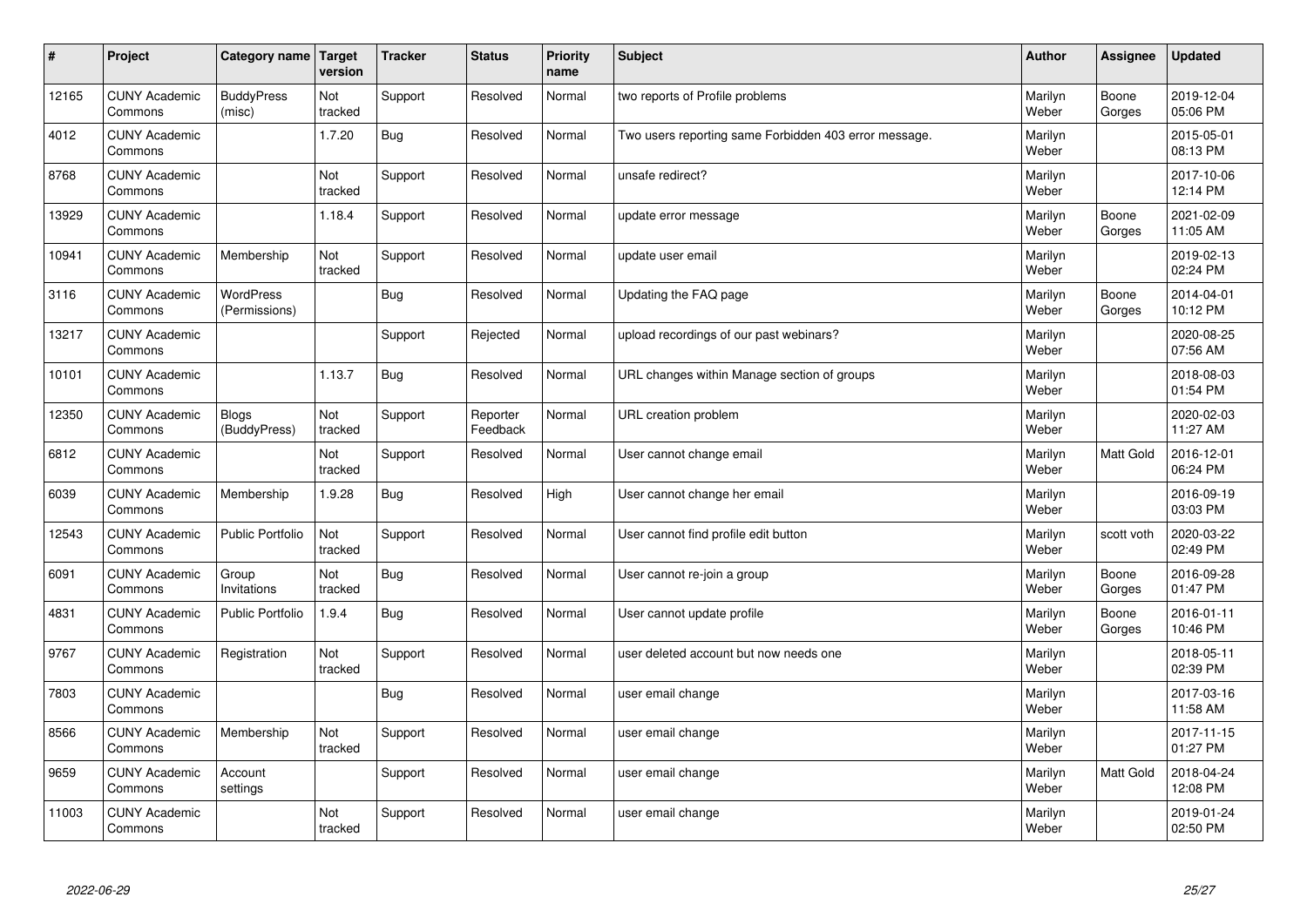| $\sharp$ | Project                         | Category name   Target            | version           | <b>Tracker</b> | <b>Status</b>        | <b>Priority</b><br>name | <b>Subject</b>                                          | <b>Author</b>    | <b>Assignee</b>     | <b>Updated</b>         |
|----------|---------------------------------|-----------------------------------|-------------------|----------------|----------------------|-------------------------|---------------------------------------------------------|------------------|---------------------|------------------------|
| 5772     | <b>CUNY Academic</b><br>Commons | Membership                        | Not<br>tracked    | Support        | Resolved             | Normal                  | User email change and forgotten password                | Marilyn<br>Weber | <b>Matt Gold</b>    | 2017-11-15<br>06:18 PM |
| 9996     | <b>CUNY Academic</b><br>Commons | Membership                        | Not<br>tracked    | Support        | Rejected             | Normal                  | user email change request                               | Marilyn<br>Weber |                     | 2018-07-16<br>10:49 AM |
| 10227    | <b>CUNY Academic</b><br>Commons |                                   |                   | Support        | Resolved             | Normal                  | user incorrectly entered her email address              | Marilyn<br>Weber | <b>Matt Gold</b>    | 2018-08-26<br>08:55 PM |
| 7724     | <b>CUNY Academic</b><br>Commons |                                   | Not<br>tracked    | Support        | Abandoned            | Normal                  | User name confusion                                     | Marilyn<br>Weber | Boone<br>Gorges     | 2017-11-15<br>11:12 AM |
| 11211    | <b>CUNY Academic</b><br>Commons | <b>WordPress</b><br><b>Themes</b> | 1.14.8            | Support        | Resolved             | Normal                  | user needs to edit the HTML coding                      | Marilyn<br>Weber |                     | 2019-03-12<br>11:20 AM |
| 11915    | <b>CUNY Academic</b><br>Commons |                                   | Not<br>tracked    | Support        | Resolved             | Normal                  | User not in list                                        | Marilyn<br>Weber |                     | 2019-10-28<br>10:13 AM |
| 9779     | <b>CUNY Academic</b><br>Commons | Membership                        | Not<br>tracked    | Support        | Resolved             | Normal                  | user not sure if she is registered.                     | Marilyn<br>Weber |                     | 2018-12-10<br>03:53 PM |
| 14784    | <b>CUNY Academic</b><br>Commons |                                   |                   | Support        | Reporter<br>Feedback | Normal                  | User report of logo problem when using Customizer theme | Marilyn<br>Weber |                     | 2021-09-17<br>10:25 AM |
| 14718    | <b>CUNY Academic</b><br>Commons |                                   | Not<br>tracked    | Support        | Resolved             | Normal                  | User wants to recover deleted account                   | Marilyn<br>Weber |                     | 2021-08-30<br>02:46 PM |
| 11127    | <b>CUNY Academic</b><br>Commons | Membership                        | Not<br>tracked    | Support        | Resolved             | Normal                  | user with new campus affiliation                        | Marilyn<br>Weber |                     | 2019-02-19<br>02:09 PM |
| 7337     | <b>CUNY Academic</b><br>Commons | Membership                        | Not<br>tracked    | Bug            | Resolved             | Normal                  | User with new email                                     | Marilyn<br>Weber |                     | 2017-01-06<br>11:05 AM |
| 7223     | <b>CUNY Academic</b><br>Commons | Membership                        | Not<br>tracked    | <b>Bug</b>     | Resolved             | Normal                  | User with two profiles would like to merge them         | Marilyn<br>Weber | Boone<br>Gorges     | 2017-01-10<br>02:07 PM |
| 7771     | <b>CUNY Academic</b><br>Commons | Membership                        | Not<br>tracked    | Support        | Resolved             | Normal                  | User would like to be uncoupled from sites              | Marilyn<br>Weber | Boone<br>Gorges     | 2017-03-09<br>12:38 PM |
| 6866     | <b>CUNY Academic</b><br>Commons |                                   | Not<br>tracked    | Support        | Resolved             | Normal                  | User would like to have her account deleted             | Marilyn<br>Weber | Matt Gold           | 2017-11-15<br>05:49 PM |
| 4102     | <b>CUNY Academic</b><br>Commons | User<br>Experience                | 1.8.1             | Design/UX      | Resolved             | Normal                  | Username rules                                          | Marilyn<br>Weber | Samantha<br>Raddatz | 2015-06-01<br>01:23 PM |
| 10273    | <b>CUNY Academic</b><br>Commons | Registration                      | Not<br>tracked    | Support        | Reporter<br>Feedback | Normal                  | users combining CF and campus address                   | Marilyn<br>Weber |                     | 2019-09-18<br>10:58 AM |
| 9470     | <b>CUNY Academic</b><br>Commons |                                   |                   | Bug            | Resolved             | Normal                  | Users not appearing via "Add New"                       | Marilyn<br>Weber |                     | 2018-03-22<br>07:44 PM |
| 6533     | <b>CUNY Academic</b><br>Commons | <b>WordPress</b><br>Plugins       | Future<br>release | Support        | Duplicate            | Low                     | very old plugins?                                       | Marilyn<br>Weber | <b>Tahir Butt</b>   | 2018-10-04<br>12:27 PM |
| 5051     | <b>CUNY Academic</b><br>Commons | Social Paper                      |                   | Feature        | Rejected             | Low                     | Visual cues for comments (SP suggestion #2)             | Marilyn<br>Weber | Samantha<br>Raddatz | 2016-02-10<br>10:01 AM |